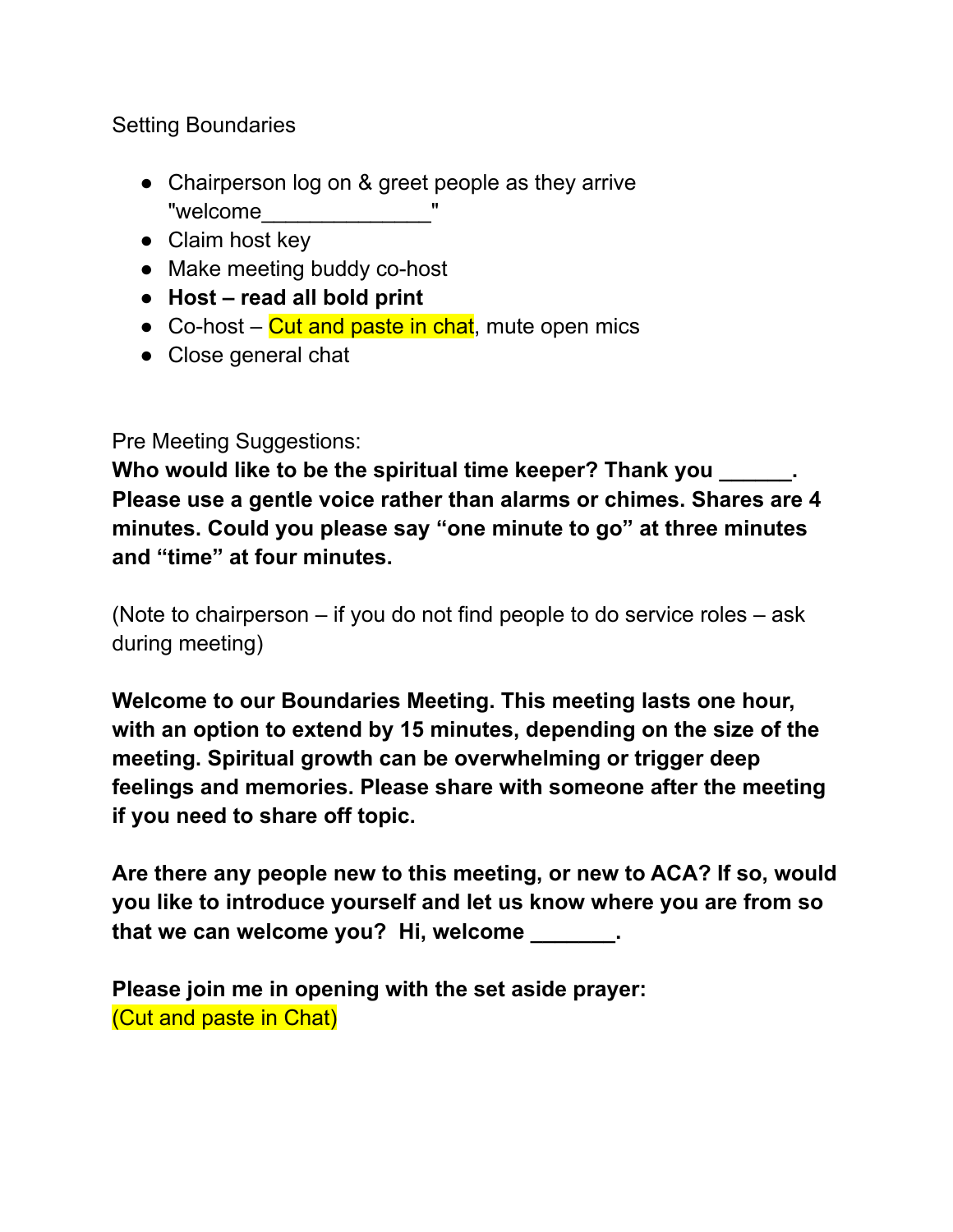God, please set aside everything that I think I know about myself, My healing, my spiritual path and You, For an open mind and a new experience of myself, My healing, my spiritual path and especially You. Please help me to see the truth.

**We will begin with a reading on Boundaries from Strengthening my Recovery, followed by the week's reading from the following information about boundaries, and followed by open sharing.**

**This material comes primarily from work being done by the Boundaries study group at the World Service of ACA and a recent workshop on boundaries.**

**My name is\_\_\_\_\_\_\_\_\_ and I am your host for today. My co-host is \_\_\_\_\_\_\_\_\_\_\_\_\_\_\_\_\_. If you require assistance during the meeting, feel free to message us using the chat box. Please switch your phone to silent and remain muted unless you are speaking.**

**This week, we are on week \_\_\_ of the materials.**

**Can someone volunteer to read "The Laundry List" p 587 BRB, all or part?**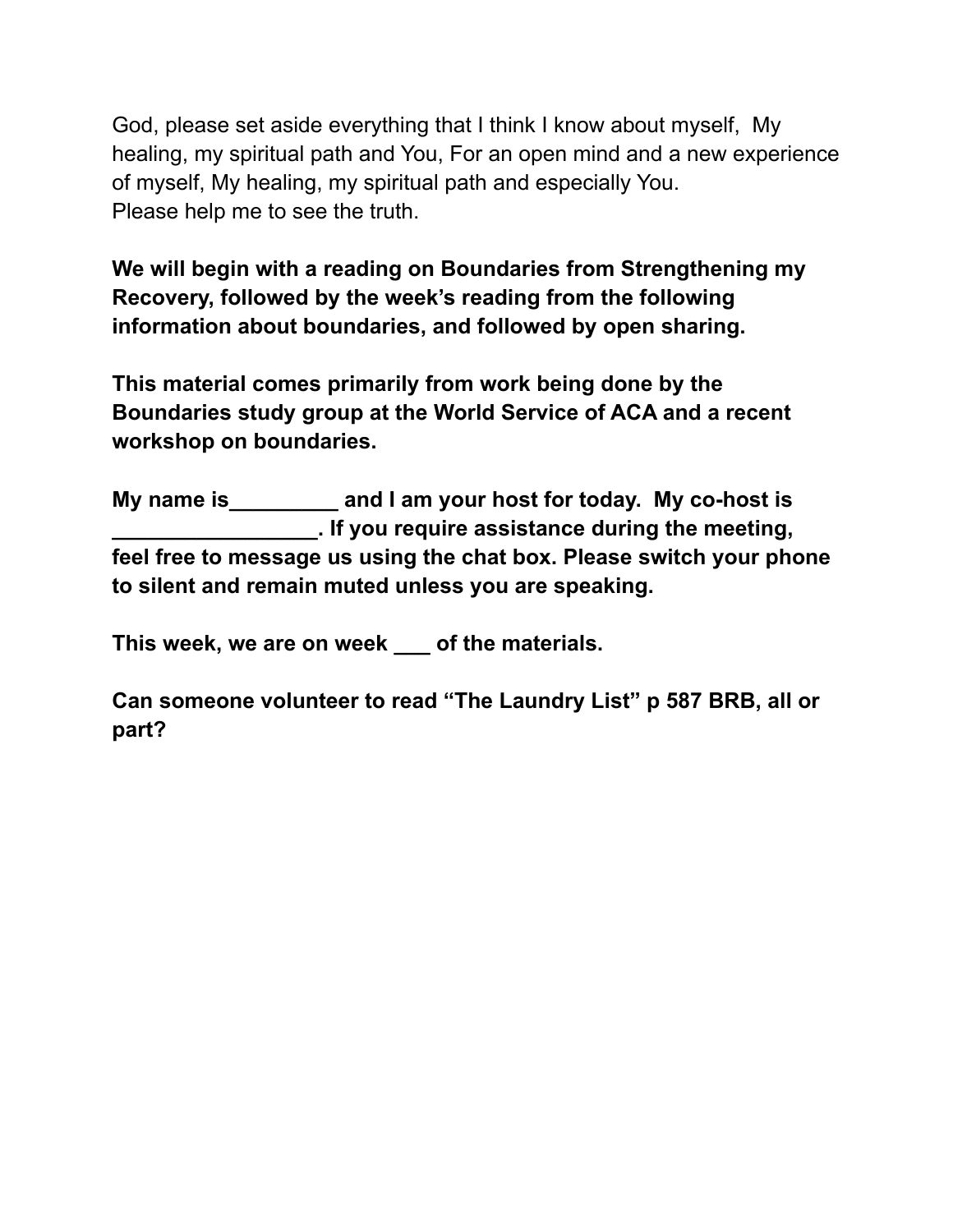The Laundry List – 14 Traits of an Adult Child of an Alcoholic

1. We became isolated and afraid of people and authority figures.

2. We became approval seekers and lost our identity in the process.

3. We are frightened by angry people and any personal criticism.

4. We either become alcoholics, marry them or both, or find another compulsive personality such as a workaholic to fulfill our sick abandonment needs.

5. We live life from the viewpoint of victims and we are attracted by that weakness in our love and friendship relationships.

6. We have an overdeveloped sense of responsibility and it is easier for us to be concerned with others rather than ourselves; this enables us not to look too closely at our own faults, etc.

7. We get guilt feelings when we stand up for ourselves instead of giving in to others.

8. We became addicted to excitement.

9. We confuse love and pity and tend to "love" people we can "pity" and "rescue."

10. We have "stuffed" our feelings from our traumatic childhoods and have lost the ability to feel or express our feelings because it hurts so much (Denial).

11. We judge ourselves harshly and have a very low sense of self-esteem.

12. We are dependent personalities who are terrified of abandonment and will do anything to hold on to a relationship in order not to experience painful abandonment, which we received from living with sick people who were never there emotionally for us.

13. Alcoholism is a family disease; and we became para-alcoholics (codependent) and took on the characteristics of that disease even though we did not pick up the drink.

14. Para-alcoholics are reactors rather than actors.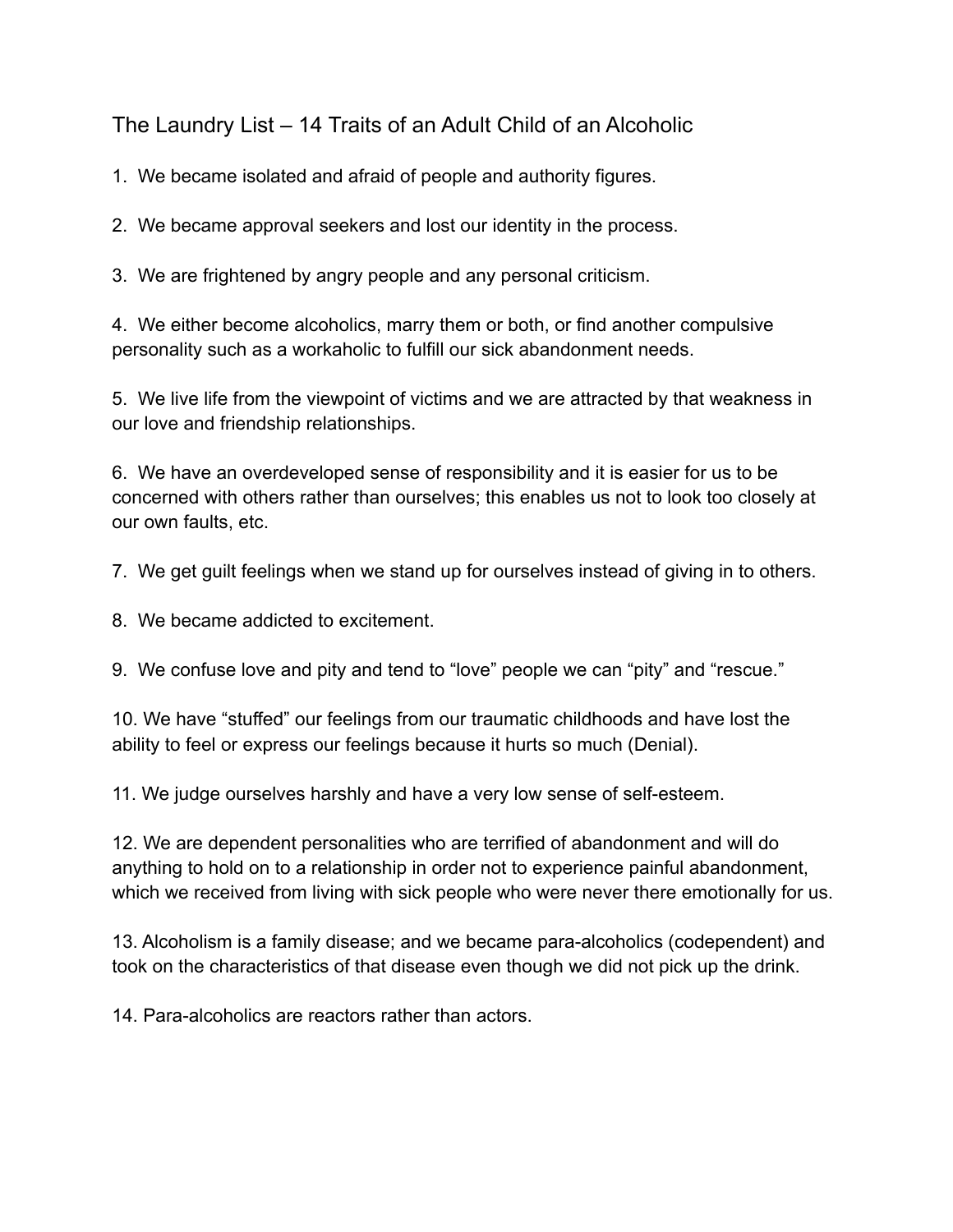**Following the Reading of the Week we will open the meeting to shares. We ask that when you share, please limit your share to 4 minutes and remain reasonably on topic.**

**Is anyone willing to be our spiritual timer? Thank you \_\_\_\_\_\_. Please use a gentle voice rather than alarms or chimes. \_\_\_\_\_\_\_ is going to be our spiritual timekeeper today. Please limit your sharing to 4 minutes so that we can hear from as many people as possible. After three minutes you will hear \_\_\_\_\_\_\_\_ say "one minute to go". We ask that you please start to wrap up your share at this time. At four minutes you will hear \_\_\_\_\_\_\_\_ say "time".**

**When speaking, we use "I" statements rather than "YOU" statements. This action strengthens our boundaries and builds our self-respect.**

**We do not engage in cross talk. Cross talk means interrupting, referring to, or commenting on what another person has said during the meeting. We do not give advice. We listen to each other, which is a gift many of us did not receive in childhood.**

**This week are on week number \_\_\_\_\_\_\_\_ .**

- Scroll down to the appropriate week.
- (Screen share SMR reading, topic and questions as needed)
- Ask volunteer to read SMR selection all or part.
- Ask volunteers to read a paragraph each of study.
- (Cut and paste discussion questions in Chat)
- Ask volunteers to read one question each.
- Open floor to discussion on what we've read and answer the questions from the reading.
- Gently redirect if they get off topic after their share.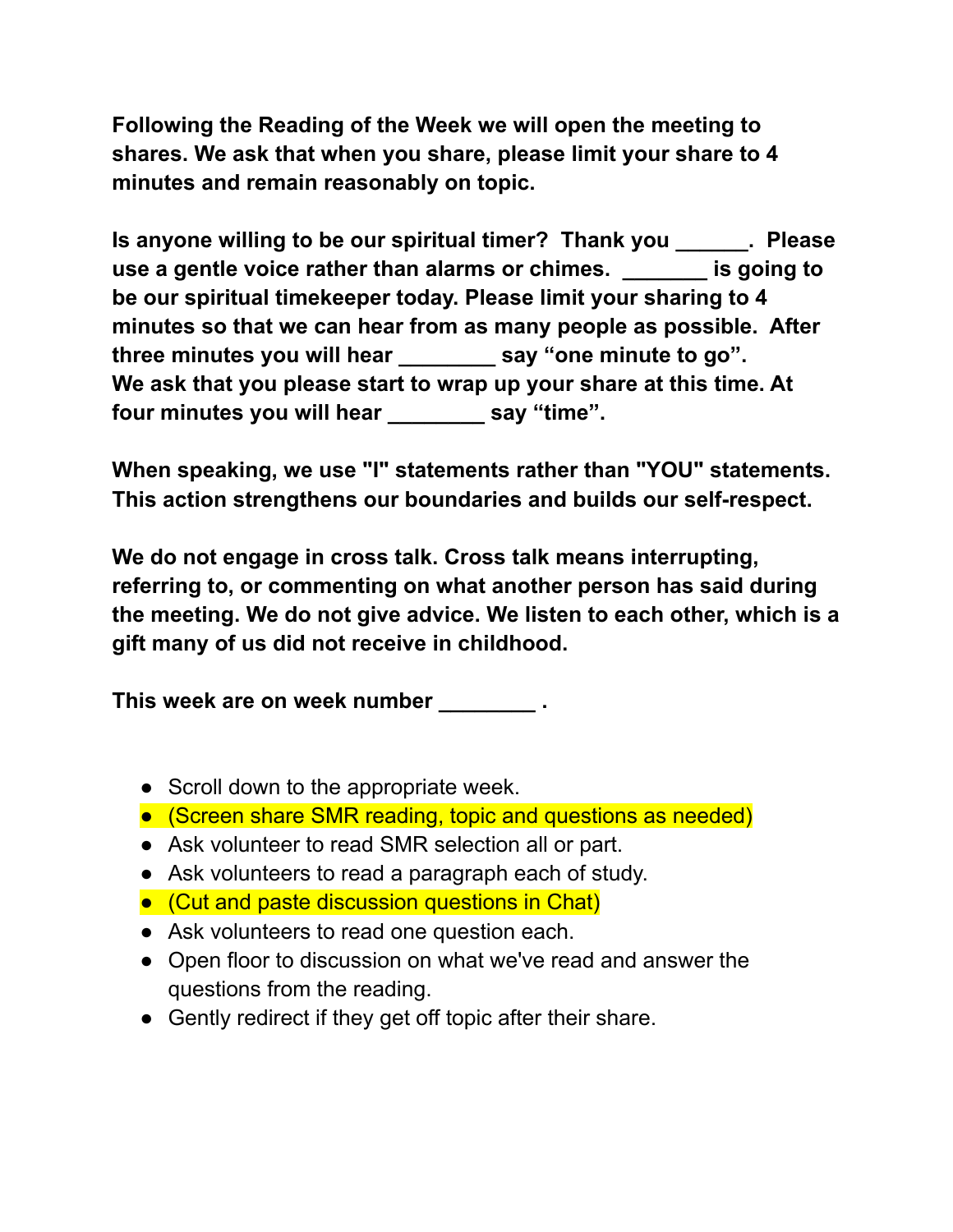**Week 1** - What is a Boundary, part 1

September 15 Promise Nine (page 268 in SMR)

"Healthy boundaries and limits will become easier for us to set." BRB p. 591

As children, our integrity was badly mangled. Physical, psychological, social, and spiritual boundaries were rarely, if ever, respected in our homes. As a result of this conditioning, we didn't learn to honor our own boundaries or those of others. If we grew up in a house where our toes were continually stepped on and no one took responsibility, we may have become toe-steppers and believed it was normal.

We "come to" at ACA meetings. We learn about respecting boundaries at our first meeting when we observe the no cross talk rule. This healthy boundary allows each of us to express our reality without comment, judgment or placating behavior. As we continue to attend meetings and share our experiences, we may discover other levels of toe-stepping that we are still acting out.

Through the Steps, we discover how our childhood boundaries were violated. From there, we progress to acknowledging how those violations affect us today. Through reparenting ourselves, we reestablish healthy internal and external boundaries. We begin to restore our integrity by making others – even those in authority – aware of the healthy limits we are setting in our lives.

On this day I will honor healthy boundaries at my ACA meetings. I will use them as stepping stones to acknowledging my buried childhood memories and feelings. I am learning to set boundaries with integrity.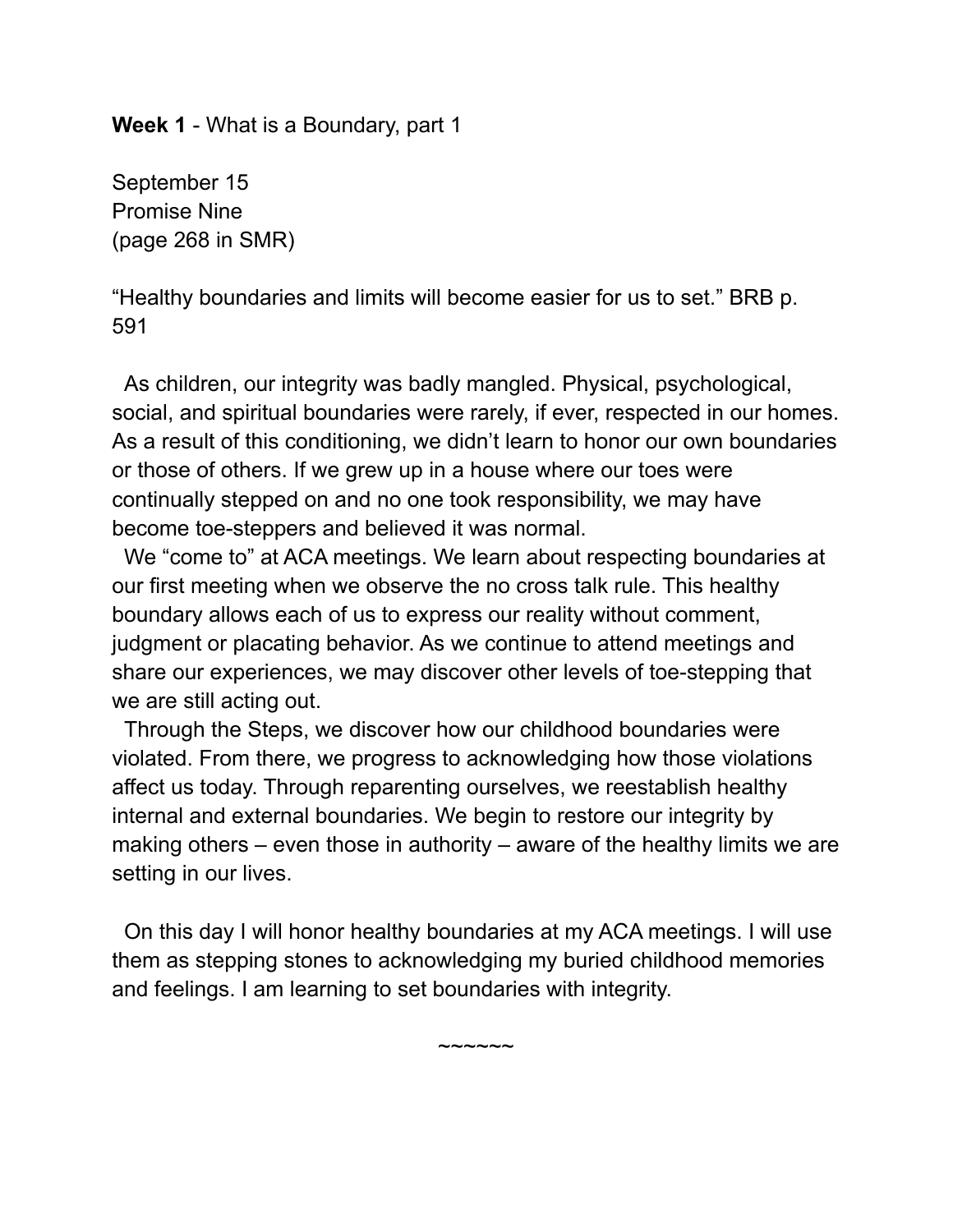A boundary is an action we take to protect ourselves from unwanted words or actions from another if we feel uncomfortable or unsafe. It can be a statement or an action, or both. A Boundary is an action coming from love, not a reaction in anger or revenge.

• When we are new to recovery we may wish to detach with love from friends or family members who we feel impede our recovery. This may be because of past trauma, unwanted judgment, advice coming from others, or simply giving ourselves a safe space to feel our feelings as we review our past.

• When we establish a boundary, we break the "Don't talk, Don't trust, Don't feel" and "Don't Remember" rules.

• We set boundaries for ourselves, not to demand a change in others. We may request a change in behavior by others, but we remember that we cannot change anyone but ourselves.

• We do not need to explain or justify our boundaries.

Discussion Questions:

1. How can setting a boundary help my recovery today?

2. What was my experience with boundaries in childhood and how do I see that affecting my ability to set boundaries today?

3. Have I set a boundary expecting someone else to change?

4. Do I have a success in setting/honoring a boundary to share today?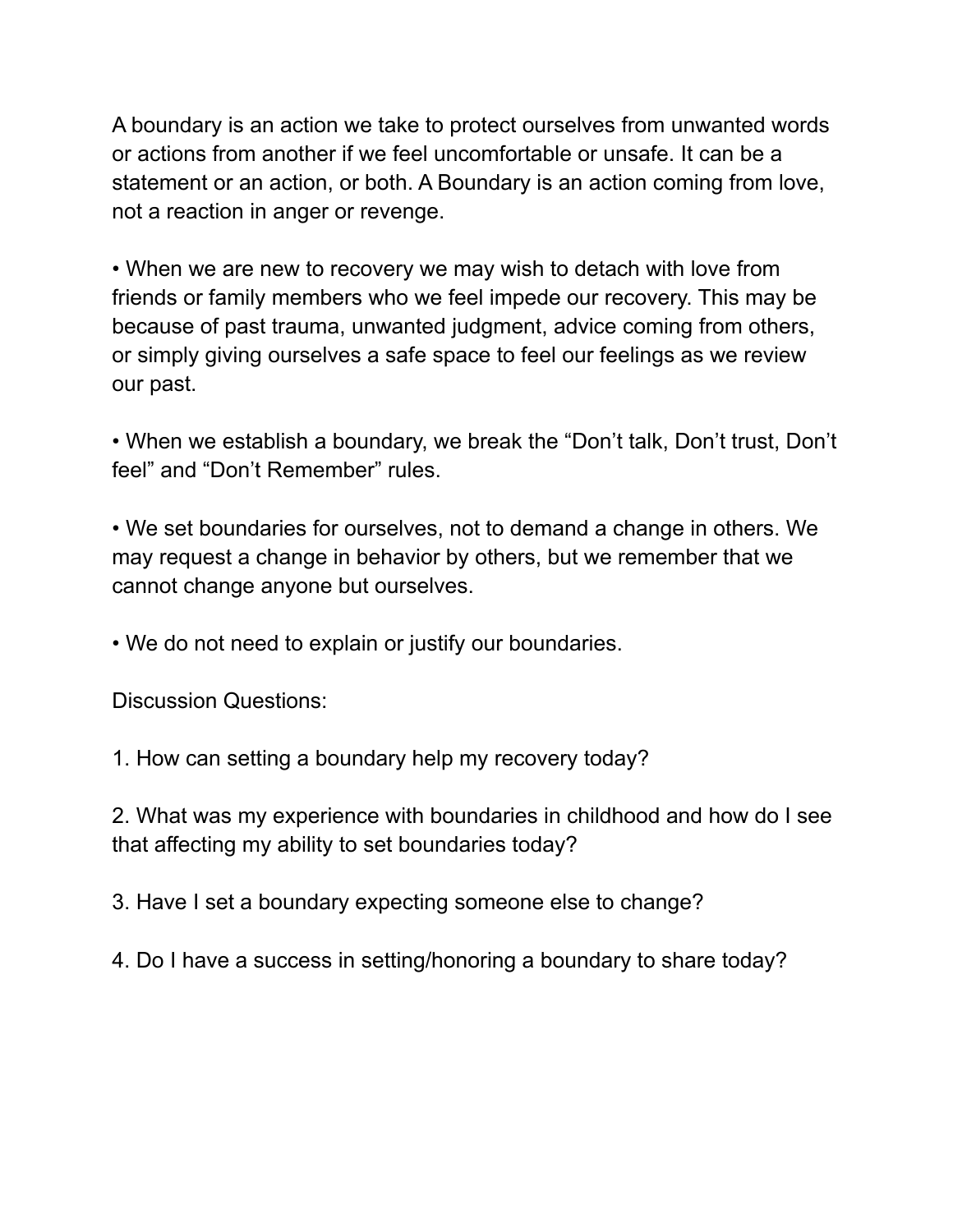**Week 2** - What is a Boundary, part 2

June 24 **Boundaries** (page 182 in SMR)

"The level of choice we develop in ACA is proportional to the integrity of our boundaries. The more we let go, the stronger our boundaries become. This is an ACA paradox: Letting go creates stronger boundaries." BRB p. 148

Most of us grew up in families without boundaries. It seemed like everyone was in each other's business, passing judgment and telling each other what to think and feel. Even if we had understood the concept of boundaries, we wouldn't have been able to set them for ourselves in the midst of the dysfunction. Yet on some level we often instinctively knew that our boundaries were being violated, whether it was emotional or physical boundaries.

As adults, we were often the boundary violators because of the enmeshment we learned from our families. We simply didn't understand how boundaries worked, and we didn't know how to honor them. In ACA, we learn that a lack of boundaries is usually about control and manipulation.

It's never as simple as it seems, and it takes work to uncover the root of what's really happening. But as soon as we begin to deal with the underlying issues and release the hold they have over us, our boundaries are strengthened; we let go and offer other people the opportunity to find their own way without our help. We learn to separate what's really important and what's not in order to survive as healthy adults.

On this day I will remember that when I choose to let go and not to involve myself where I don't belong, I am creating stronger boundaries for myself.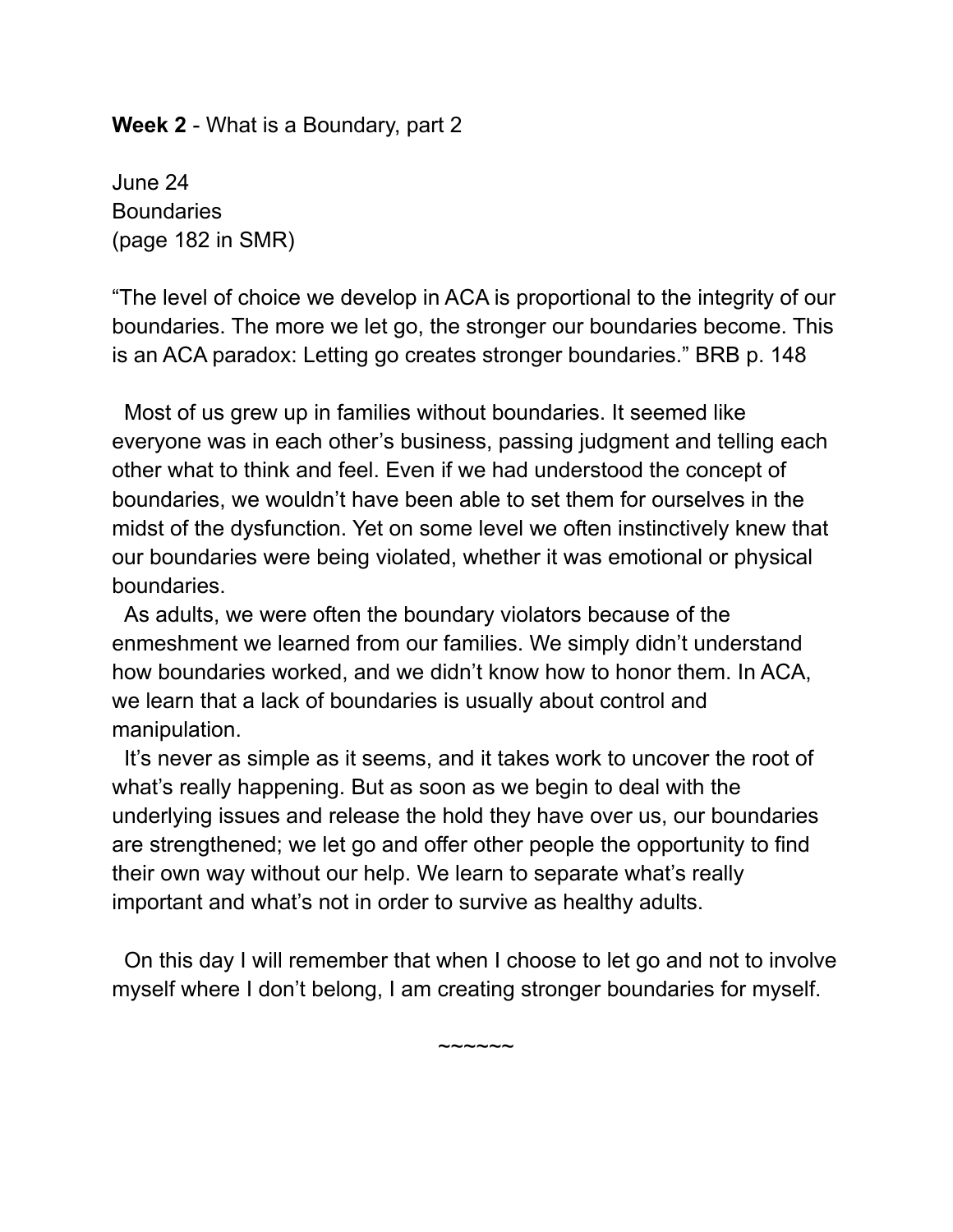• Boundaries are part of building healthy relationships. As we progress in program, we will discover that setting boundaries with family, friends, intimate partners, and with people in our work or other organizations helps us discover our authentic selves, find our own voice, and practice self love.

• Boundaries are a spiritual practice. We set boundaries using spiritual tools such as honesty, respect, compassion, and love—for ourselves and for others. a boundary is not a punishment of others or a failing on our part, but a part of giving ourselves self-respect and love.

• Discussing our need for a boundary and our proposed words or actions with others in program, such as a fellow traveler, a sponsor, or a study group helps us develop discernment. We can practice with a safe person.

Questions for Discussion:

1. What spiritual tools can I use in setting a boundary?

2. How has setting a boundary helped me to find/express my authentic self?

3. Do I have a boundary success to share this week?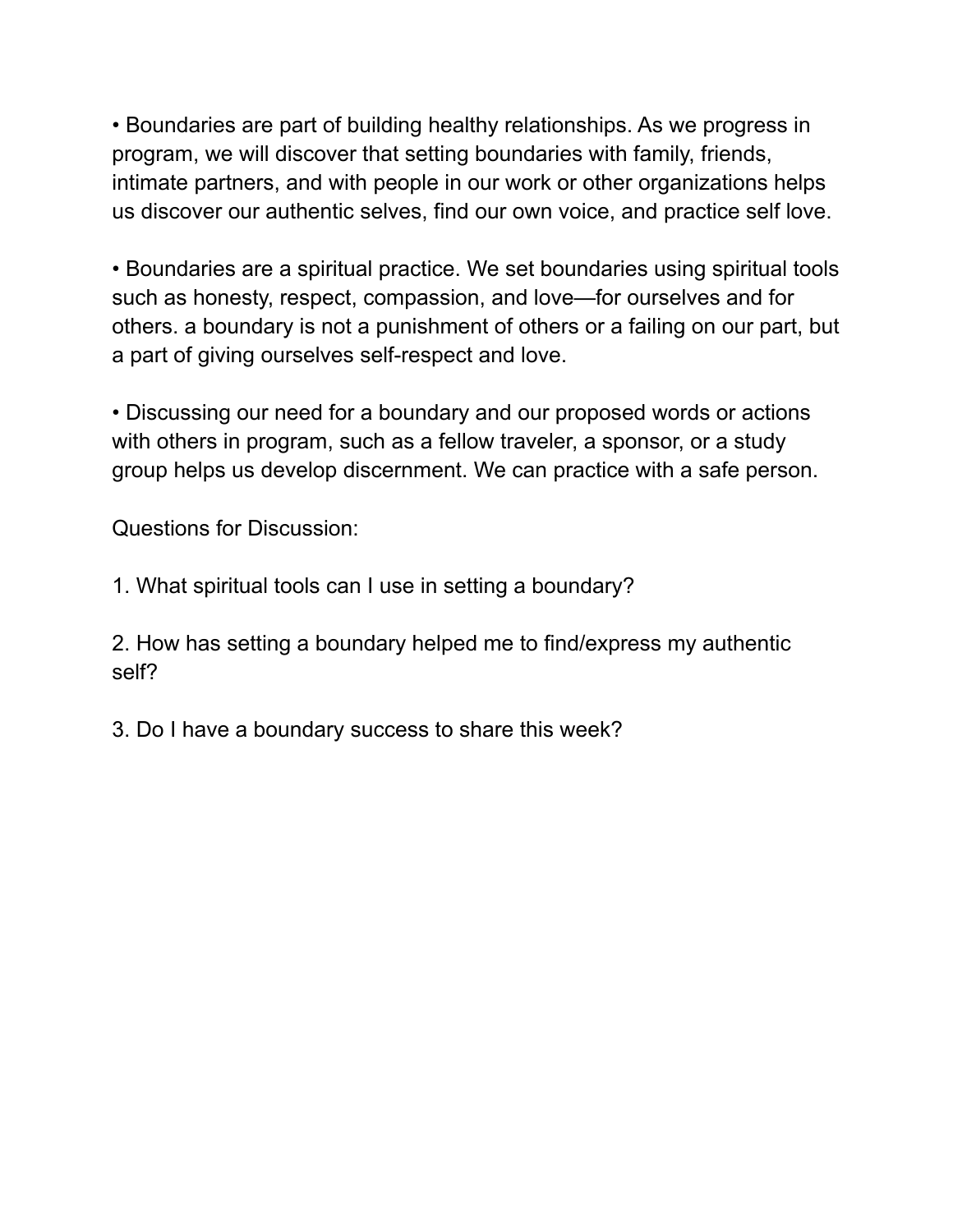#### **Week 3** - What is a Boundary, part 3

June 13 Trait Seven (page 171 in SMR)

"We get guilt feelings when we stand up for ourselves instead of giving in to others." BRB p. 15

As children, many of us felt we were always wrong. Our parents/caretakers were quick to point out our mistakes, and seldom if ever pointed out what we did right.

As adults, we approach many problems, still with the assumption we are wrong. With that comes the assumption that others must be right. When asked our opinion, we often vacillate, attempting to read the face of the person we're speaking to so we can decide which response matches their opinion. Sound exhausting? It is!

In ACA, we learn about boundaries, that they need to be both communicated and upheld. So we start setting boundaries. But then comes the hard part: enforcing them. When we try to do so, we may immediately feel guilty, start second-guessing ourselves, and fear the other person will now think less of us.

That guilt can undermine our recovery. But with the help of our Higher Power and our fellow travelers, we learn to get past those feelings and stand up for ourselves. It's a process with some trial and error, but as we experience success, we start to feel empowered to be the person we were always meant to be.

On this day I know any guilt I feel for not giving in to others will pass, and my recovery will be strengthened by my ability to value myself.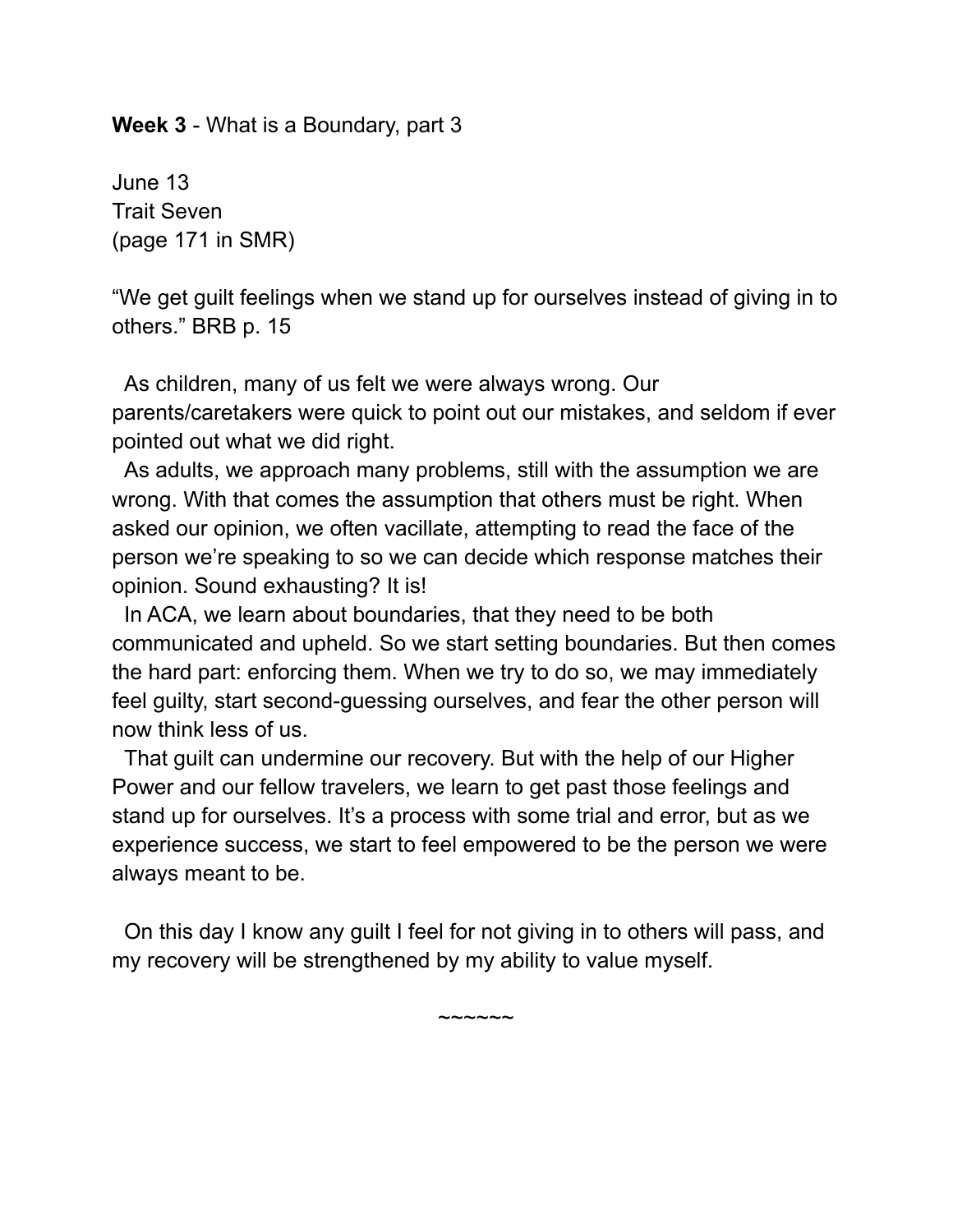Learning to set boundaries helps us to recover from Laundry List traits such as people-pleasing, fixing and rescuing, shutting down our feelings, codependence, or fear or angry people or authority figures. With the help of our Higher Power, we let go of self-harming behaviors.

There are different types of boundaries, but their purposes are to allow us to be safe, respected, and free from harm.

All boundaries remind us that feelings, behaviors, and attitudes of others are separate from our own.

We must be willing to follow through and honor our boundaries. We do not negotiate our boundaries.

Discussion Questions.

1.What Laundry List traits have been triggered by my experience with setting boundaries?

2.How has setting a boundary helped me recognize my feelings?

3. When have I negotiated a boundary and with what result?

4. Do I have a success in setting/honoring a boundary to report today?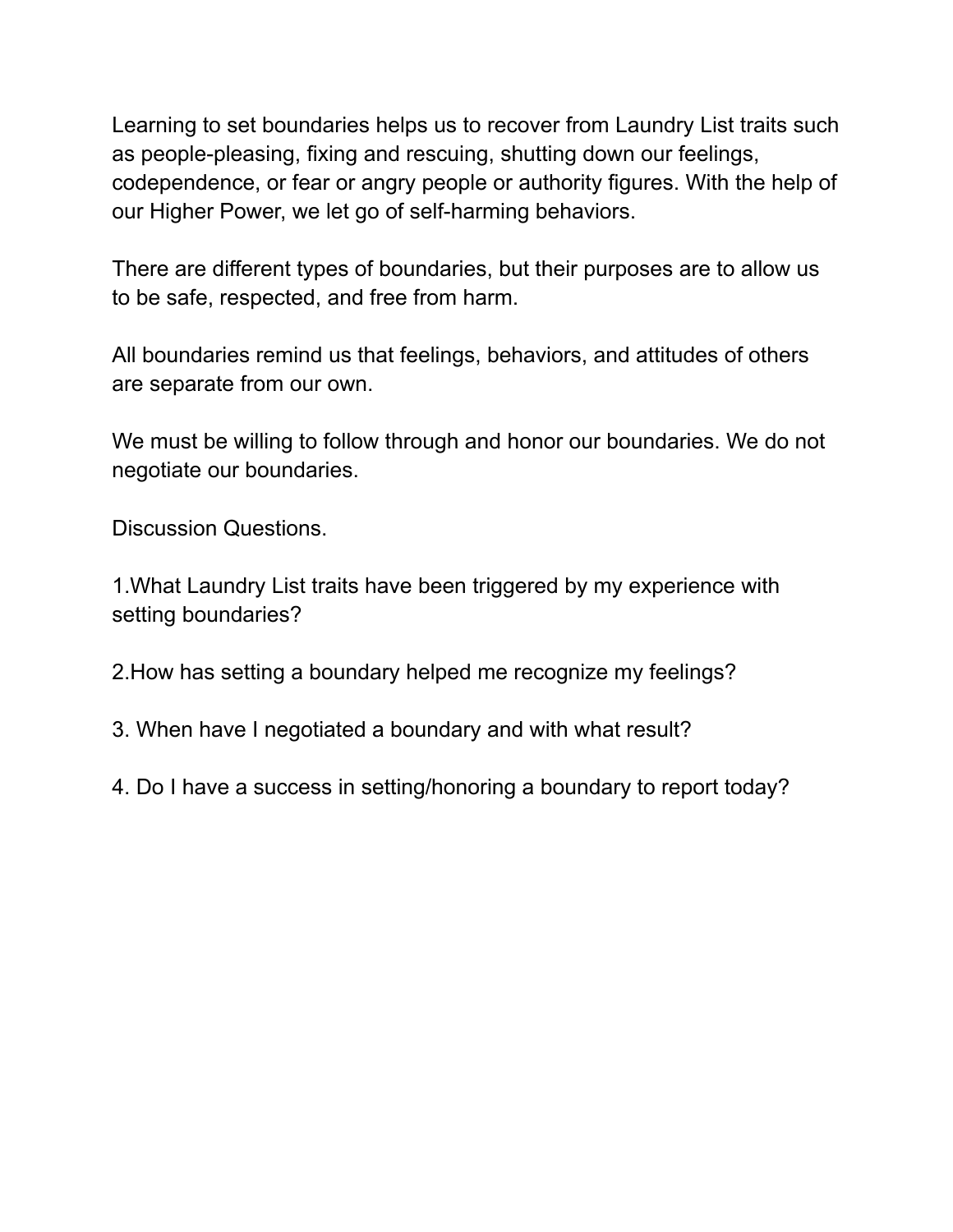**Week 4** - How to Set Boundaries, part 1

July 9 **Siblings** (page 198 in SMR)

"We are not responsible for rescuing, saving, or healing our parents or siblings who remain mired in family dysfunction. We can detach with love and begin the gradual process of learning about boundaries." BRB p. 102

Our relationships with our siblings were usually complicated growing up. If our parents were 'at war' with each other, it meant we were often 'at war' with each other. It's what we learned; it's what we lived! As adults, still caught up in this all-consuming family dysfunction, we were in each other's business and knew what was best for the others, even if they didn't. We often gossiped about each other, formed alliances and competed with each other.

When we began to find a better life in ACA, some of us jumped right to the Twelfth Step and decided it was now our job to rescue our siblings because now we really knew the answers. But the Program tells us otherwise. If we are to find true recovery, we have to do the hard work for ourselves and detach from our family, setting healthy boundaries. If not, we'll continually struggle with ways to save them.

When we stop and really listen to ourselves, we see that doing these things is not what recovery is about. All of these "fixes" are no different than the way we've always operated. We learn to let go, realizing we can't heal them. We must release them to find their own way.

 $\sim\sim\sim\sim\sim\sim$ 

On this day I will remember that my true recovery lies in my ability to detach, set boundaries, and heal myself first.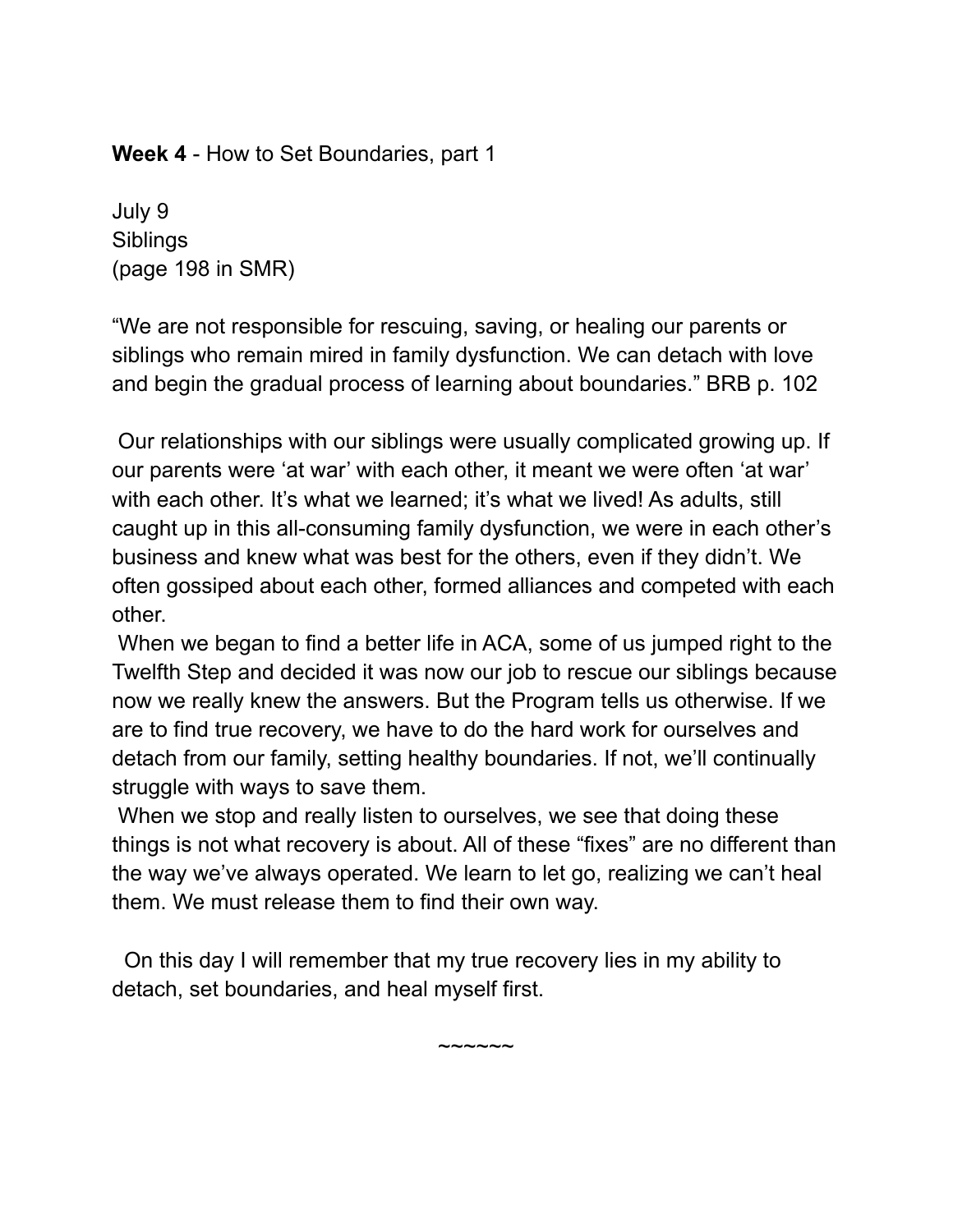• I will use "I" sentences when stating a boundary because it is about me. When I use, "You" statements – I am dictating, or telling others what to do.

• I do not negotiate my boundary. I avoid haggling over why the other person

does not honor it. I state my boundary clearly and honor it for myself.

• I feel, decide, and express my needs by setting boundaries for myself, not to demand a change in others. I will guard against people-pleasing or rescuing,

both of which can harm my boundaries.

• I will recognize the body sensations that tell me I need to set a boundary. I can recognize the feelings and physical sensations I experience in daily life and use these body and mind indicators to help me remember past experiences.

• When I establish a boundary, I must be willing to follow through. I must honor my boundary even if others do not. For example, if I tell someone I will hang up the phone if they yell or raise their voice, I must be willing to hang up if they repeat that behavior.

Discussion Questions

1. How can I express my needs without blaming another in setting a boundary?

2. Give an example of a boundary statement using "I language."

3. What body sensations do I experience that let me know I need to set a boundary?

4. Do I have a success in setting/honoring a boundary to report today?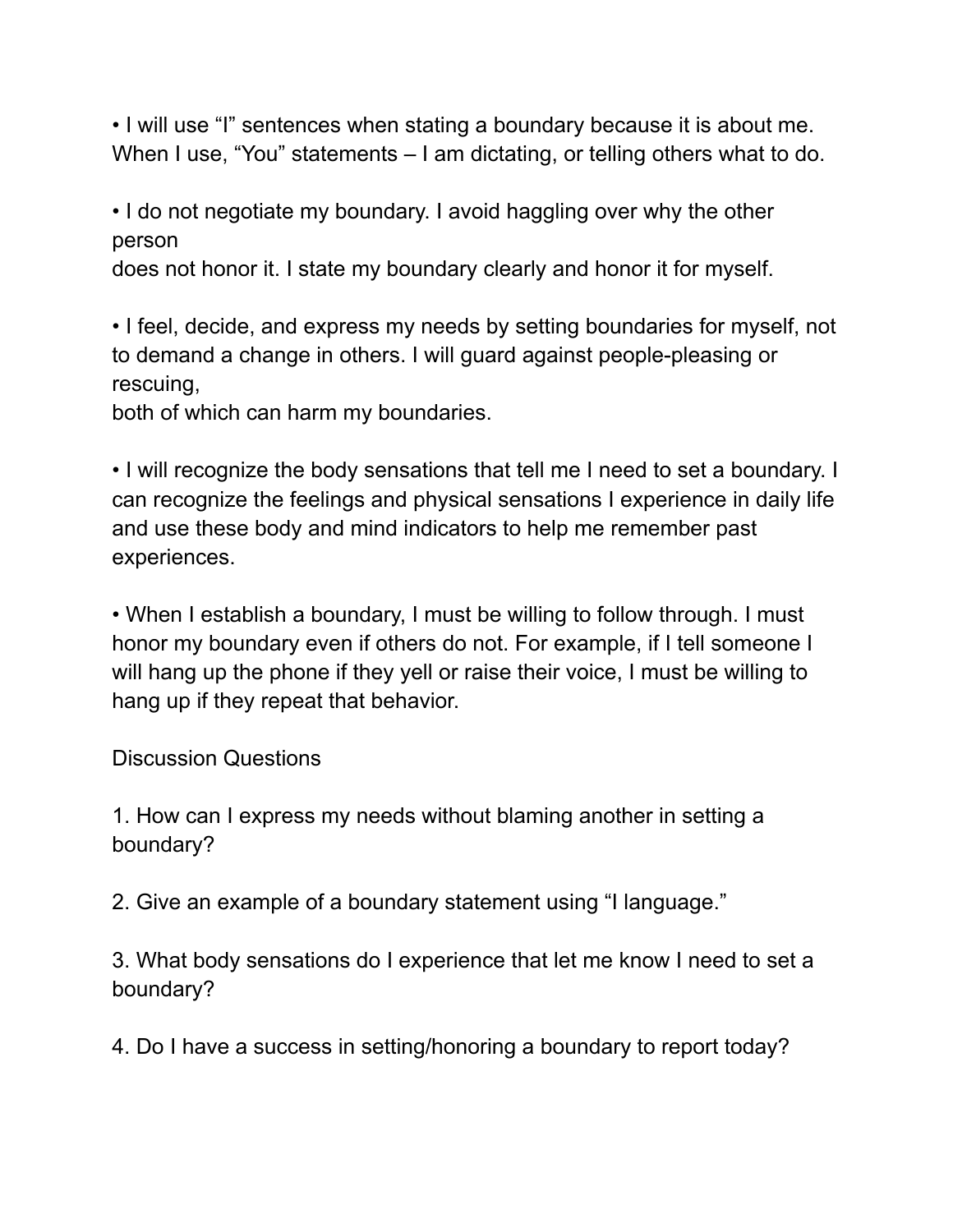**Week 5** - How to Set Boundaries, part 2

January 18 A New Way of Life (page 29 in SMR)

"We ask the adult child considering ACA to look at the program as a way of life that will unfold over time, bringing rich rewards of emotional relief and self-acceptance." BRB p. 95

We took all of the abuse we could and still thought it was our fault. What was it we were doing wrong, anyway? What was it that made us feel so different and defective? Why couldn't we just be like the rest of the people in our family and just take endless amounts of abuse without seeming to care? Why were we so wimpy? And where did negative feelings like anger get us, anyway?

Before ACA, we may have been in other programs that helped us, but where certain feelings may have been minimized. This made us feel like we were back in a place where we had to shut parts of ourselves off. We might have been told that "taking it to God" was the only important thing. That may work for many people, but we realized it wasn't enough for us.

Now, with the help of ACA and the people we have learned to trust, we can accept the value of all of our feelings. We especially accept our anger and no longer run from it, knowing it can help teach us where our boundaries should be. We talk to others who are in touch with their feelings in a healthy way and can really hear us when we express our emotions. We know we are in the right place where healing takes place.

On this day I will realize my emotions are part of a gift from my Higher Power, a gift called "Me."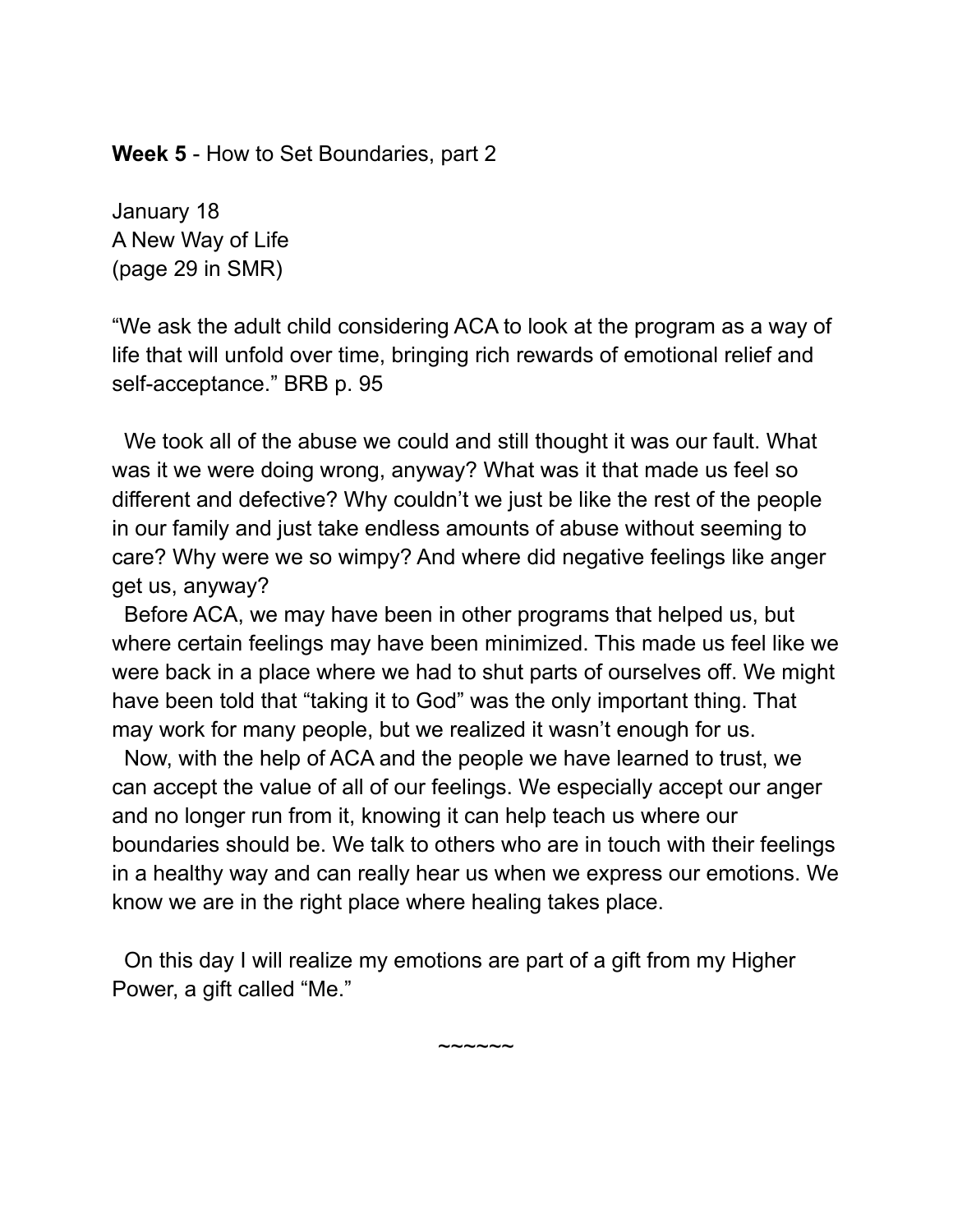We learn to use neutral language and not to debate or accuse in setting boundaries.

For example, instead of saying "I will not talk to you if you keep criticizing dad," (which can lead to a debate or a defense), we can simply say, "I feel uncomfortable when you talk about dad, so I am going to stop this conversation."

If the person persists, we can say, "I notice that you are still talking about dad, so I have decided to take a break from talking with you."

Examples of some boundary statements:

- I have decided not to come to your house for Sunday dinners.
- I will hang up the phone if you raise your voice when you speak to me.
- I will speak with you for only 10 minutes at a time.

• I will not discuss [politics] with you. I am not willing to speak with you if you are not willing to agree to this.

• I am not willing to discuss with you what [a family member] does or does not do. I will stop the conversation if you start to talk about [this family member].

Discussion Questions:

1. Where have I encountered problems when someone ignores my boundaries?

2. What is an example of a boundary I can set using I language?

3. Have I experienced anger or resentment from others when I set a boundary using negotiation, debate or judgment?

4. What success have I experienced in setting a boundary?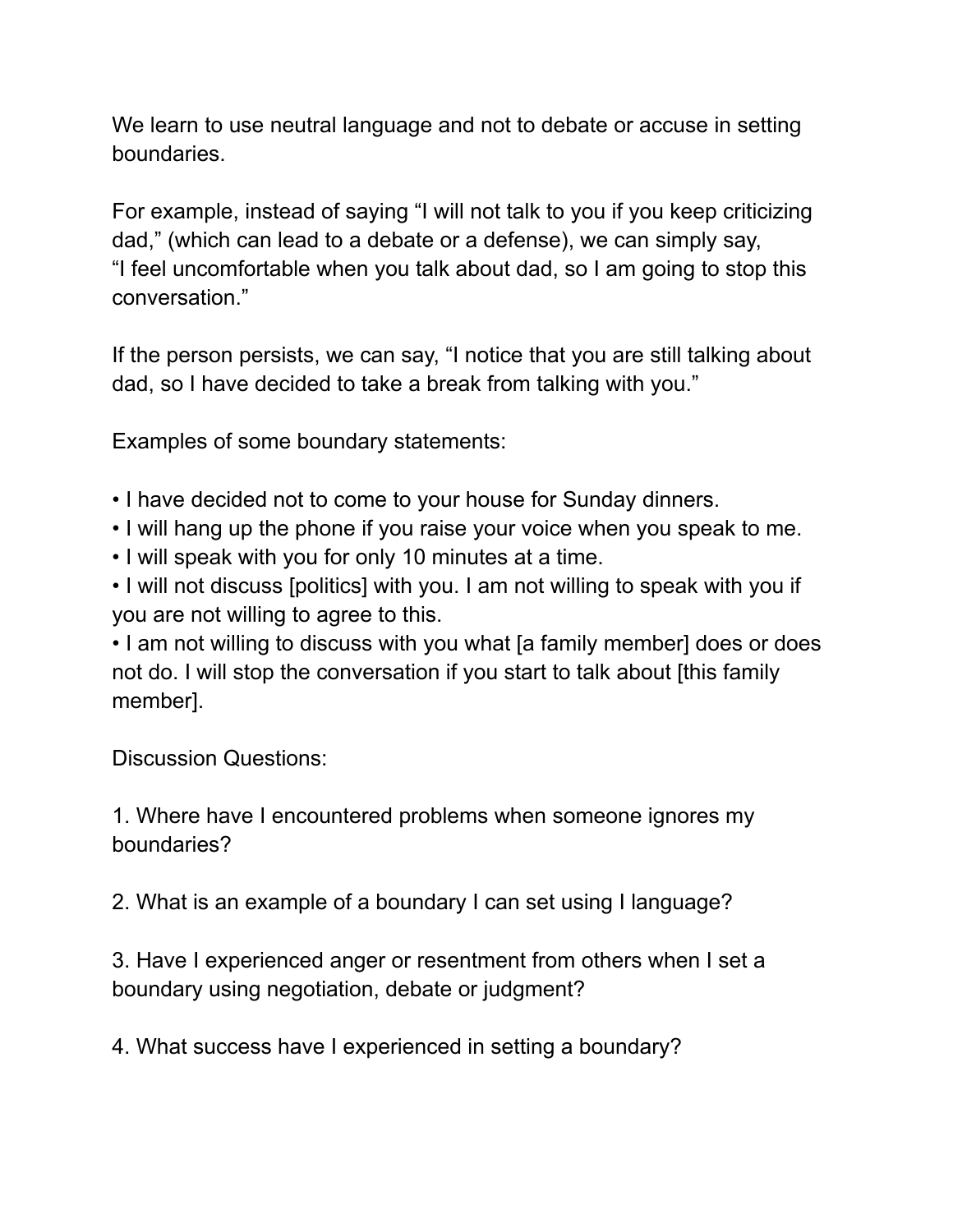**Week 6** - Benefits of setting Boundaries, part 1

November 9 Emotional Sobriety (page 325 in SMR)

"Most of us agonize over mistakes because we internalize the error." BRB p. 38

When we were kids, making a mistake meant being verbally and often physically abused. Our mistakes provoked over-the-top reactions from the adults around us who did not have the tools to understand that we were just doing what kids and people in general do – make mistakes!

But instead, we heard shaming comments like, "What's the matter with you? Are you stupid? Are you an idiot?" or "You should have known better. Look what you did!" And on top of that, many of us were spanked, slapped, or beaten as well. It seemed like the end of the world when this happened. The mistake could never be undone.

Part of the result was that the more it happened, the better we got at shaming ourselves. We no longer needed to hear it from someone else – because those messages had become internalized. We carried this self-shaming behavior into our adult lives and many of us became merciless in the way we treated ourselves.

In ACA we learn to gradually reprogram those inner critical parent messages and understand that making mistakes is part of being human. We all do it. When we make a mistake, we talk about it, examine the nature of what we did, forgive ourselves, make amends when appropriate, and move on. We begin to think and act like true adults!

On this day I understand that when I make a mistake, I don't have to perpetuate my childhood abuse by beating myself up. I will call someone and process what happened, then move on.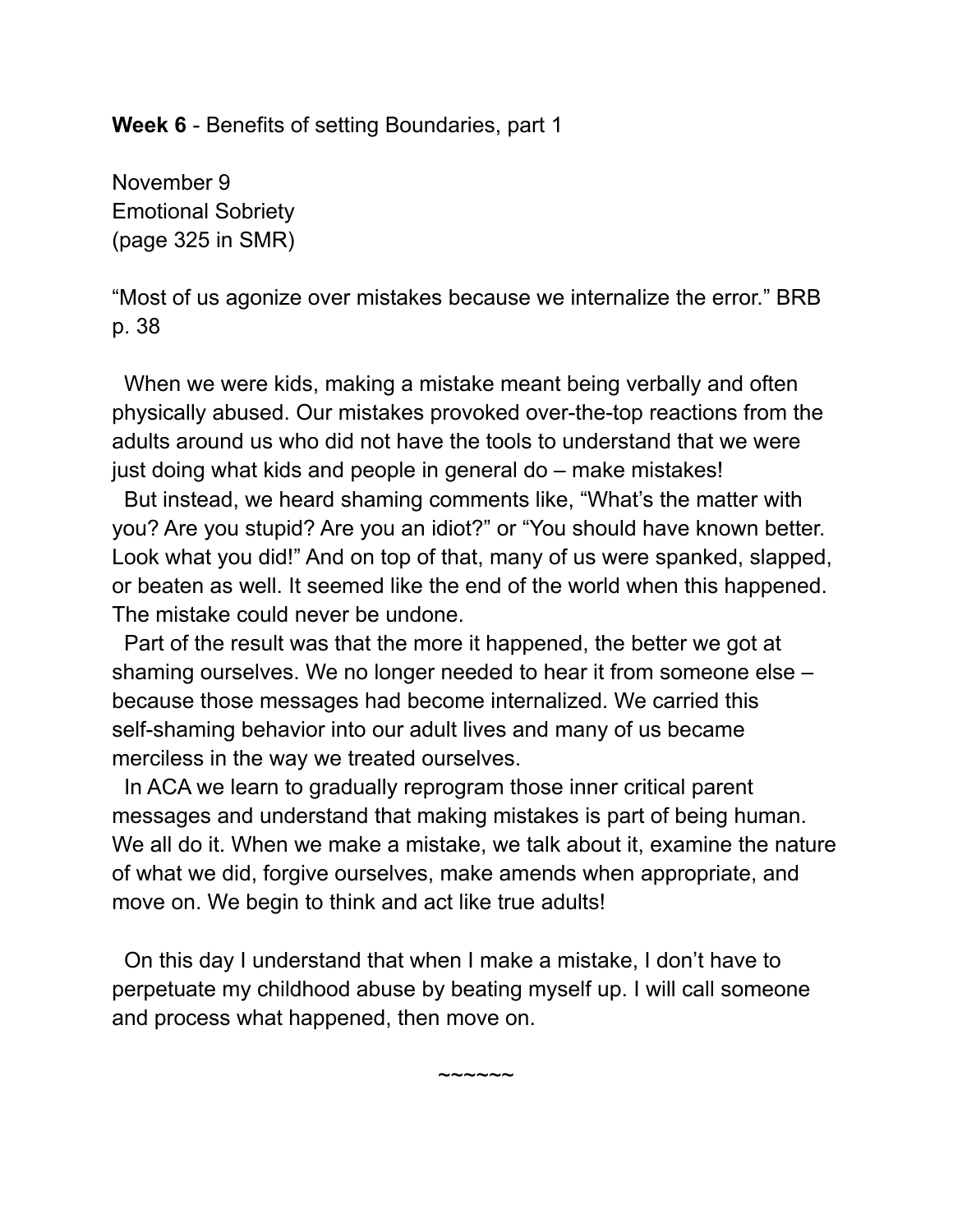Depending on our stage in recovery, boundaries can benefit our recovery as follows:

Participating in ACA meetings:

Most meetings contain a statement that asks members to refrain from cross talk: giving advice or referring to someone else's share when we speak. This is a boundary. It allows other members to feel safe in speaking their truth without fear of judgment, shaming or blaming. When we participate in business meetings, we observe a boundary of respect in allowing each member to speak without interruption. Our "group conscience" process is also a form of boundary, instead of shouting each other down or outvoting each other, behaviors we may have experienced in childhood.

## Detaching from family of origin:

Our families are sometimes angry, upset or confused when we begin a program of recovery. They may fear we will blame them for our unhappiness. They may want to argue, defend themselves, or otherwise act out. Setting a boundary with some family members that we will not interact with, or interact only on our terms, helps us feel safe and gives us space to recover. We can change our minds as we progress in the program.

Discussion Questions

1. What has participating in business meetings shown me about boundaries?

2. Have I set a boundary with a family member and what was the result?

3. Do I have a success in setting a boundary to share today?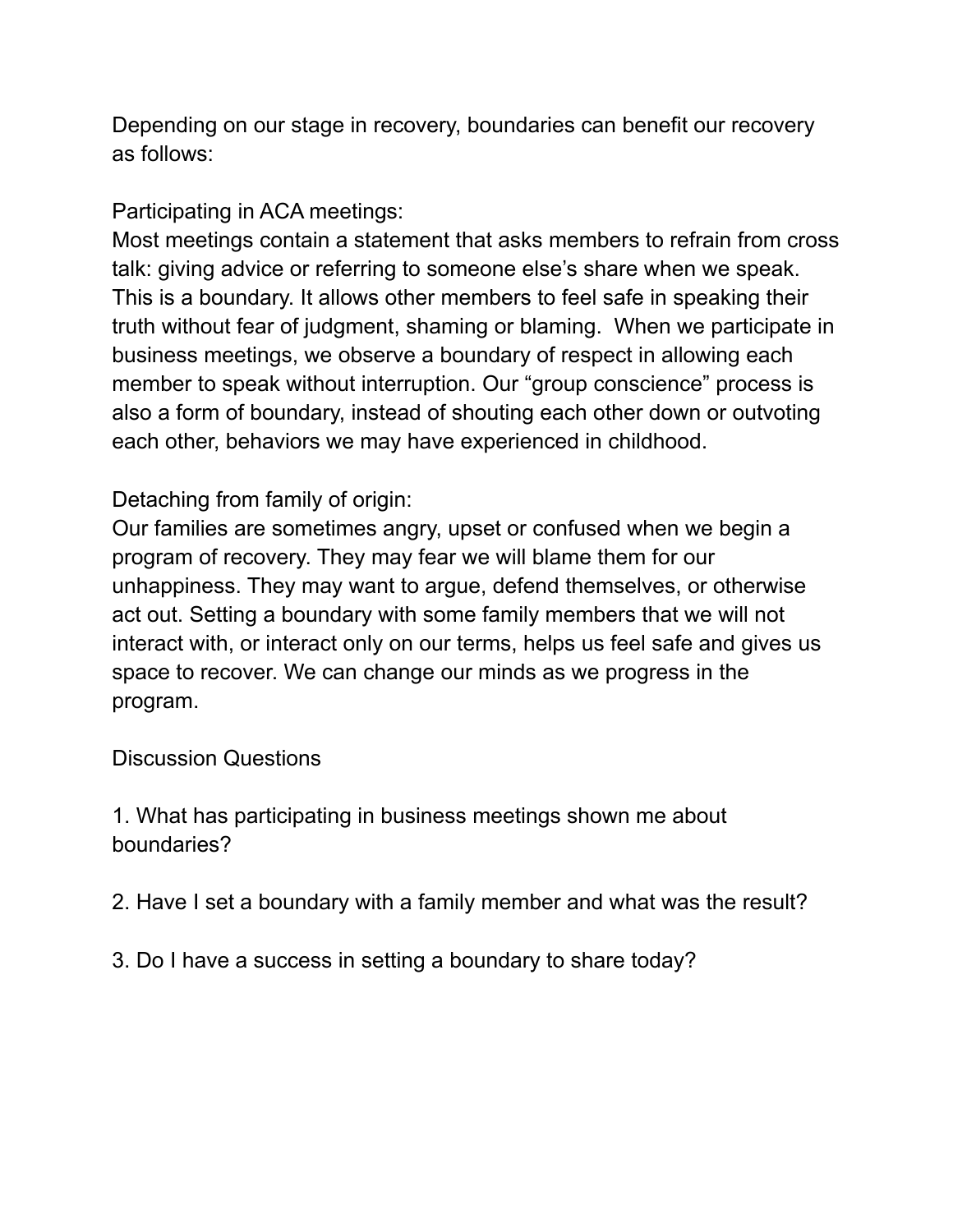#### **Week 7** - Benefits of Setting Boundaries, part 2

June 22 Tolerating the Unacceptable (page 180 in SMR)

"We will see how our low self-esteem has us judging ourselves mercilessly, giving others the benefit of the doubt, and tolerating inappropriate behavior." BRB p. xxi

Many of us were taught that it was virtuous to "put up with" whatever was doled out, shut up about whatever was going on, and deny our feelings in the process. This led us to doubt our own perceptions, which led us to doubt our own self-worth.

Because we actually survived, some of us interpreted our ability to deal with unacceptable situations as resilience. Unfortunately, we didn't learn that it was acceptable to set boundaries and limits, and that it was okay to say "no" to unacceptable behavior.

This is what we learn in ACA. We don't have to be stoic, or pretend that things don't bother us when they do. We don't have to apologize for stuff that's not ours or feel ashamed when we feel triggered. We have the right to our reality, our experiences, and our feelings.

With the help of our recovery support system, we are now learning to trust, to feel, and to talk; this is a wonderful way to live. We can surround ourselves with people who listen to us and acknowledge our feelings. We can be more human, vulnerable, and safe.

On this day I remind myself that being resilient (tolerating abuse) is not the way I want to live my life. I can relax and trust safe people.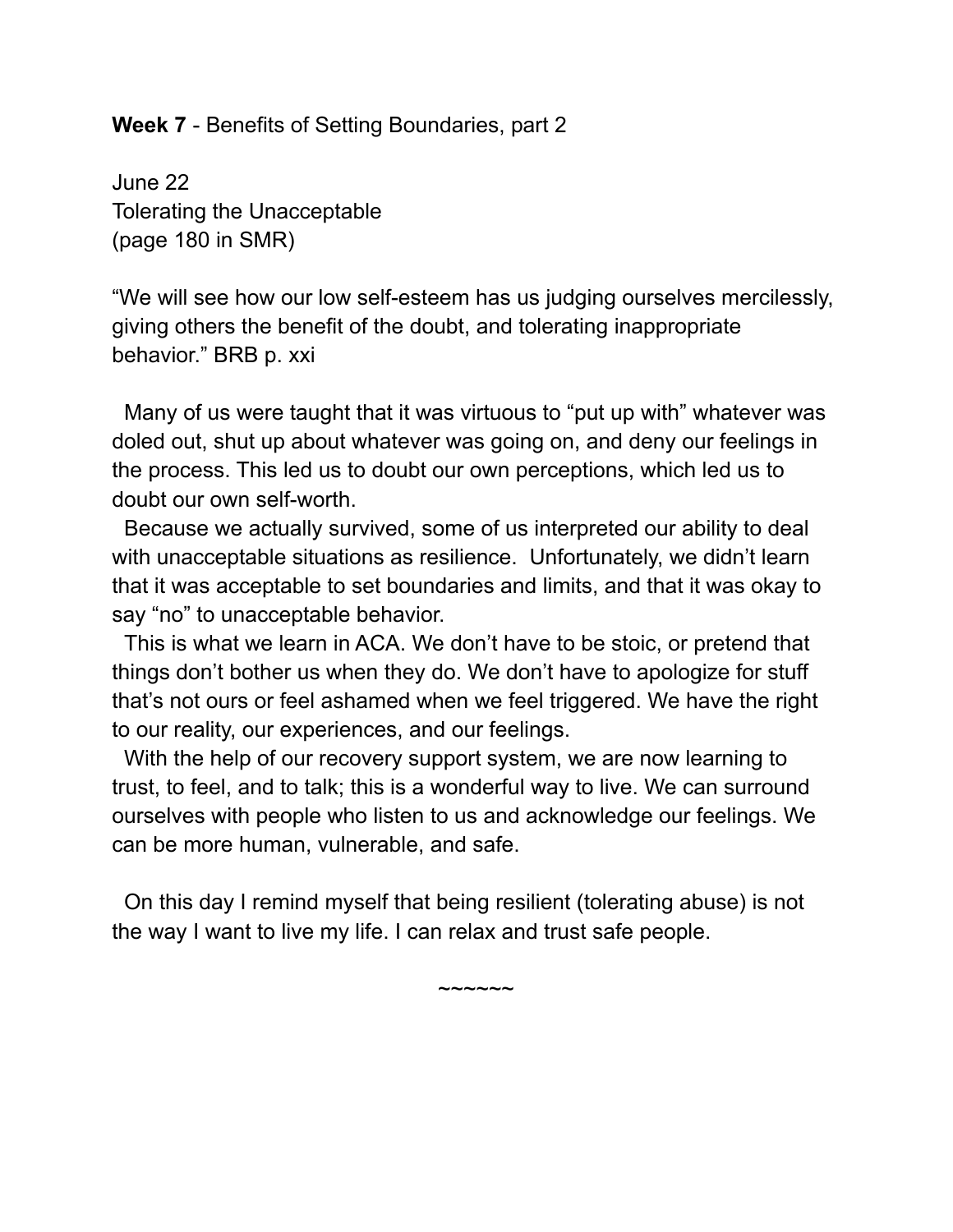• Detaching from people with whom we are codependent. Codependence is looking for emotional intimacy or support from people who are not able to give it. (BRB p 100). When we are codependent, we are entangled in someone else's life, sometimes people pleasing, sometimes trying to change them, but always denying the needs of our true self. When we come out of codependence, we learn our self worth does not depend on others. When we recognize these people in our lives, we may set a boundary to detach from that person. We remember that we cannot change another person. We learn to meet our needs with healthy people and by getting to know and love ourselves. We can show compassion for another person and show compassion, but we are separate from the other person.

• Learning to stand up for ourselves and avoid people pleasing. Many of us begin program with low self-esteem. We may be used to going along with unacceptable behavior from others to avoid being shamed, blamed, or abandoned. As we learn more about our Laundry List traits, we practice detaching with love. We stand up for ourselves with loving language, not anger. We learn to increase our self esteem, realizing that esteem does not come from affirmation from others, but from our true inner self.

Discussion Questions:

- 1. Are there people in my life with whom I am codependent?
- 2. What has been my experience when I stand up for myself?
- 3. How has my self esteem improved from setting boundaries?
- 4. Do I have a success in setting a boundary to share today?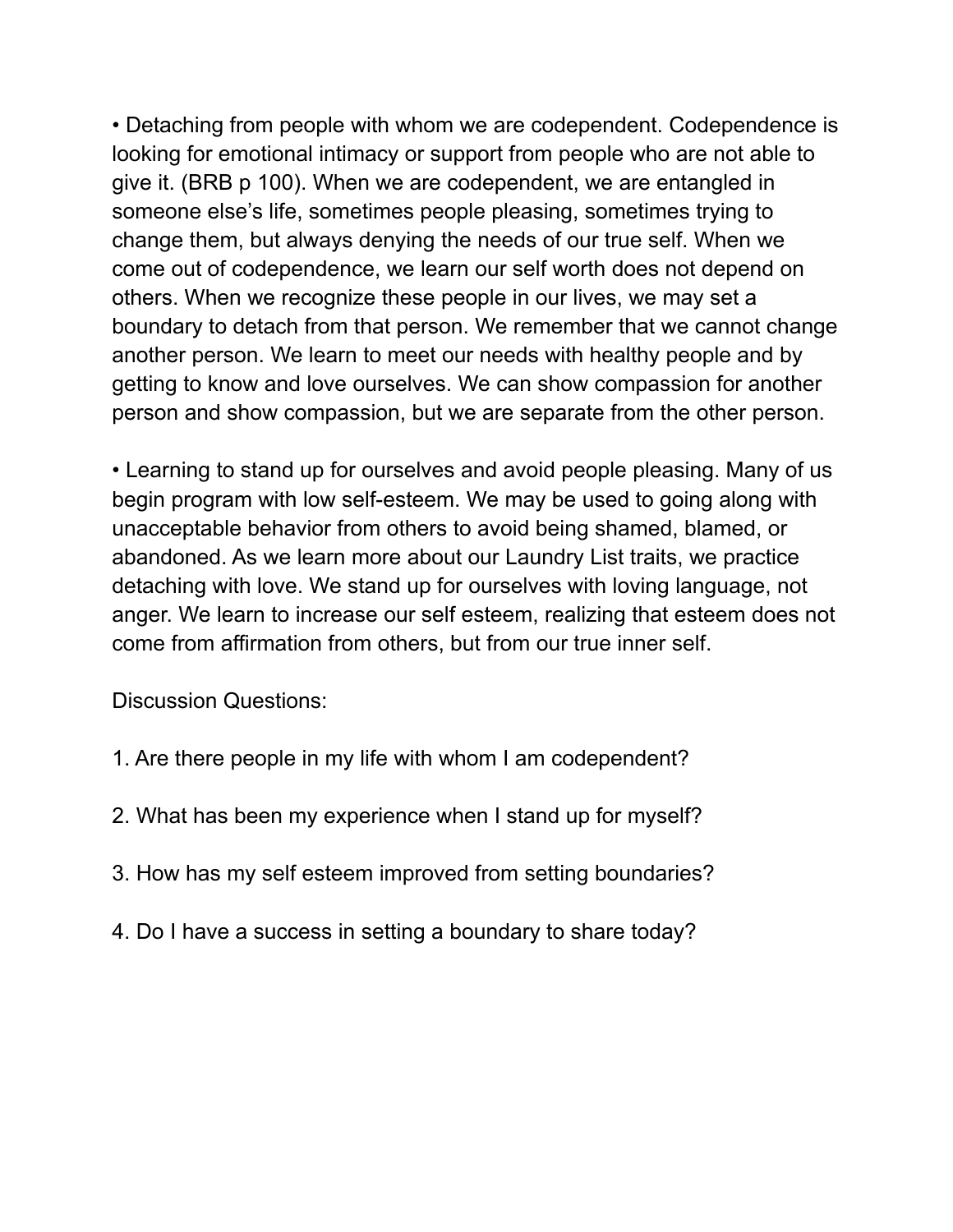**Week 8** - The Benefits of Boundaries, part 3

August 28 **Boundaries** (page 249 in SMR)

"I am more aware of how I overstep my boundaries, and how I try to force things to work the way I want them to work." BRB p. 414

We were vulnerable as children in dysfunctional homes. We experienced no one who was able to set healthy boundaries and maintain them. In ACA we learn to see the importance of boundaries by practicing the Steps and by identifying and working on our character defects.

We learn to recognize boundaries that have been crossed, including when we do it to others. We feel free when we set new boundaries. Progress happens, one day at a time.

The ACA program also helps us recognize manipulative behaviors, which is usually a companion for those with boundary issues. If we're the manipulator, we begin to see that our attempts to change others will eventually fail; in the meantime, they'll only complicate things.

As we grow stronger, understanding boundaries places everything in perspective. To help us stay focused, we look to Step Ten, "Continued to take personal inventory and when we were wrong, promptly admitted it." It allows us to inventory our thoughts and actions on a regular basis. This keeps our impulsive natures in check so we recognize boundaries in everyday life.

On this day, as my identity and values become more clear, I will work to become consistent in setting my own boundaries and honoring the boundaries other people set.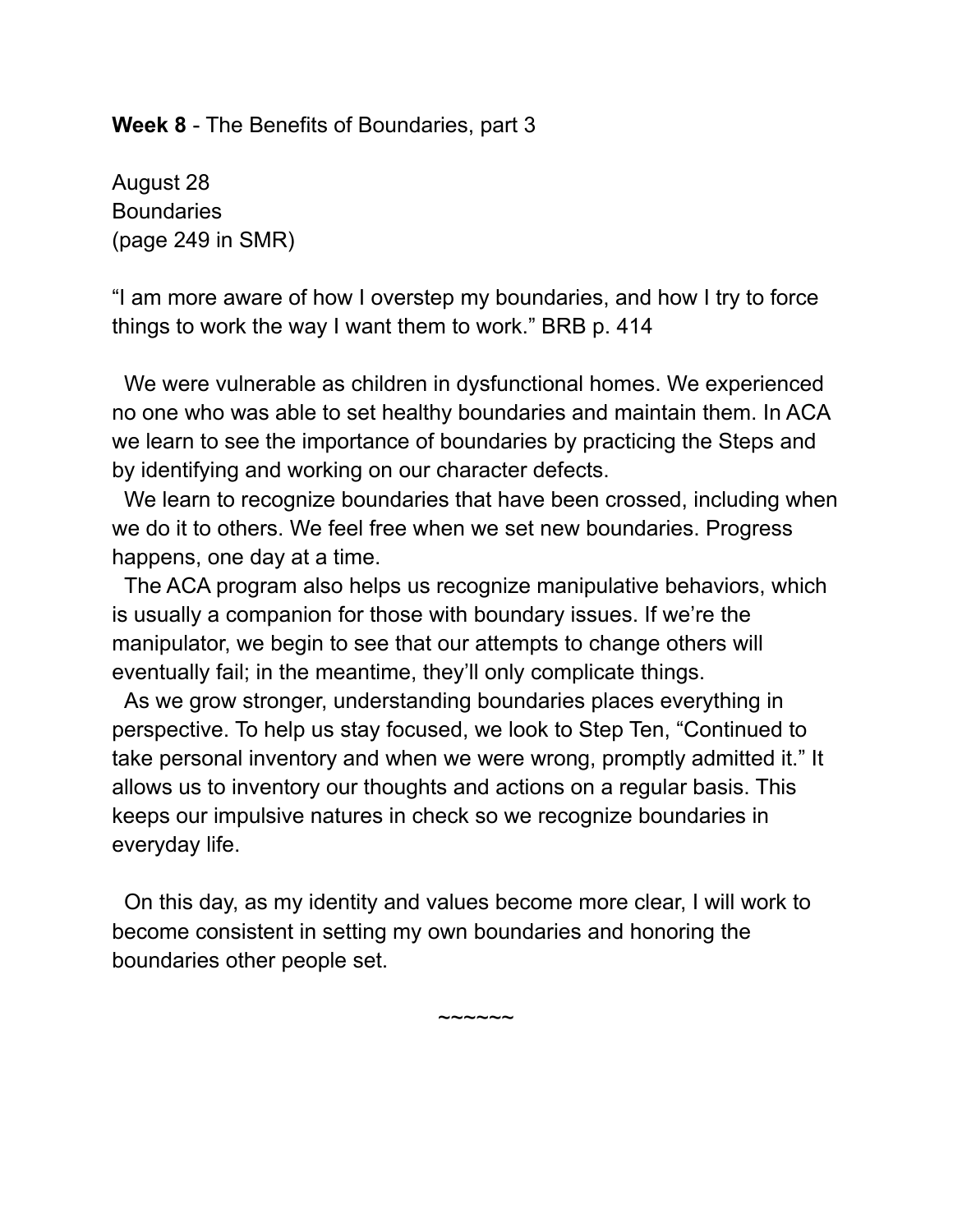• Recognizing the difference between true love and fixing or rescuing. As we start to recognize that many of our relationships are based on trying to fix, rescue, or change another person, we can gently set a boundary with them by releasing these behaviors. Remarkably, we may discover that some of the people we were trying to fix or change are just fine if we accept them as they are!

• Learning to respect the boundaries of others without taking offense, feeling abandoned, or running away. We learn to feel our feelings, even the uncomfortable ones, and discover that feelings will not kill us.

Discussion Questions

1. How have I discerned the difference between a boundary and trying to get someone else to change?

- 2. Where has acceptance shown me that a boundary was unnecessary?
- 3. Where have other people set boundaries with me?
- 4. Do I have a success in setting/honoring a boundary to report today?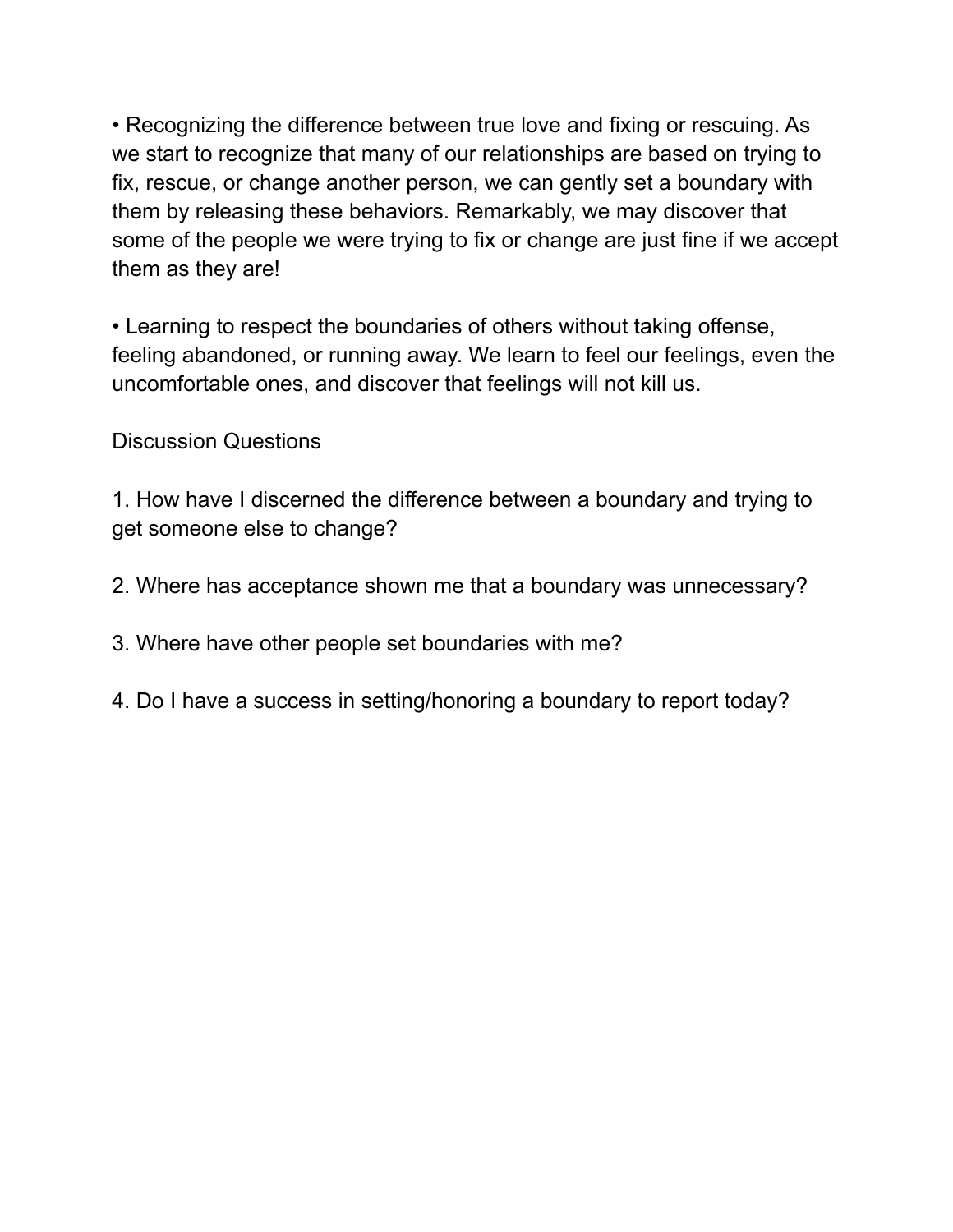**Week 9** - Benefits of Boundaries, part 4

September 15 Promise Nine (page 268 in SMR)

"Healthy boundaries and limits will become easier for us to set." BRB p. 591

As children, our integrity was badly mangled. Physical, psychological, social, and spiritual boundaries were rarely, if ever, respected in our homes. As a result of this conditioning, we didn't learn to honor our own boundaries or those of others. If we grew up in a house where our toes were continually stepped on and no one took responsibility, we may have become toe-steppers and believed it was normal.

We "come to" at ACA meetings. We learn about respecting boundaries at our first meeting when we observe the no cross talk rule. This healthy boundary allows each of us to express our reality without comment, judgment or placating behavior. As we continue to attend meetings and share our experiences, we may discover other levels of toe-stepping that we are still acting out.

Through the Steps, we discover how our childhood boundaries were violated. From there, we progress to acknowledging how those violations affect us today. Through reparenting ourselves, we reestablish healthy internal and external boundaries. We begin to restore our integrity by making others – even those in authority – aware of the healthy limits we are setting in our lives.

On this day I will honor healthy boundaries at my ACA meetings. I will use them as stepping stones to acknowledging my buried childhood memories and feelings. I am learning to set boundaries with integrity.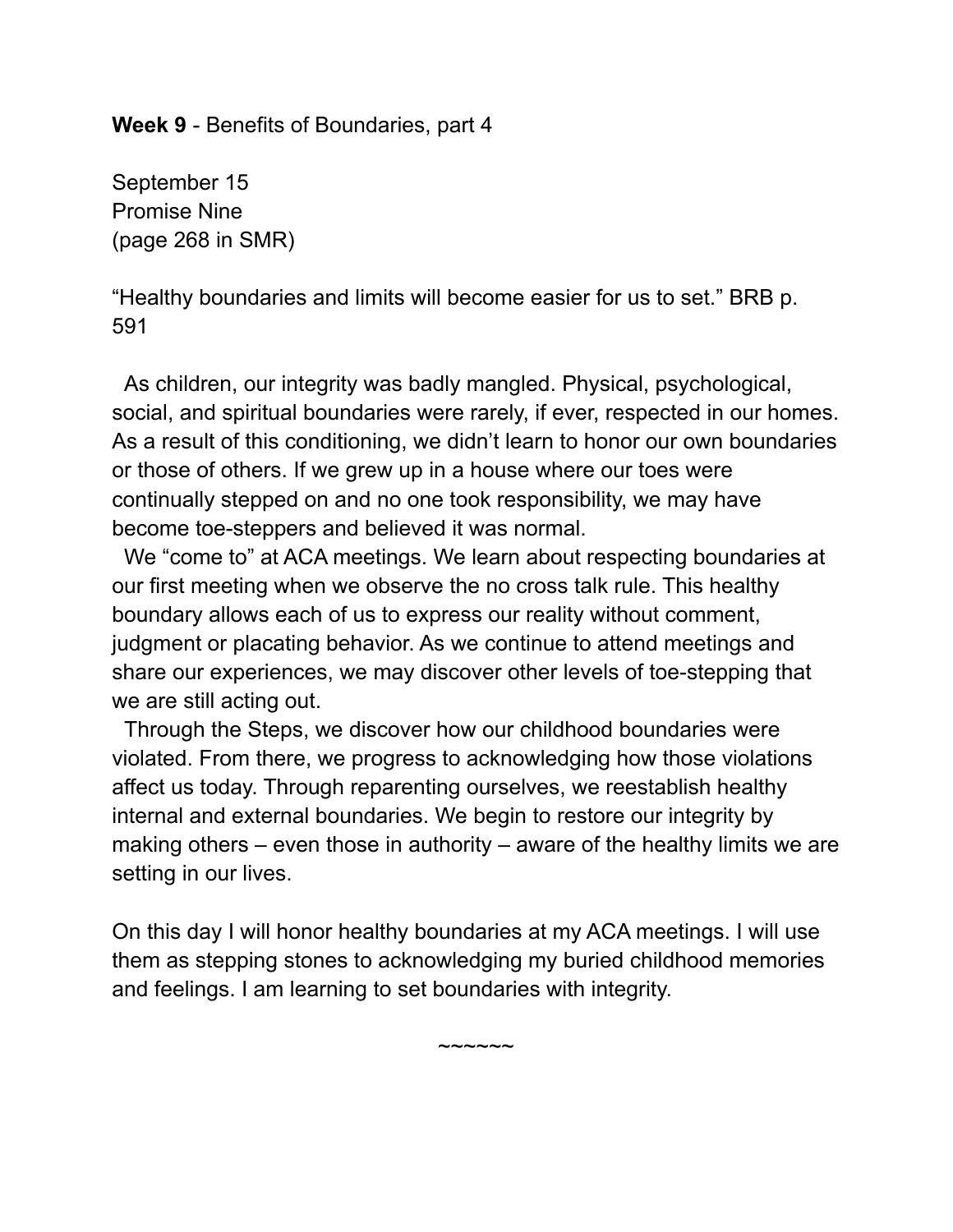Learning conflict resolution skills.

Setting boundaries helps us practice self-love and standing up for what we need. Many of us have avoided conflict and did not learn how to have healthy, respectful conversations.

Setting boundaries helps us learn the skill of speaking the truth with love. It also helps us identify and claim our feelings and learn to recognize and reparent our inner child or children.

As we grow in program, we learn that we have an inner child [or children] who is often triggered by other people's unhealthy words or actions. Our inner child gets our attention through body sensations, anxiety, and sometimes anger. We learn to reparent and calm our inner child by listening to the child, assuring the child we will not abandon the child, and taking steps to create a safe environment, including setting a boundary.

Discussion Questions:

1. What conflict resolution skills have helped me in setting boundaries?

2. Do I recognize an inner child within me? How does the inner child feel or react when a boundary needs to be set?

3. What can I tell that child to "reparent" the child in this situation?

4. Do I have a success in setting a boundary to share today?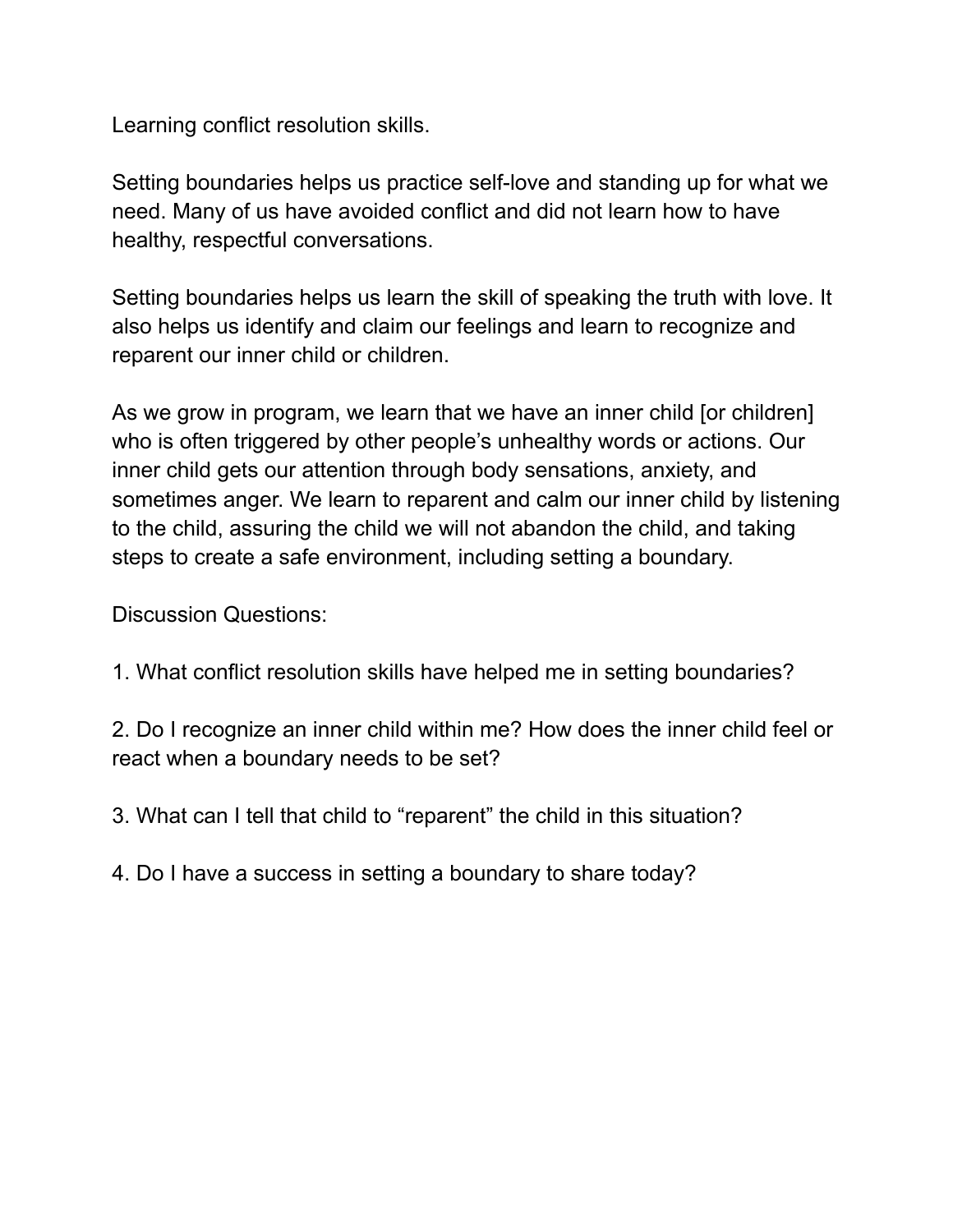**Week 10** - Boundary Checklist, part 1

June 13 Trait Seven (page 171 in SMR)

"We get guilt feelings when we stand up for ourselves instead of giving in to others." BRB p. 15

As children, many of us felt we were always wrong. Our parents/caretakers were quick to point out our mistakes, and seldom if ever pointed out what we did right.

As adults, we approach many problems, still with the assumption we are wrong. With that comes the assumption that others must be right. When asked our opinion, we often vacillate, attempting to read the face of the person we're speaking to so we can decide which response matches their opinion. Sound exhausting? It is!

In ACA, we learn about boundaries, that they need to be both communicated and upheld. So we start setting boundaries. But then comes the hard part: enforcing them. When we try to do so, we may immediately feel guilty, start second-guessing ourselves, and fear the other person will now think less of us.

That guilt can undermine our recovery. But with the help of our Higher Power and our fellow travelers, we learn to get past those feelings and stand up for ourselves. It's a process with some trial and error, but as we experience success, we start to feel empowered to be the person we were always meant to be.

On this day I know any guilt I feel for not giving in to others will pass, and my recovery will be strengthened by my ability to value myself.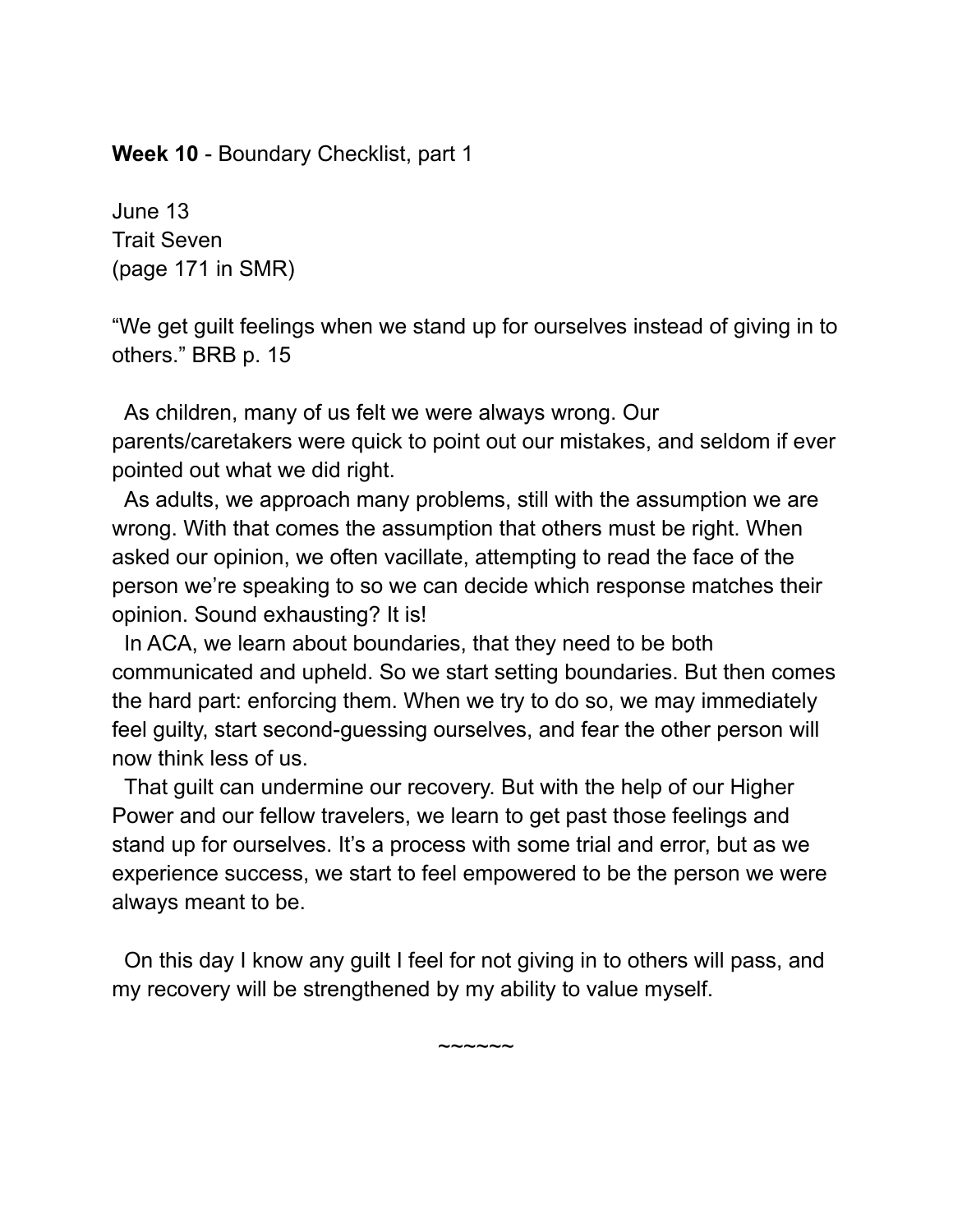The following is a boundary checklist that we can use to practice healthy boundaries.

1. What happened to me to create the need for a boundary?

2. How did I react? What Laundry list traits came up?

3. Describe the feelings and physical sensations I experienced.

4. How did my inner child/children feel about what happened? How can I support and protect him/her/them?

5. What needs do I need to express? What boundary decision do I need to make?

Discussion:

- 1. Respond to this checklist.
- 2. Do I have a boundary success to share this week?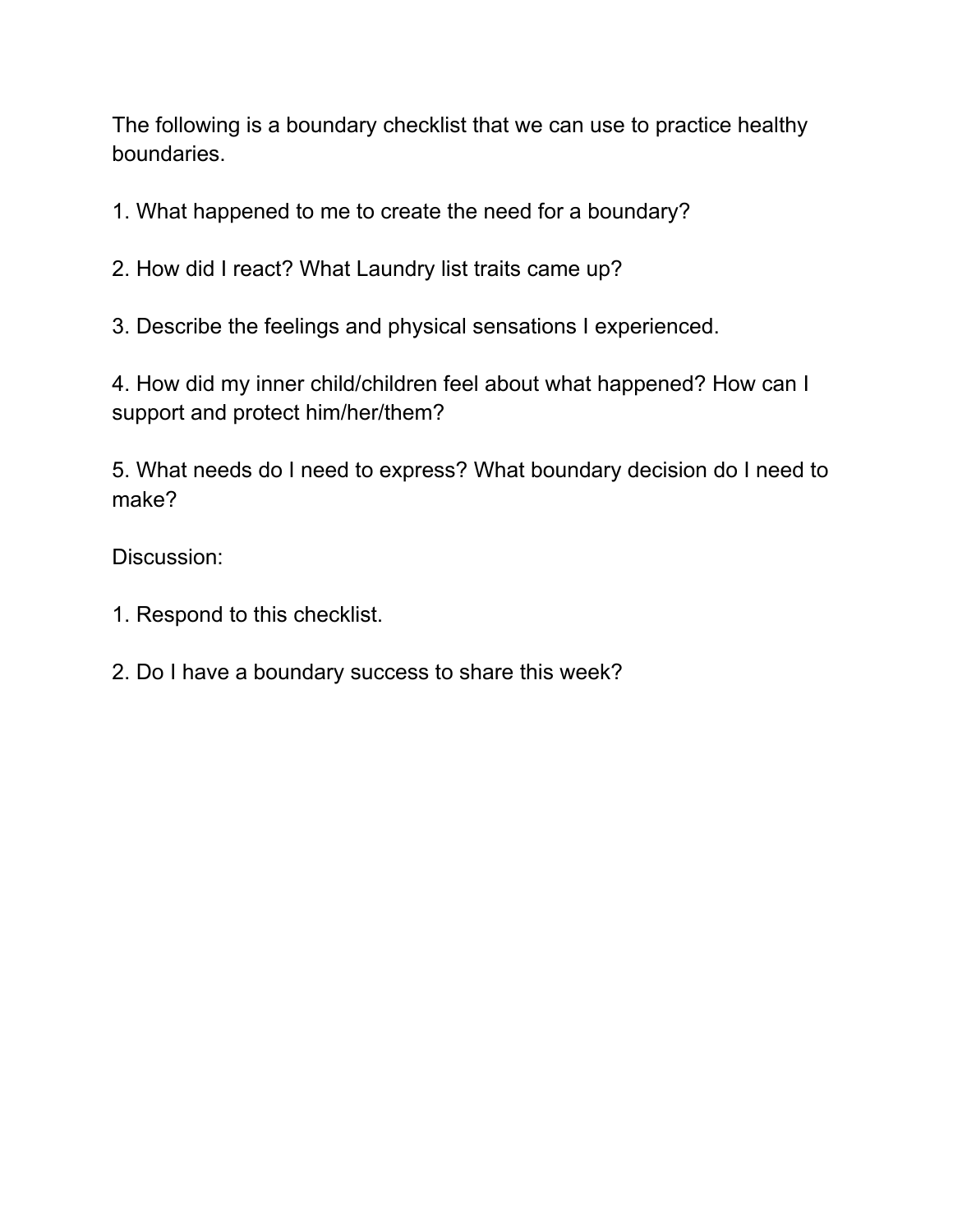**Week 11** - Boundary Checklist, part 2

January 18 A New Way of Life (page 29 in SMR)

"We ask the adult child considering ACA to look at the program as a way of life that will unfold over time, bringing rich rewards of emotional relief and self-acceptance." BRB p. 95

We took all of the abuse we could and still thought it was our fault. What was it we were doing wrong, anyway? What was it that made us feel so different and defective? Why couldn't we just be like the rest of the people in our family and just take endless amounts of abuse without seeming to care? Why were we so wimpy? And where did negative feelings like anger get us, anyway?

Before ACA, we may have been in other programs that helped us, but where certain feelings may have been minimized. This made us feel like we were back in a place where we had to shut parts of ourselves off. We might have been told that "taking it to God" was the only important thing. That may work for many people, but we realized it wasn't enough for us.

Now, with the help of ACA and the people we have learned to trust, we can accept the value of all of our feelings. We especially accept our anger and no longer run from it, knowing it can help teach us where our boundaries should be. We talk to others who are in touch with their feelings in a healthy way and can really hear us when we express our emotions. We know we are in the right place where healing takes place.

On this day I will realize my emotions are part of a gift from my Higher Power, a gift called "Me."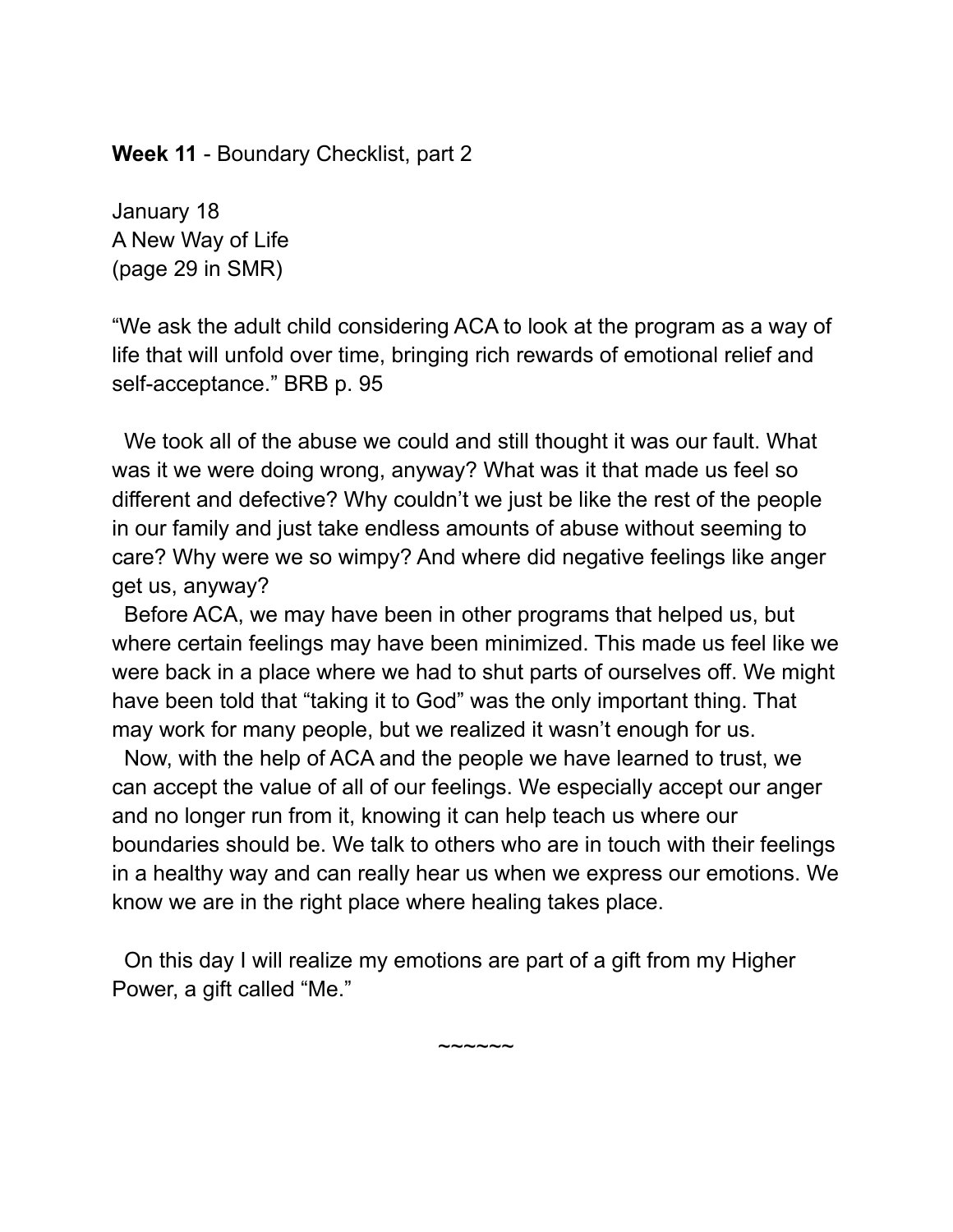1. Do I need to take a break, make a phone call, pray, meditate, draw, visualize this information, or use a boundaries worksheet to help continue processing my thoughts? What resources might help?

2. How can I tell the truth with love to the other person using "I" language?

3. Did I remember to use self-love, self-care, and to ask my fellow traveler, sponsor, and my Higher Power for help?

4. What are some safe boundary options or actions?

Discussion Questions:

1. Respond to these checklist questions.

2. Do I have a boundary success to share this week?

Discussion Questions:

How can I use this format to work through a boundary issue?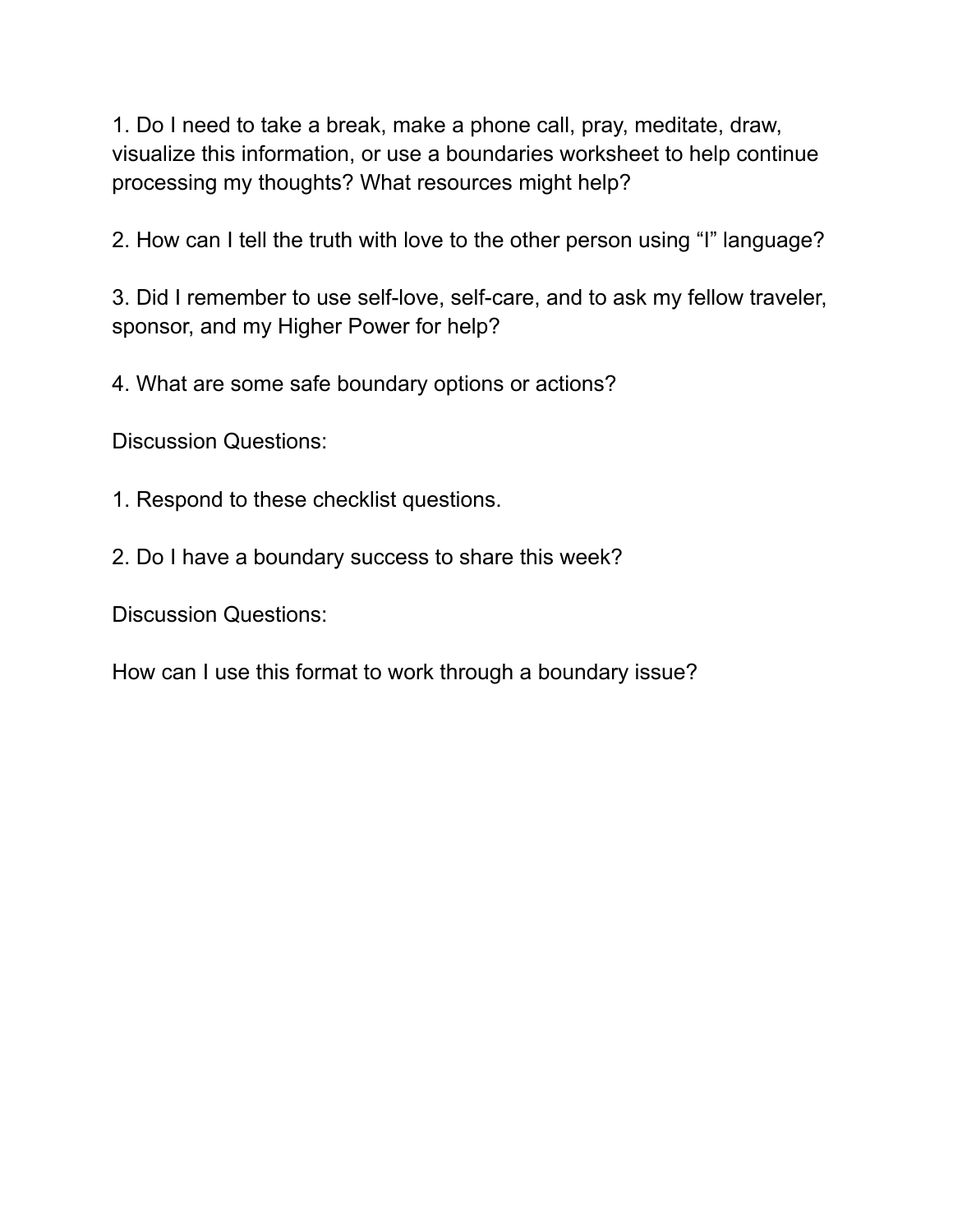# YOU MAY FIND THE FOLLOWING CHART, WHICH HAS BEEN FILLED OUT WITH A SAMPLE RESPONSE, HELPFUL IN PROCESSING A **BOUNDARY.**

| What<br>happened? | <b>How did I</b><br>react in the<br>moment?<br><b>What</b><br><b>Laundry List</b><br><b>Trait is</b><br>involved? | <b>Does this</b><br>remind me<br>of an event<br>from my<br>past? | <b>What</b><br>feelings<br>and<br>physical<br>sensations<br>did I<br>experience<br>$\overline{\mathbf{?}}$ | <b>How</b> do<br>my Inner<br><b>Children</b><br>feel about<br>what<br>happened<br>? | My<br><b>Boundary/</b><br><b>My Action</b> |
|-------------------|-------------------------------------------------------------------------------------------------------------------|------------------------------------------------------------------|------------------------------------------------------------------------------------------------------------|-------------------------------------------------------------------------------------|--------------------------------------------|
|                   |                                                                                                                   |                                                                  |                                                                                                            |                                                                                     |                                            |
| My older          | People                                                                                                            | my father's                                                      | overwhelm                                                                                                  | fear of                                                                             | I am                                       |
| brother starts    | pleasing;                                                                                                         | rants and                                                        | edtightness                                                                                                | being hurt;                                                                         | uncomfortab                                |
| fights over       | low self                                                                                                          | angry                                                            | in my                                                                                                      | no one                                                                              | le                                         |
| politics          | esteem—my                                                                                                         | outbursts                                                        | stomach;                                                                                                   | listens to                                                                          | discussing                                 |
|                   | opinion                                                                                                           |                                                                  | throat                                                                                                     | me;                                                                                 | politics and                               |
|                   | doesn't matter;                                                                                                   |                                                                  | hurts;                                                                                                     | want to                                                                             | will not                                   |
|                   | fear of angry                                                                                                     |                                                                  | vague in                                                                                                   | hide                                                                                | discuss                                    |
|                   | people; fear of                                                                                                   |                                                                  | my                                                                                                         |                                                                                     | politics with                              |
|                   | authority                                                                                                         |                                                                  | thinking;                                                                                                  |                                                                                     | you. Please                                |
|                   | figures                                                                                                           |                                                                  | flushed;                                                                                                   |                                                                                     | stop.                                      |
|                   |                                                                                                                   |                                                                  | fight/flight/                                                                                              |                                                                                     |                                            |
|                   |                                                                                                                   |                                                                  | orfreeze?                                                                                                  |                                                                                     |                                            |
|                   |                                                                                                                   |                                                                  |                                                                                                            |                                                                                     |                                            |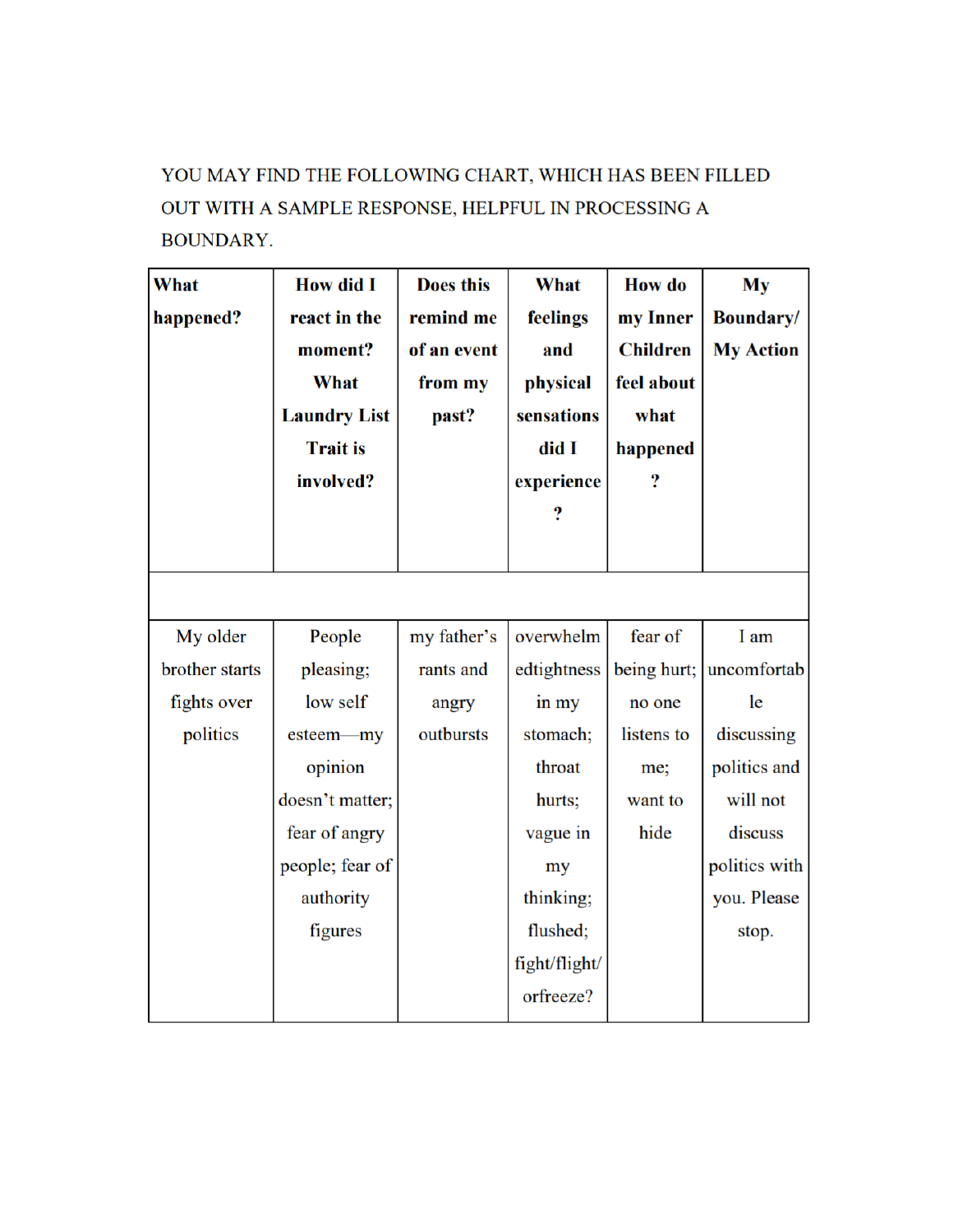**Week 12** - Fellowship Questions about Boundaries (from CT Intergroup Workshop 2020 (edited)

June 24 **Boundaries** (page 182 in SMR)

"The level of choice we develop in ACA is proportional to the integrity of our boundaries. The more we let go, the stronger our boundaries become. This is an ACA paradox: Letting go creates stronger boundaries." BRB p. 148

Most of us grew up in families without boundaries. It seemed like everyone was in each other's business, passing judgment and telling each other what to think and feel. Even if we had understood the concept of boundaries, we wouldn't have been able to set them for ourselves in the midst of the dysfunction. Yet on some level we often instinctively knew that our boundaries were being violated, whether it was emotional or physical boundaries.

As adults, we were often the boundary violators because of the enmeshment we learned from our families. We simply didn't understand how boundaries worked, and we didn't know how to honor them. In ACA, we learn that a lack of boundaries is usually about control and manipulation.

It's never as simple as it seems, and it takes work to uncover the root of what's really happening. But as soon as we begin to deal with the underlying issues and release the hold they have over us, our boundaries are strengthened; we let go and offer other people the opportunity to find their own way without our help. We learn to separate what's really important and what's not in order to survive as healthy adults.

On this day I will remember that when I choose to let go and not to involve myself where I don't belong, I am creating stronger boundaries for myself.

~~~~~~~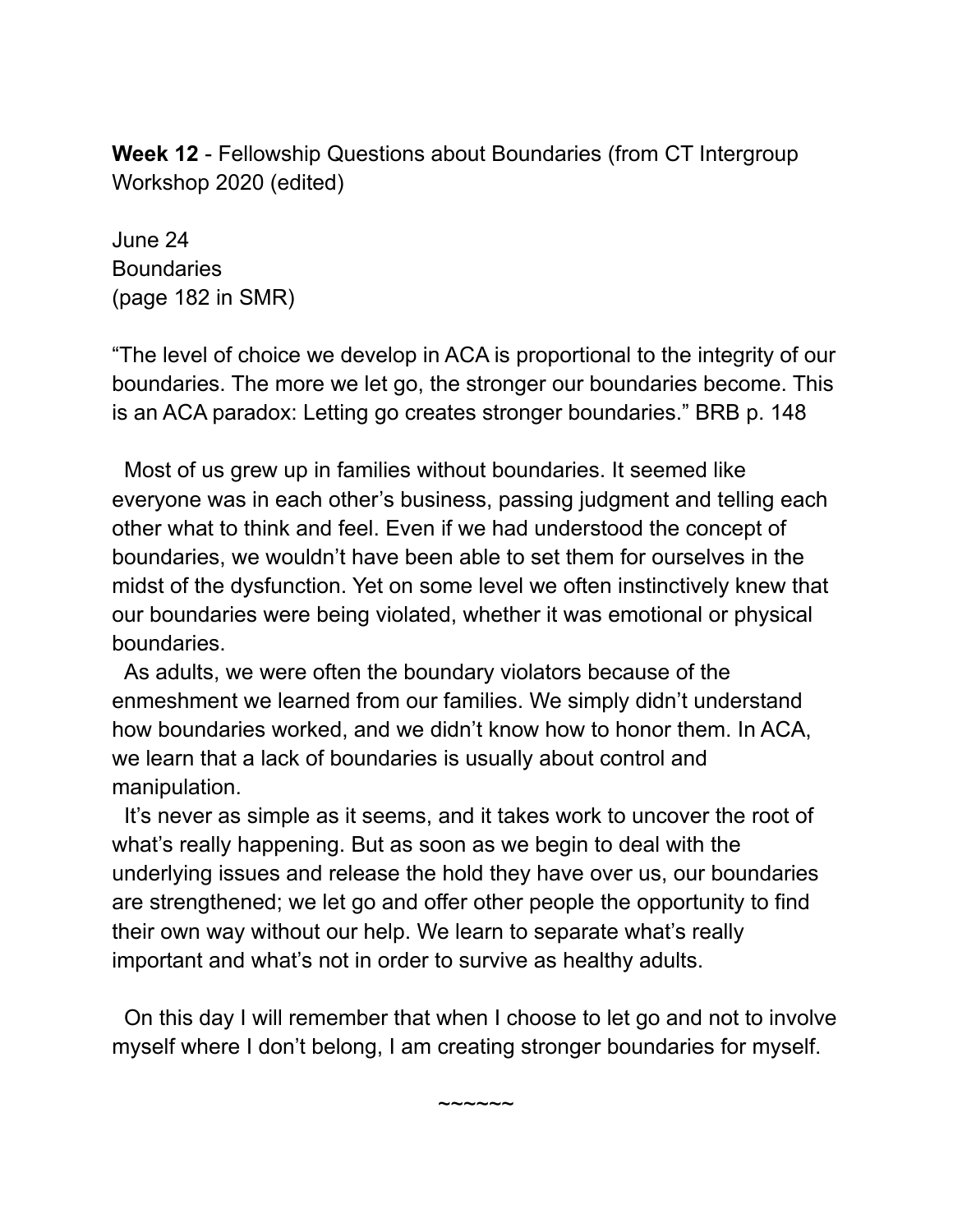Q: I fear I set boundaries with family and friends that may be too rigid or punitive, such as "I am never coming to your home again." How can I set healthy boundaries that are both kind but still protect me?

A: Try not to speak when angry. Use the tools of honesty and willingness to see your part in the relationship breakdown. The 7th Step prayer helps. God, I am now ready that you should remove from me all my defects of character, which block me from accepting your divine love and living with true humility toward others. Renew my strength so that I might help myself and others along this path of recovery. (BRBp 220) A friend played the victim and I felt manipulated. I thanked her for her friendship. I then said "relationships are like the seasons. Sometimes I need to move on."

Discussion Questions:

1.What is my experience with setting boundaries that may have been too rigid? Did I fall into black or white thinking?

2.Have I been able to adjust my boundaries over time as I have gotten more healthy?

3.What language have I used successfully in setting a boundary?

4. Do I have a boundary success to share today?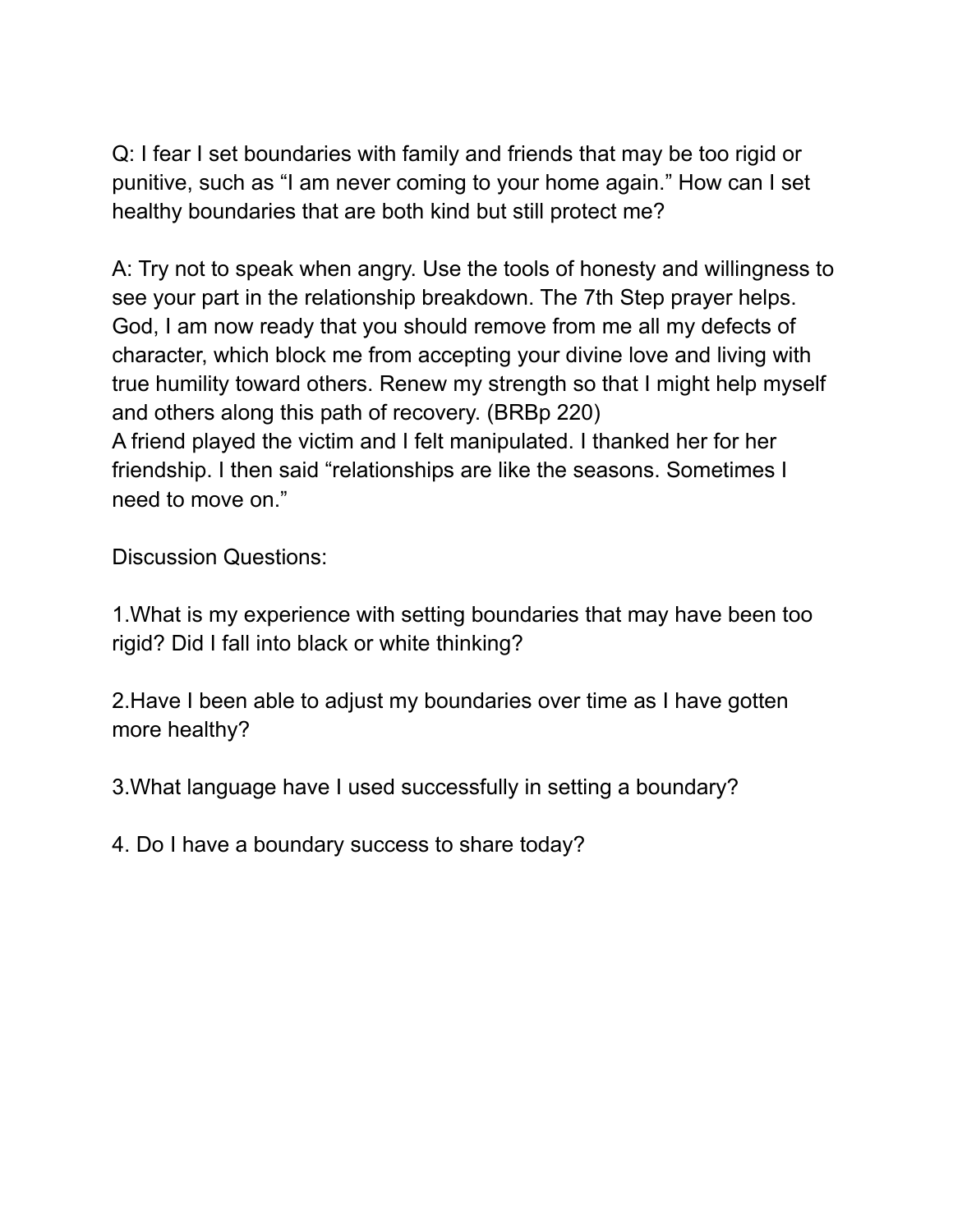**Week 13** - Fellowship Questions, part 2

July 9 **Siblings** (page 198 in SMR)

"We are not responsible for rescuing, saving, or healing our parents or siblings who remain mired in family dysfunction. We can detach with love and begin the gradual process of learning about boundaries." BRB p. 102

Our relationships with our siblings were usually complicated growing up. If our parents were 'at war' with each other, it meant we were often 'at war' with each other. It's what we learned; it's what we lived! As adults, still caught up in this all-consuming family dysfunction, we were in each other's business and knew what was best for the others, even if they didn't. We often gossiped about each other, formed alliances and competed with each other.

When we began to find a better life in ACA, some of us jumped right to the Twelfth Step and decided it was now our job to rescue our siblings because now we really knew the answers. But the Program tells us otherwise. If we are to find true recovery, we have to do the hard work for ourselves and detach from our family, setting healthy boundaries. If not, we'll continually struggle with ways to save them.

When we stop and really listen to ourselves, we see that doing these things is not what recovery is about. All of these "fixes" are no different than the way we've always operated. We learn to let go, realizing we can't heal them. We must release them to find their own way.

 $\sim\sim\sim\sim\sim\sim$ 

On this day I will remember that my true recovery lies in my ability to detach, set boundaries, and heal myself first.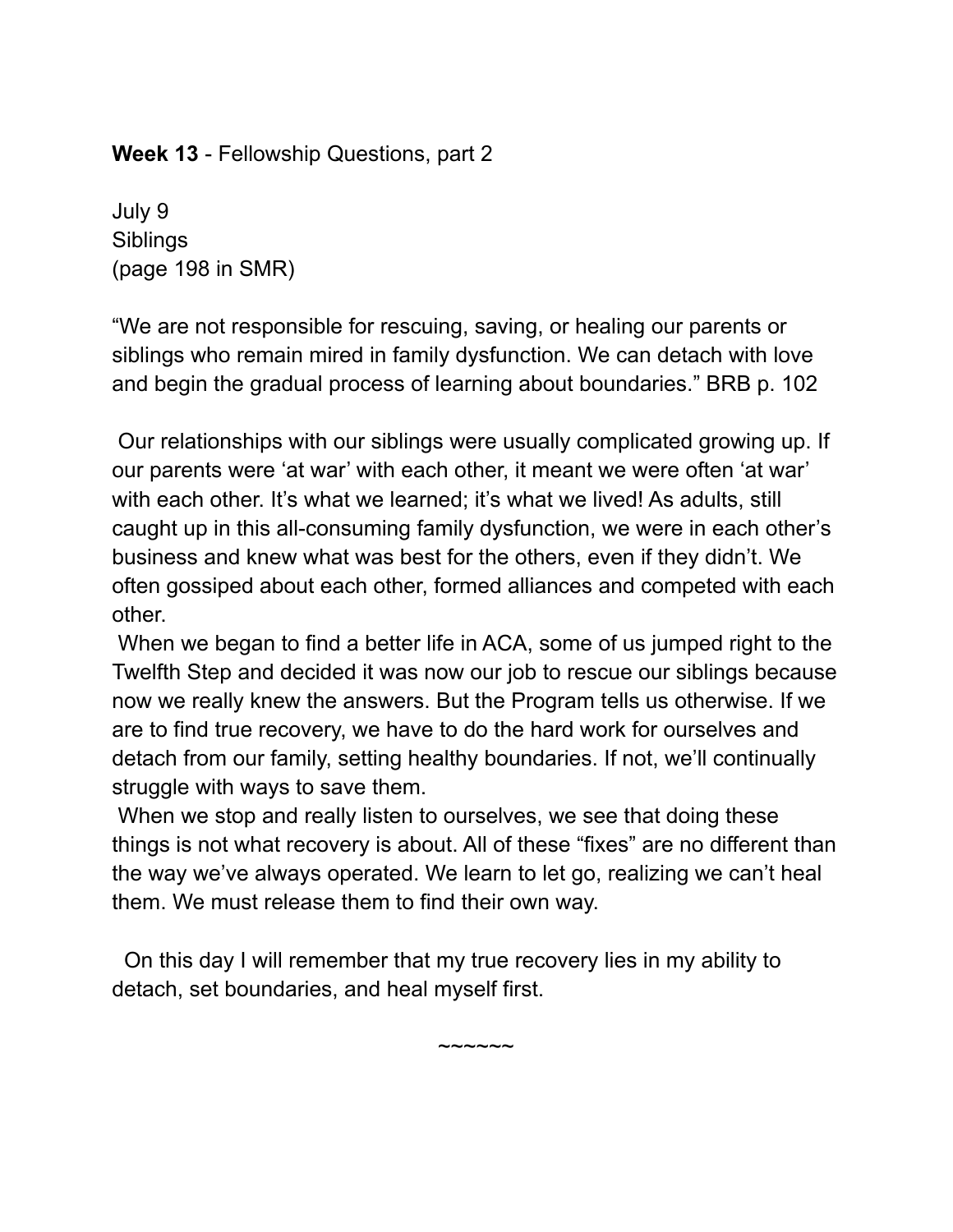Q: I have a friend who I believe is angry with me. When we are in the same zoom meeting, she sends me a negative text after I share. I have tried to open a conversation with her, but she refuses to talk with me. What should I do?

A: If someone sends me negative texts, I recognize that they have poor internal boundaries. If I have tried to talk, but she refuses, I can let her go. I do not have to chase dysfunctional people.

I practice two boundaries for myself—external and internal. I visualize a dome over me—which contains external and internal boundaries. External boundaries protect me from incoming information that may feel harmful or unsafe.

My internal boundary protects others from ME. I don't need to share all of my thoughts. I don't need to explain my boundaries or get you to agree.The internal boundary keeps me from dumping on you.

Discussion Questions:

1. What has been my experience with letting go of people who act negatively toward me?

2. Where have I violated my internal boundaries by over-sharing information?

3. How have I practiced finding safe people to share with?

4. Do I have a boundary success to share today?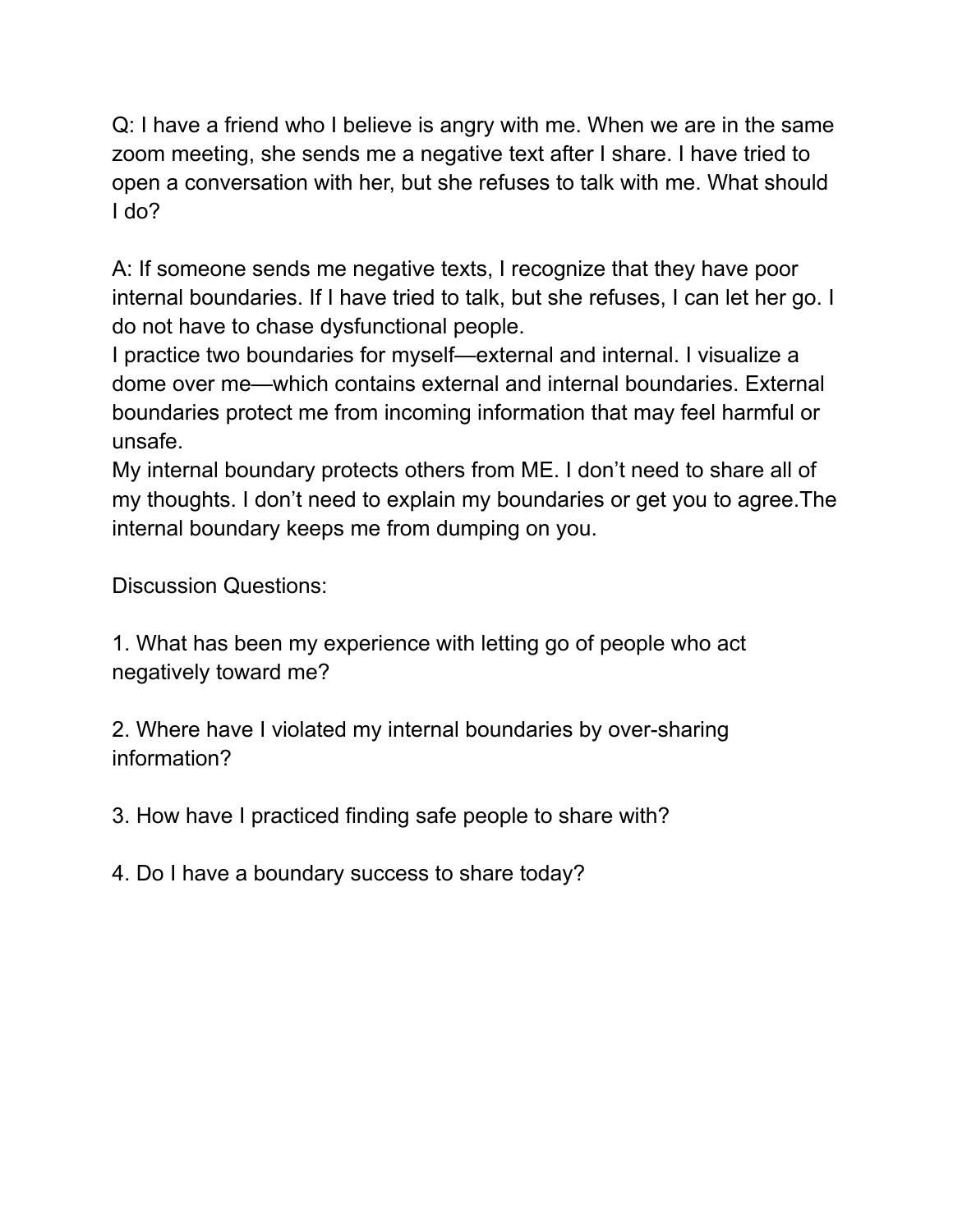**Week 14** - Fellowship Questions, part 3

November 9 Emotional Sobriety (page 325 in SMR)

"Most of us agonize over mistakes because we internalize the error." BRB p. 38

When we were kids, making a mistake meant being verbally and often physically abused. Our mistakes provoked over-the-top reactions from the adults around us who did not have the tools to understand that we were just doing what kids and people in general do – make mistakes!

But instead, we heard shaming comments like, "What's the matter with you? Are you stupid? Are you an idiot?" or "You should have known better. Look what you did!" And on top of that, many of us were spanked, slapped, or beaten as well. It seemed like the end of the world when this happened. The mistake could never be undone.

Part of the result was that the more it happened, the better we got at shaming ourselves. We no longer needed to hear it from someone else – because those messages had become internalized. We carried this self-shaming behavior into our adult lives and many of us became merciless in the way we treated ourselves.

In ACA we learn to gradually reprogram those inner critical parent messages and understand that making mistakes is part of being human. We all do it. When we make a mistake, we talk about it, examine the nature of what we did, forgive ourselves, make amends when appropriate, and move on. We begin to think and act like true adults!

On this day I understand that when I make a mistake, I don't have to perpetuate my childhood abuse by beating myself up. I will call someone and process what happened, then move on.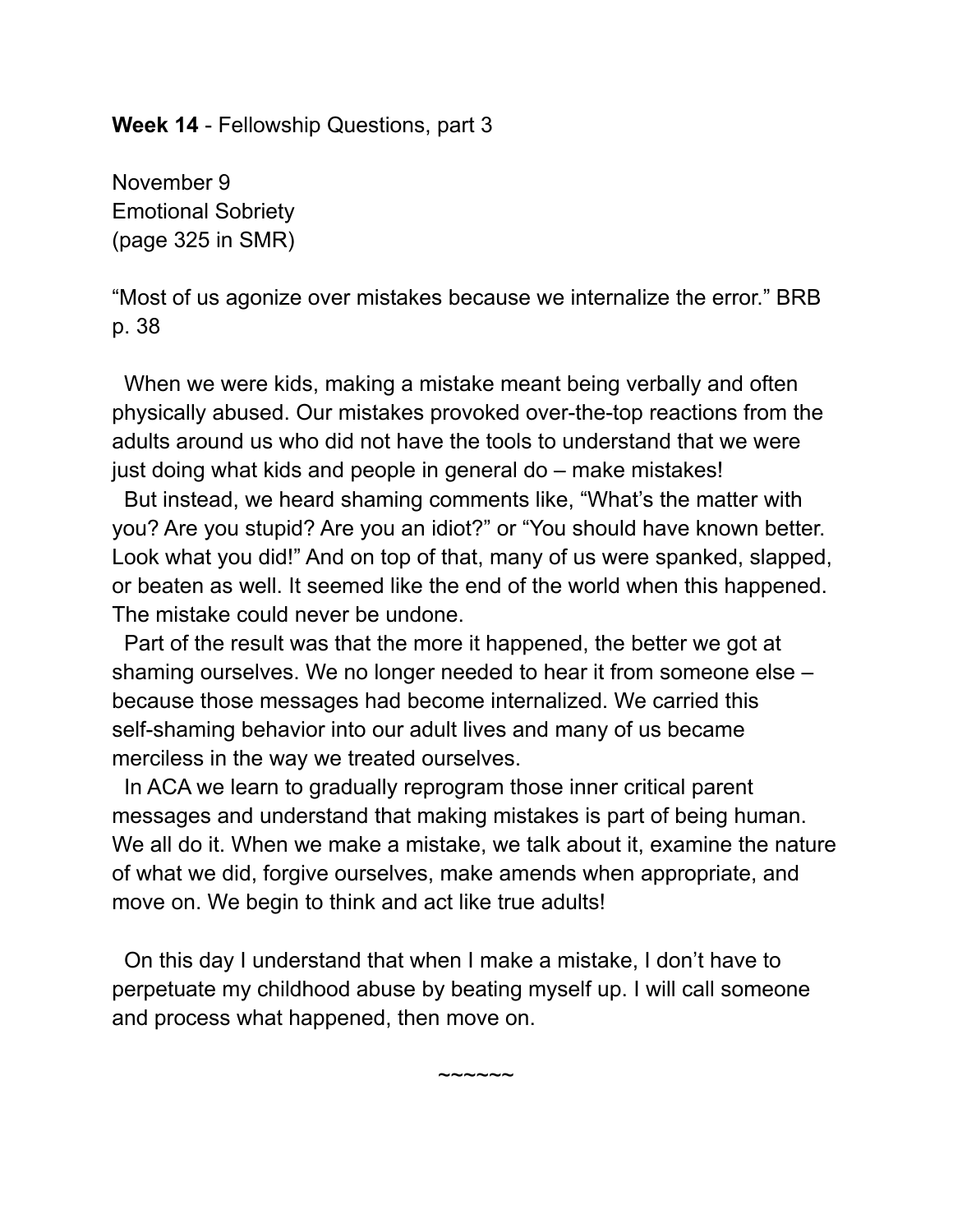Q: I want to share a concern, but the other person dismisses my point as unimportant. How can I be heard when others will not listen to me?

A: I would begin using "I" language, such as "I feel unheard" or " I feel dismissed." Once you have said how you feel, how the other person responds is not your job. Notice if your question "how can I be heard," is really you asking "how can I get you to agree with me and follow my wishes?"

I cannot make someone "hear" me. The question is how will I handle the relationship? What are the consequences when they cross my line of acceptable conduct? I have the right to change the amount of time or the situations in which I will interact with this person.

Discussion Questions

1. What is my experience with trying to get other people to understand my point of view?

2. How can I reparent my inner child when they feel they were not heard?

3. What "I language" have I used to express that I feel hurt that I have not been heard?

4. Do I have a boundary success to share today?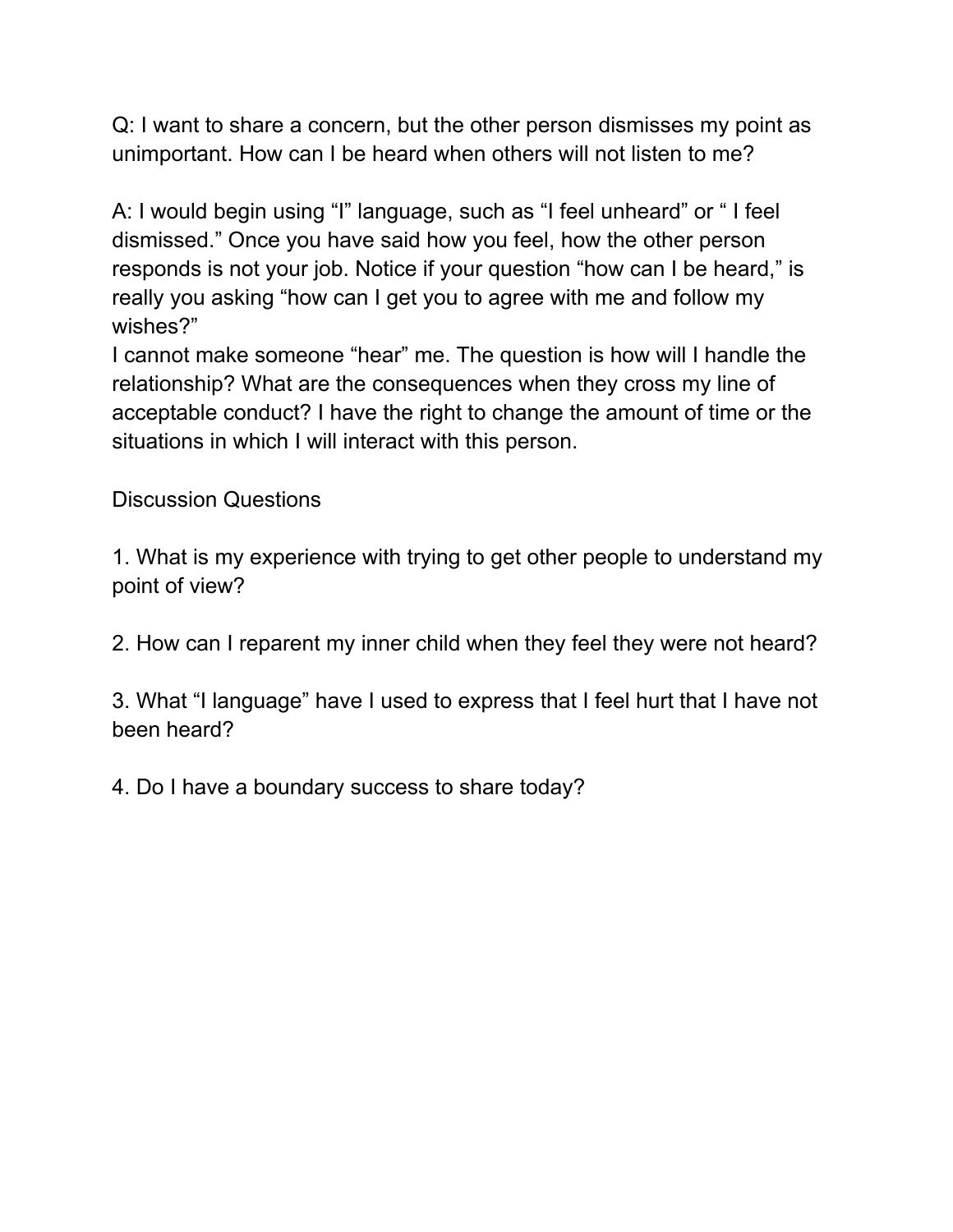#### **Week 15** - Fellowship Questions, part 4

June 22 Tolerating the Unacceptable (page 180 in SMR)

"We will see how our low self-esteem has us judging ourselves mercilessly, giving others the benefit of the doubt, and tolerating inappropriate behavior." BRB p. xxi

Many of us were taught that it was virtuous to "put up with" whatever was doled out, shut up about whatever was going on, and deny our feelings in the process. This led us to doubt our own perceptions, which led us to doubt our own self-worth.

Because we actually survived, some of us interpreted our ability to deal with unacceptable situations as resilience. Unfortunately, we didn't learn that it was acceptable to set boundaries and limits, and that it was okay to say "no" to unacceptable behavior.

This is what we learn in ACA. We don't have to be stoic, or pretend that things don't bother us when they do. We don't have to apologize for stuff that's not ours or feel ashamed when we feel triggered. We have the right to our reality, our experiences, and our feelings.

With the help of our recovery support system, we are now learning to trust, to feel, and to talk; this is a wonderful way to live. We can surround ourselves with people who listen to us and acknowledge our feelings. We can be more human, vulnerable, and safe.

On this day I remind myself that being resilient (tolerating abuse) is not the way I want to live my life. I can relax and trust safe people.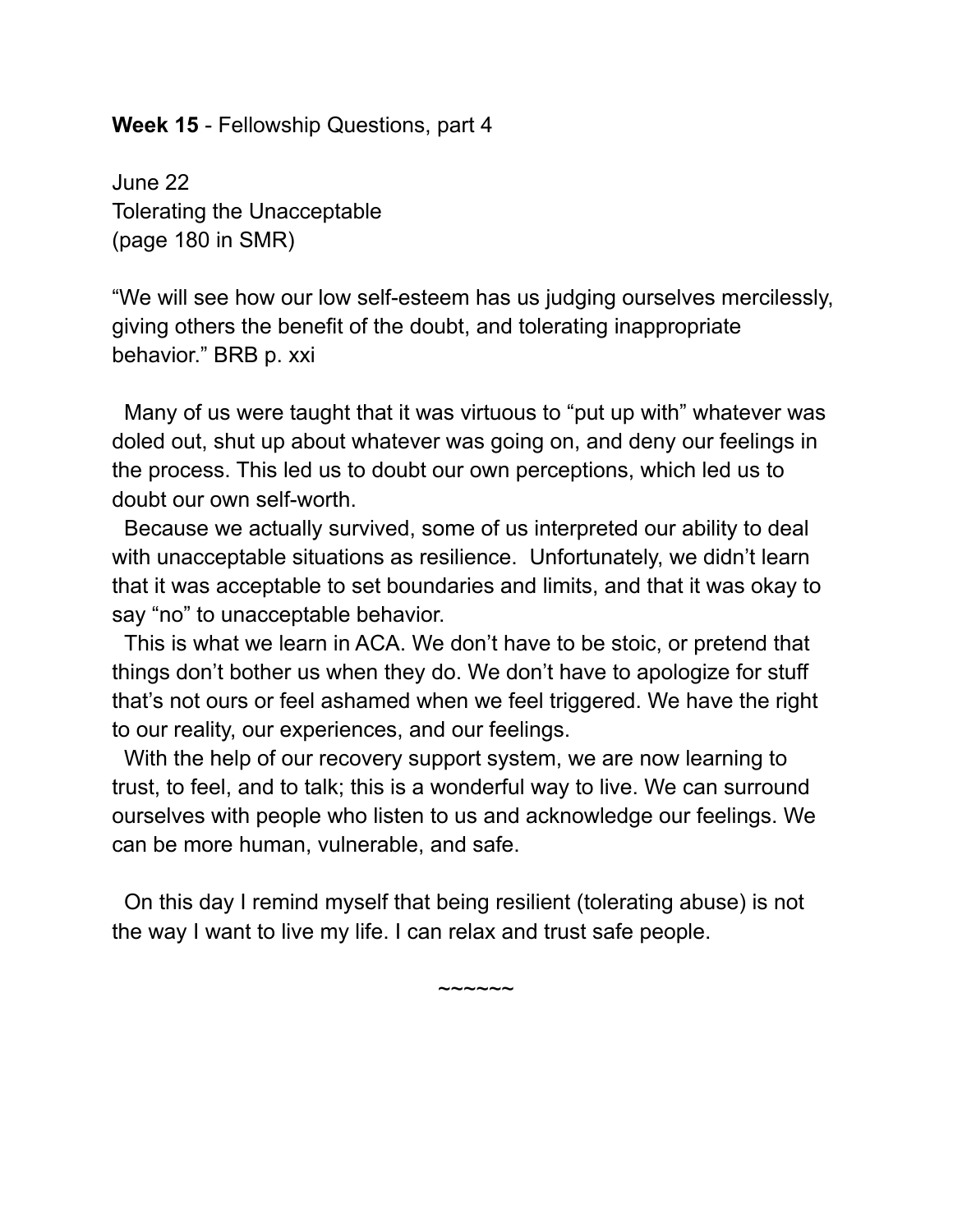Q: I try to set boundaries without communicating to another what my boundary is. For example, by just not calling a person who triggers me. Then I get upset when my boundary isn't understood or honored.

A: It would be nice if other people intuited our boundaries. But some people don't pick up our "signals." The question then becomes "how do I take care of myself?"

I try to set my boundary by telling the truth with love, speaking lovingly and kindly. I avoid anger and people pleasing. Avoid minimizing my needs or falling into taking care of others. I reassure my inner child. I may re-run a childhood memory and reparent.

Discussion Questions:

1. What has been my experience with hoping the other person will "get it" if I stop returning their calls or texts?

2. What loving language could I use to avoid care-taking or minimizing my needs?

3. How can I reparent my inner child when they do not feel safe?

4. Do I have a boundary success to share today?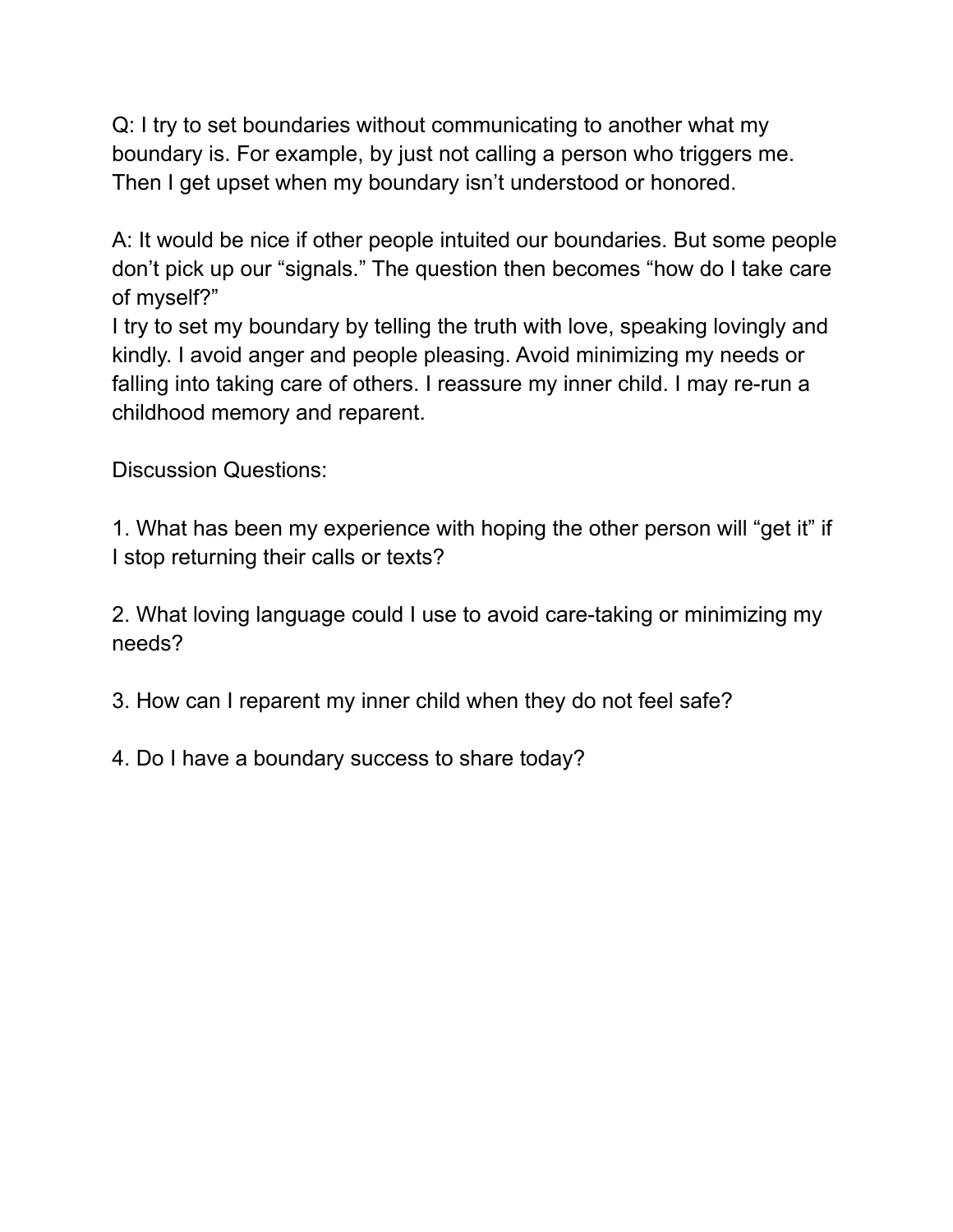#### **Week 16** - Fellowship Questions, part 5

August 28 **Boundaries** (page 249 in SMR)

"I am more aware of how I overstep my boundaries, and how I try to force things to work the way I want them to work." BRB p. 414

We were vulnerable as children in dysfunctional homes. We experienced no one who was able to set healthy boundaries and maintain them. In ACA we learn to see the importance of boundaries by practicing the Steps and by identifying and working on our character defects.

We learn to recognize boundaries that have been crossed, including when we do it to others. We feel free when we set new boundaries. Progress happens, one day at a time.

The ACA program also helps us recognize manipulative behaviors, which is usually a companion for those with boundary issues. If we're the manipulator, we begin to see that our attempts to change others will eventually fail; in the meantime, they'll only complicate things.

As we grow stronger, understanding boundaries places everything in perspective. To help us stay focused, we look to Step Ten, "Continued to take personal inventory and when we were wrong, promptly admitted it." It allows us to inventory our thoughts and actions on a regular basis. This keeps our impulsive natures in check so we recognize boundaries in everyday life.

On this day, as my identity and values become more clear, I will work to become consistent in setting my own boundaries and honoring the boundaries other people set.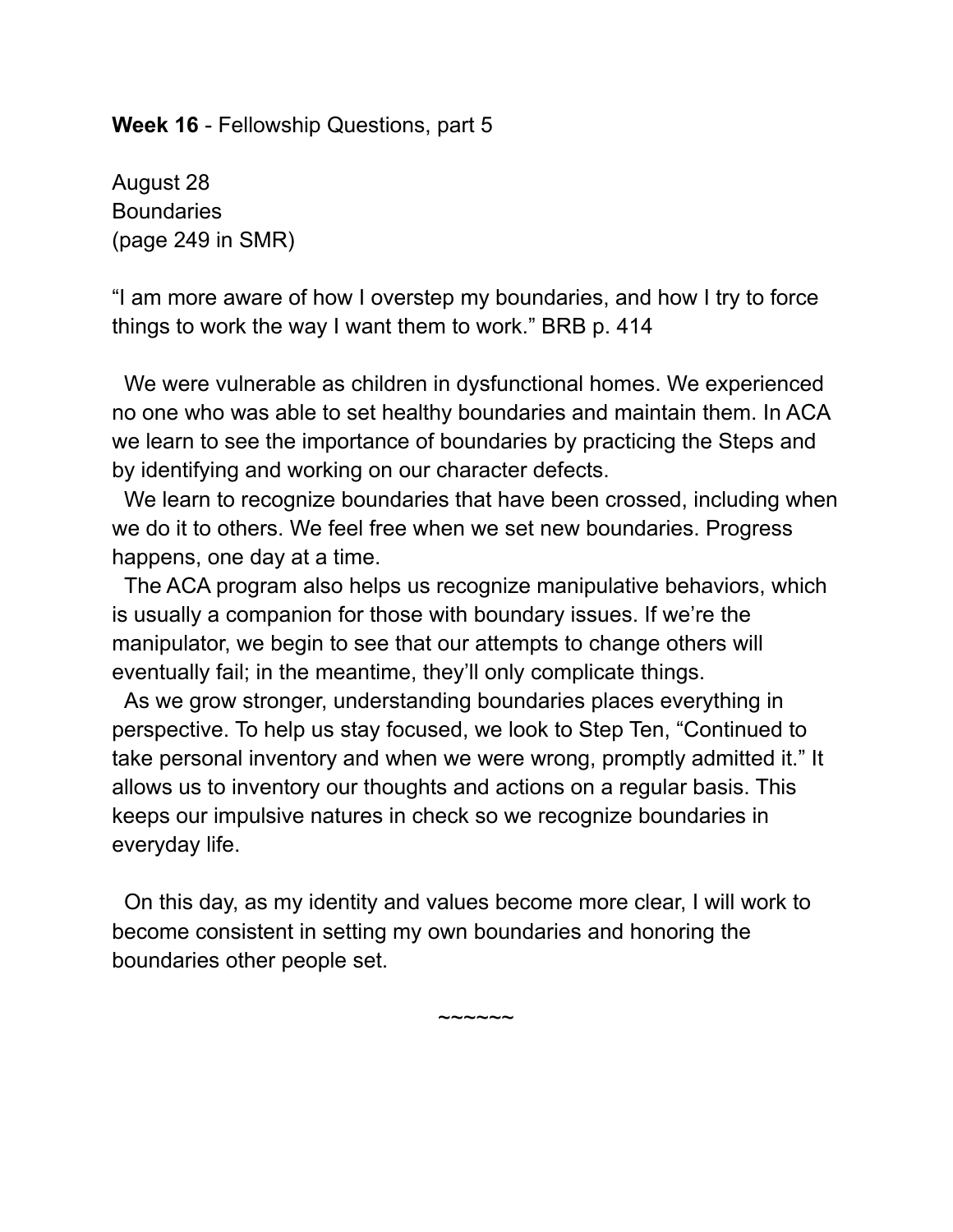Q: I start off with a healthy boundary of not calling a person who is always negative. Then I relapse and start to call again. I don't know how to stop wrecking my own boundaries.

A: Boundaries grow stronger with step work and resources. In one of my relationships, I stopped trying to get another person to live to my expectations. For example, my sister puts everyone else down. I say, "I'm trying to eliminate gossip and sarcasm from my life." Now when the conversation turns negative, I say, "I've got to go!"

Discussion Questions:

1. How can I be gentle with myself if I am not perfect in enforcing my boundaries?

2. How am I making progress in enforcing boundaries?

3. What general language can I use that speaks to my self-care rather than judgment in setting a boundary?

4. Do I have a boundary success to share today?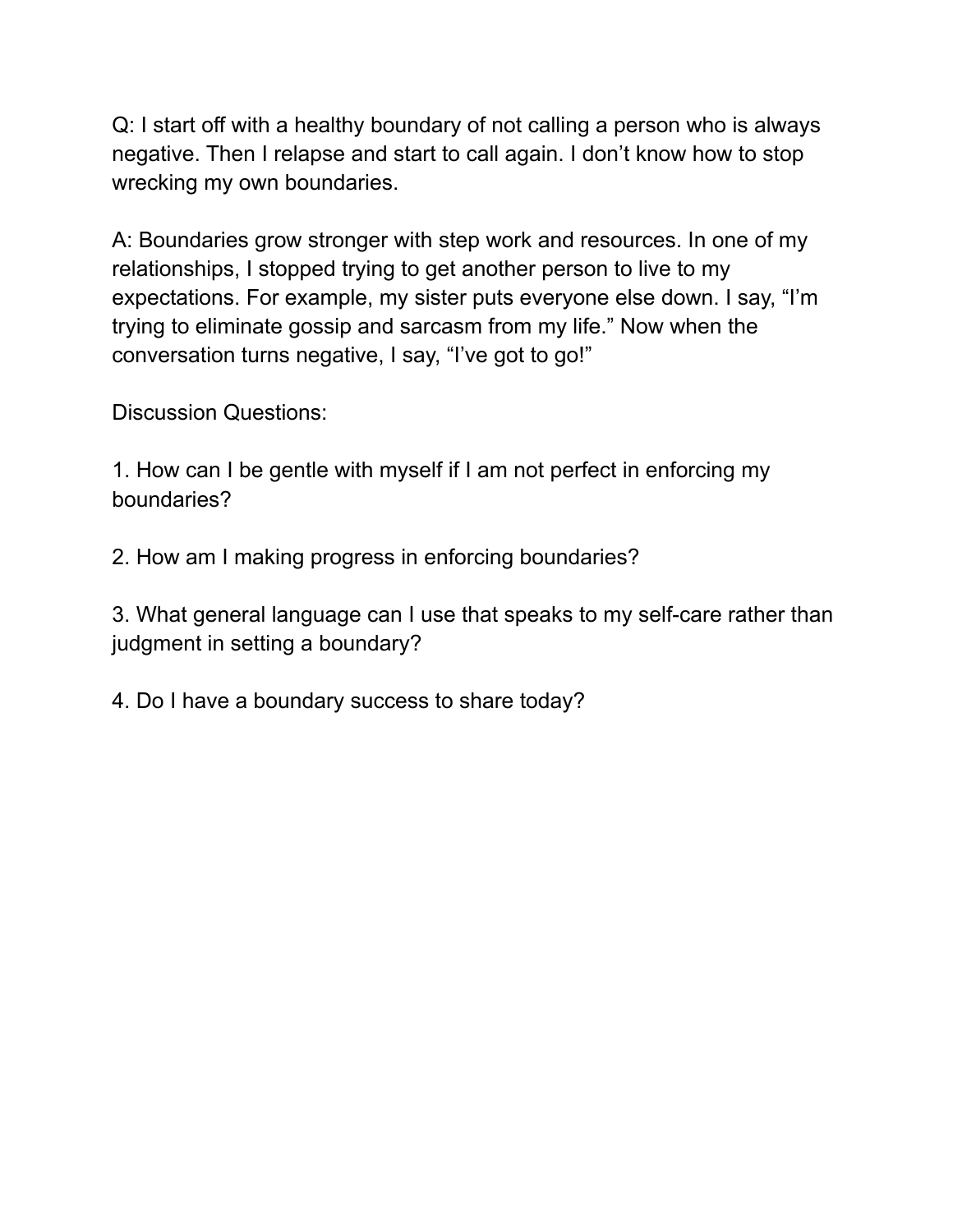**Week 17** - Fellowship Questions, part 6

September 15 Promise Nine (page 268 in SMR)

"Healthy boundaries and limits will become easier for us to set." BRB p. 591

As children, our integrity was badly mangled. Physical, psychological, social, and spiritual boundaries were rarely, if ever, respected in our homes. As a result of this conditioning, we didn't learn to honor our own boundaries or those of others. If we grew up in a house where our toes were continually stepped on and no one took responsibility, we may have become toe-steppers and believed it was normal.

We "come to" at ACA meetings. We learn about respecting boundaries at our first meeting when we observe the no cross talk rule. This healthy boundary allows each of us to express our reality without comment, judgment or placating behavior. As we continue to attend meetings and share our experiences, we may discover other levels of toe-stepping that we are still acting out.

Through the Steps, we discover how our childhood boundaries were violated. From there, we progress to acknowledging how those violations affect us today. Through reparenting ourselves, we reestablish healthy internal and external boundaries. We begin to restore our integrity by making others – even those in authority – aware of the healthy limits we are setting in our lives.

On this day I will honor healthy boundaries at my ACA meetings. I will use them as stepping stones to acknowledging my buried childhood memories and feelings. I am learning to set boundaries with integrity.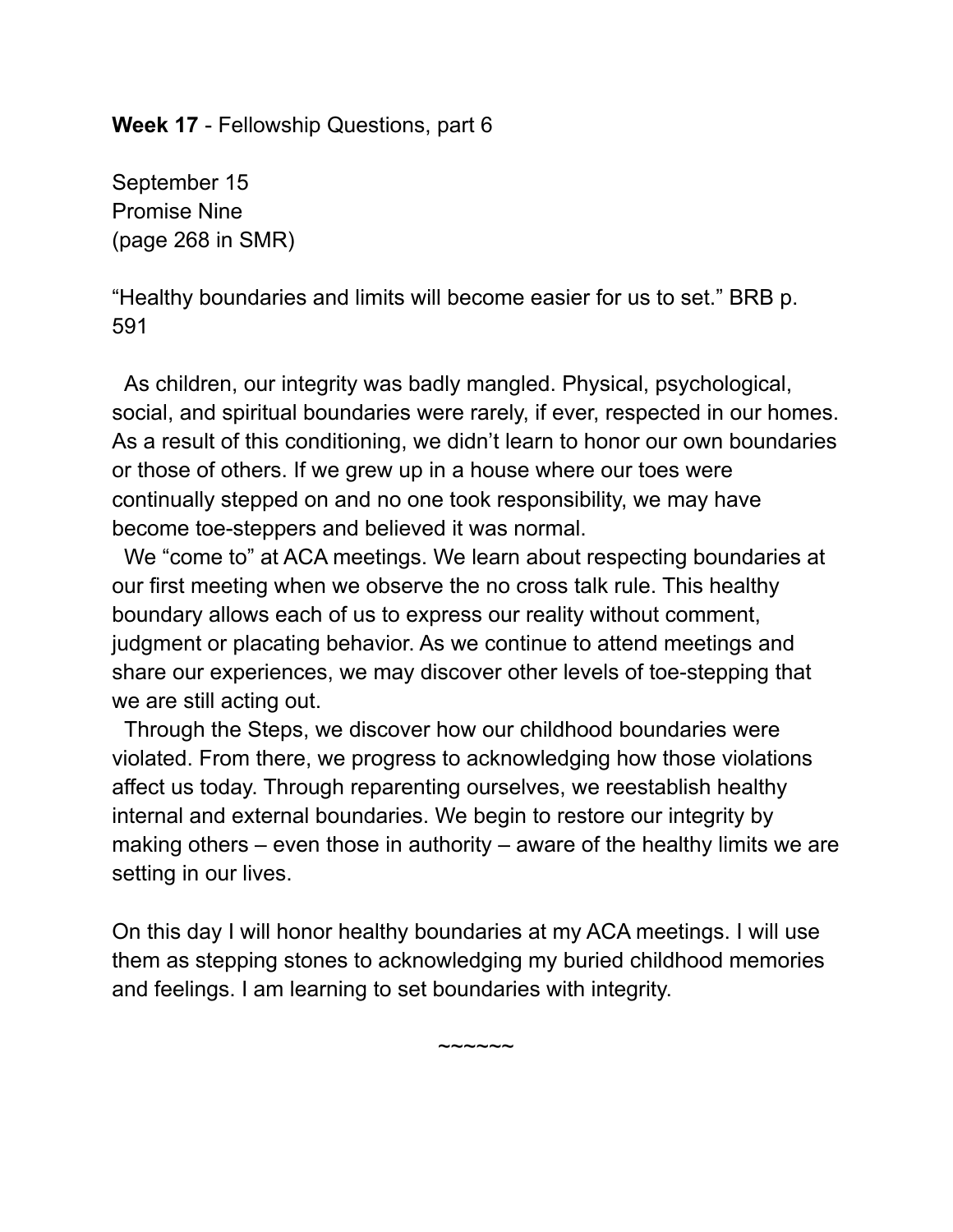Q: Are boundaries negotiable? Can or should I involve the other person in the boundary I set?

A: Boundaries in my experience need to be flexible. A boundary should be like a fence, not a wall. Walls keep out the bad, but they also keep out the good.

For me, there are three types of boundaries: No Boundary, which is painful; A Wall, where not much gets in or out, and Semi-Permeable, where I have choices. Boundaries can change over time, under different circumstances. Other people can change, but that change is not up to me.

Discussion Questions:

1. What is my experience with setting a flexible boundary? How has it worked?

2. Have I set a boundary that I have been able to release/change over time?

3. Have a set a wall boundary that has created pain for me?

4. Do I have a boundary success to share today?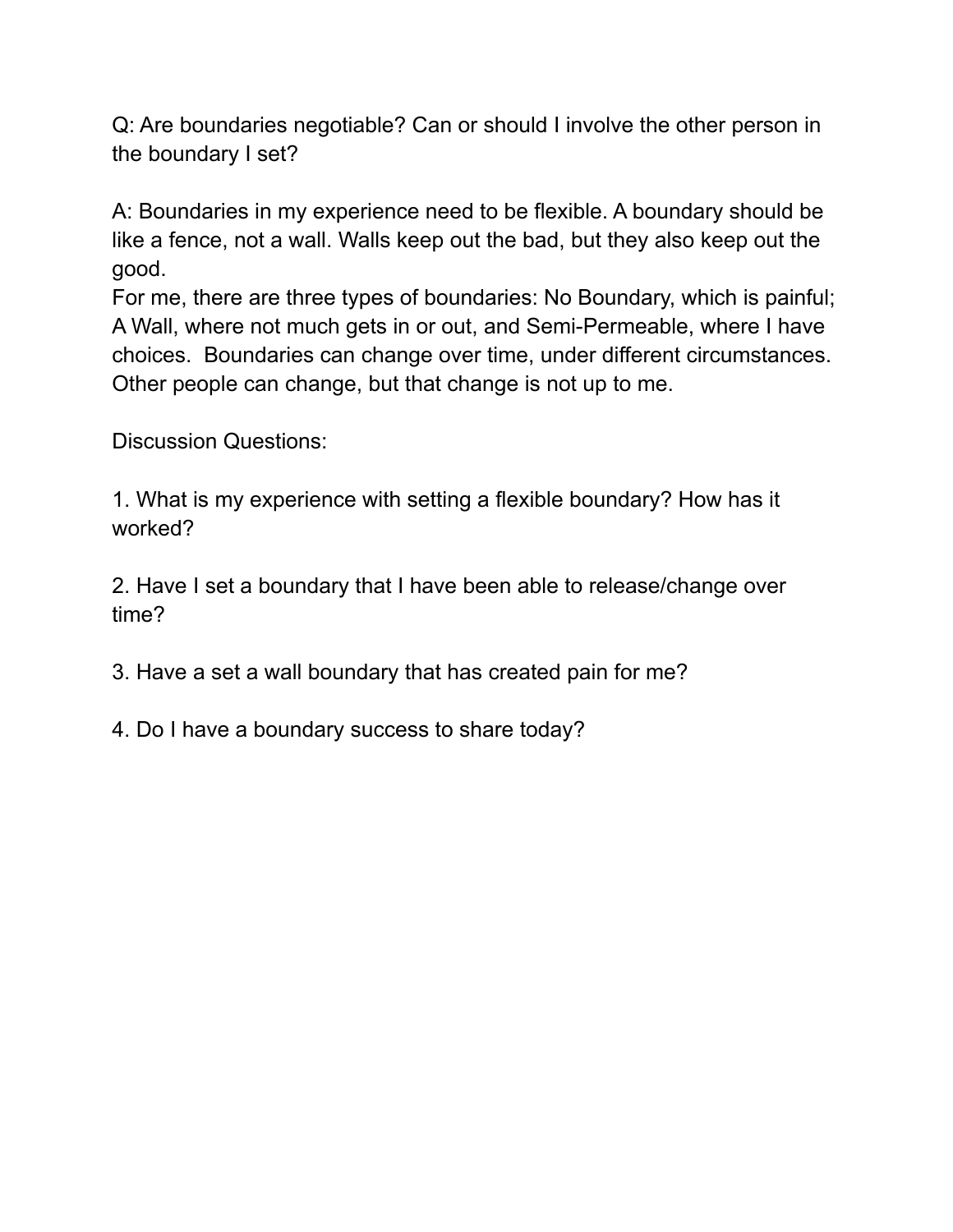**Week 18** - Fellowship Questions, part 7

June 24 **Boundaries** (page 182 in SMR)

"The level of choice we develop in ACA is proportional to the integrity of our boundaries. The more we let go, the stronger our boundaries become. This is an ACA paradox: Letting go creates stronger boundaries." BRB p. 148

Most of us grew up in families without boundaries. It seemed like everyone was in each other's business, passing judgment and telling each other what to think and feel. Even if we had understood the concept of boundaries, we wouldn't have been able to set them for ourselves in the midst of the dysfunction. Yet on some level we often instinctively knew that our boundaries were being violated, whether it was emotional or physical boundaries.

As adults, we were often the boundary violators because of the enmeshment we learned from our families. We simply didn't understand how boundaries worked, and we didn't know how to honor them. In ACA, we learn that a lack of boundaries is usually about control and manipulation.

It's never as simple as it seems, and it takes work to uncover the root of what's really happening. But as soon as we begin to deal with the underlying issues and release the hold they have over us, our boundaries are strengthened; we let go and offer other people the opportunity to find their own way without our help. We learn to separate what's really important and what's not in order to survive as healthy adults.

On this day I will remember that when I choose to let go and not to involve myself where I don't belong, I am creating stronger boundaries for myself.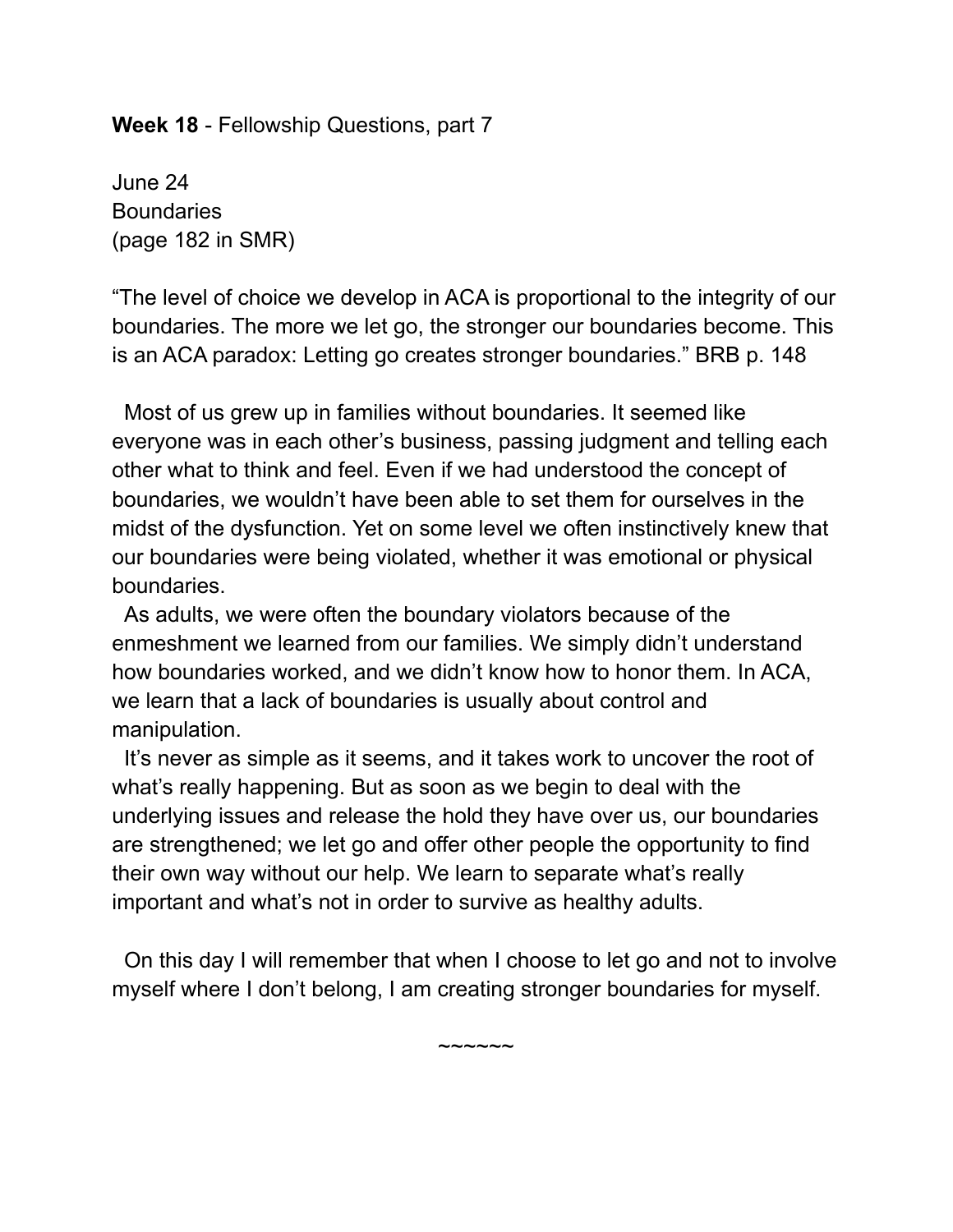Q:I have trouble setting boundaries with some people who seem to be dominant and overbearing. How can I set a boundary to let them know this is not ok with me?

A: This deals with how I enforce my boundaries. It is harder with people who do not respect my boundaries. I need to recognize what the other person is capable of and whether they can change (usually they can't.) For example, I tell my brother I will not discuss politics with him. Also, I only call him when I want to talk with him and not because I think I "should" call him. Avoid he/she said conversations. Keep your conversation about how you feel and what you need.

I also practice "book-ending" with boundaries. I call a fellow traveler and say how I am going to state and intend to enforce my boundary with another. Then I call my fellow traveler after interacting with that person. This makes me accountable, helps me come out of isolation, and process my feelings.

Discussion Questions:

1. What has been my experience with needing to repeat my boundary statements with people who ignore my boundaries?

2. How has rehearsing a boundary statement with a program friend helped me

in setting boundaries?

3. Do I have a boundary success to share today?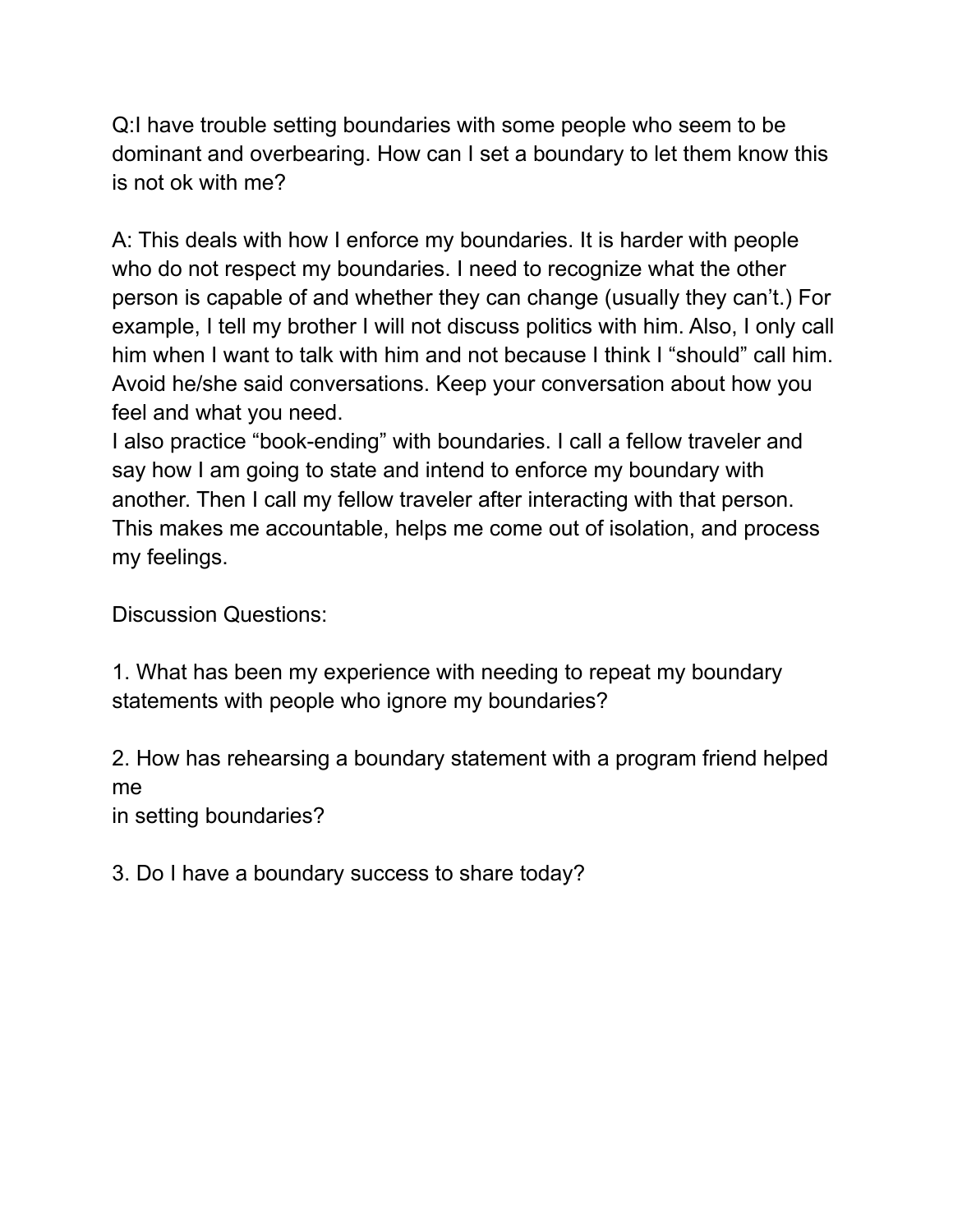**Week 19** - Fellowship Questions, part 8

November 9 Emotional Sobriety (page 325 in SMR)

"Most of us agonize over mistakes because we internalize the error." BRB p. 38

When we were kids, making a mistake meant being verbally and often physically abused. Our mistakes provoked over-the-top reactions from the adults around us who did not have the tools to understand that we were just doing what kids and people in general do – make mistakes!

But instead, we heard shaming comments like, "What's the matter with you? Are you stupid? Are you an idiot?" or "You should have known better. Look what you did!" And on top of that, many of us were spanked, slapped, or beaten as well. It seemed like the end of the world when this happened. The mistake could never be undone.

Part of the result was that the more it happened, the better we got at shaming ourselves. We no longer needed to hear it from someone else – because those messages had become internalized. We carried this self-shaming behavior into our adult lives and many of us became merciless in the way we treated ourselves.

In ACA we learn to gradually reprogram those inner critical parent messages and understand that making mistakes is part of being human. We all do it. When we make a mistake, we talk about it, examine the nature of what we did, forgive ourselves, make amends when appropriate, and move on. We begin to think and act like true adults!

On this day I understand that when I make a mistake, I don't have to perpetuate my childhood abuse by beating myself up. I will call someone and process what happened, then move on.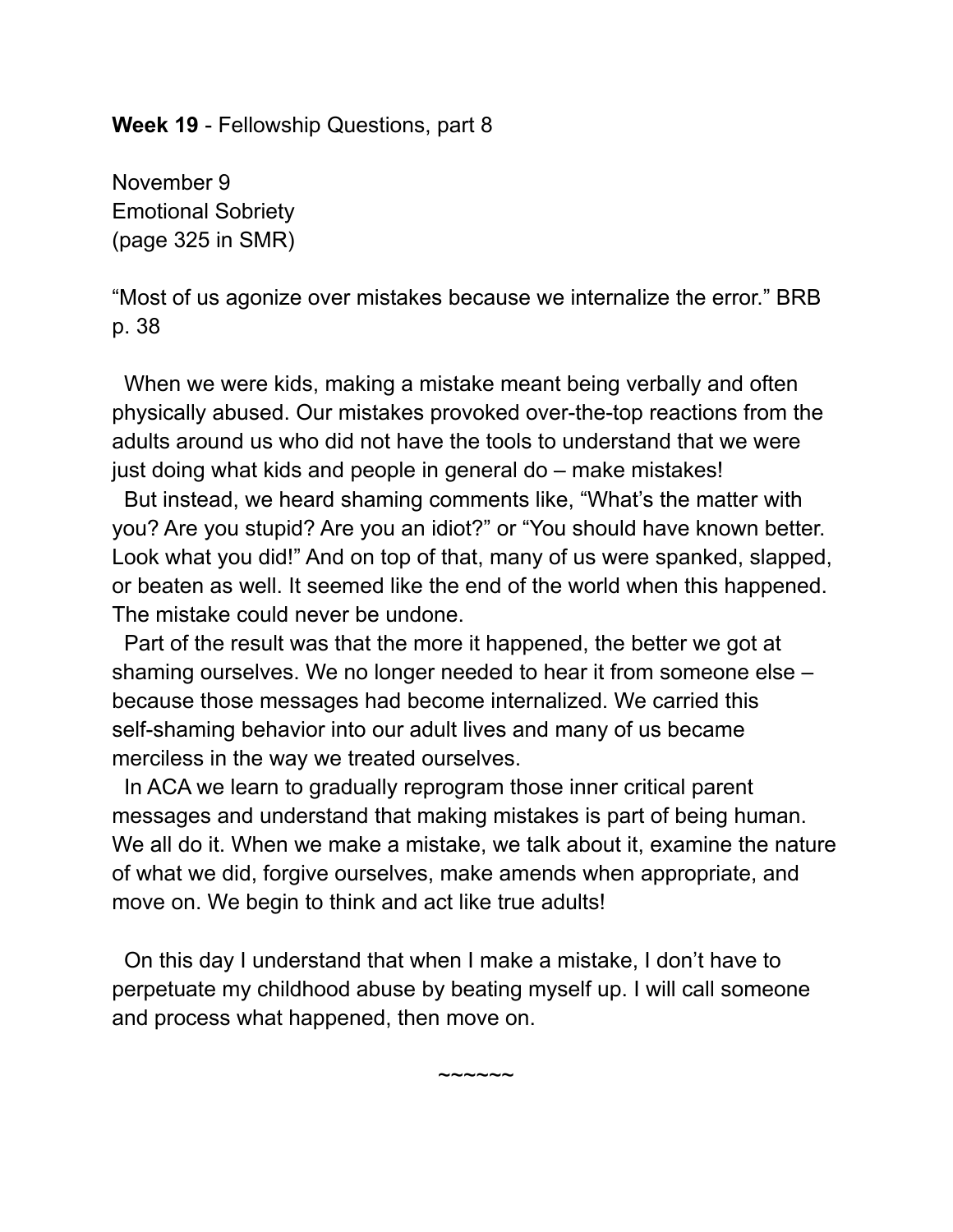Q: I took a break from taking ACA calls for health reasons and explained why. One member took this personally and started telling other people I was not working my program. How can I stop gossip about me from others in program?

A: I can't stop gossip. The answer is acceptance. Then, ask myself why I am so triggered. Reassure my inner child and practice affirmations. Reassure myself that my program works and keep away from negative attacks.

I share personal information only with trusted people. I have a boundary of self-containment, meaning I hold back the impulse to hurt myself. I stop taking poison and begin taking medicine. I check my motivation. Am I trying to get an apology, trying to make the other person feel guilty? I can approach the other person with curiosity rather than criticism: "I am feeling uncomfortable. I've heard that you said XYZ. I want to talk to you to get your perception and settle any confusion."

Discussion Questions:

1. What has been my experience with fearing others are gossiping about me?

2. Have I over-shared in places that are not safe?

3. Have I set a boundary hoping to get an apology or make someone feel guilty?

4. Do I have a boundary success to share today?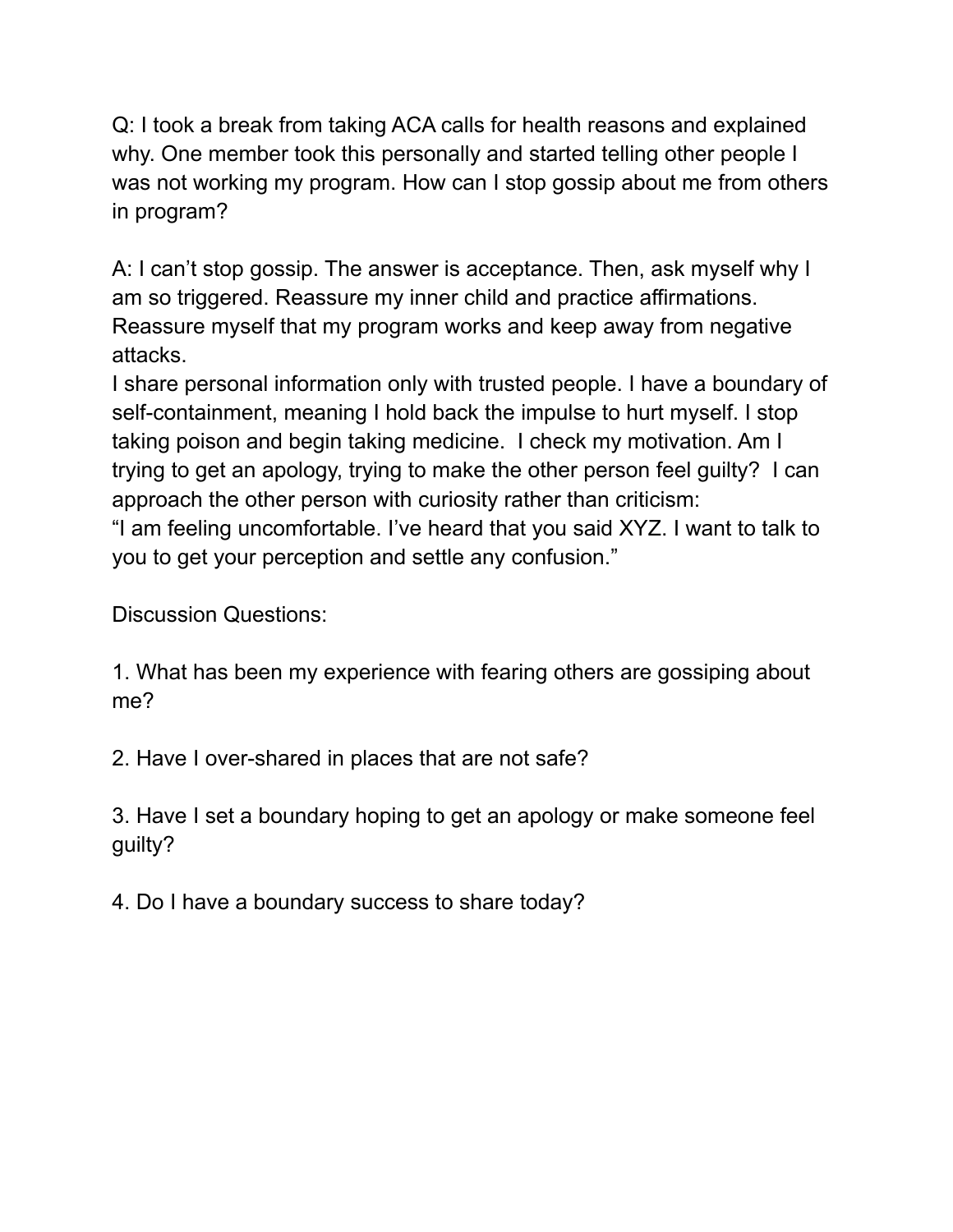**Week 20** - Fellowship Questions, part 9

July 9 Siblings (page 198 in SMR)

"We are not responsible for rescuing, saving, or healing our parents or siblings who remain mired in family dysfunction. We can detach with love and begin the gradual process of learning about boundaries." BRB p. 102

Our relationships with our siblings were usually complicated growing up. If our parents were 'at war' with each other, it meant we were often 'at war' with each other. It's what we learned; it's what we lived! As adults, still caught up in this all-consuming family dysfunction, we were in each other's business and knew what was best for the others, even if they didn't. We often gossiped about each other, formed alliances and competed with each other.

When we began to find a better life in ACA, some of us jumped right to the Twelfth Step and decided it was now our job to rescue our siblings because now we really knew the answers. But the Program tells us otherwise. If we are to find true recovery, we have to do the hard work for ourselves and detach from our family, setting healthy boundaries. If not, we'll continually struggle with ways to save them.

When we stop and really listen to ourselves, we see that doing these things is not what recovery is about. All of these "fixes" are no different than the way we've always operated. We learn to let go, realizing we can't heal them. We must release them to find their own way.

 $\sim\sim\sim\sim\sim\sim$ 

On this day I will remember that my true recovery lies in my ability to detach, set boundaries, and heal myself first.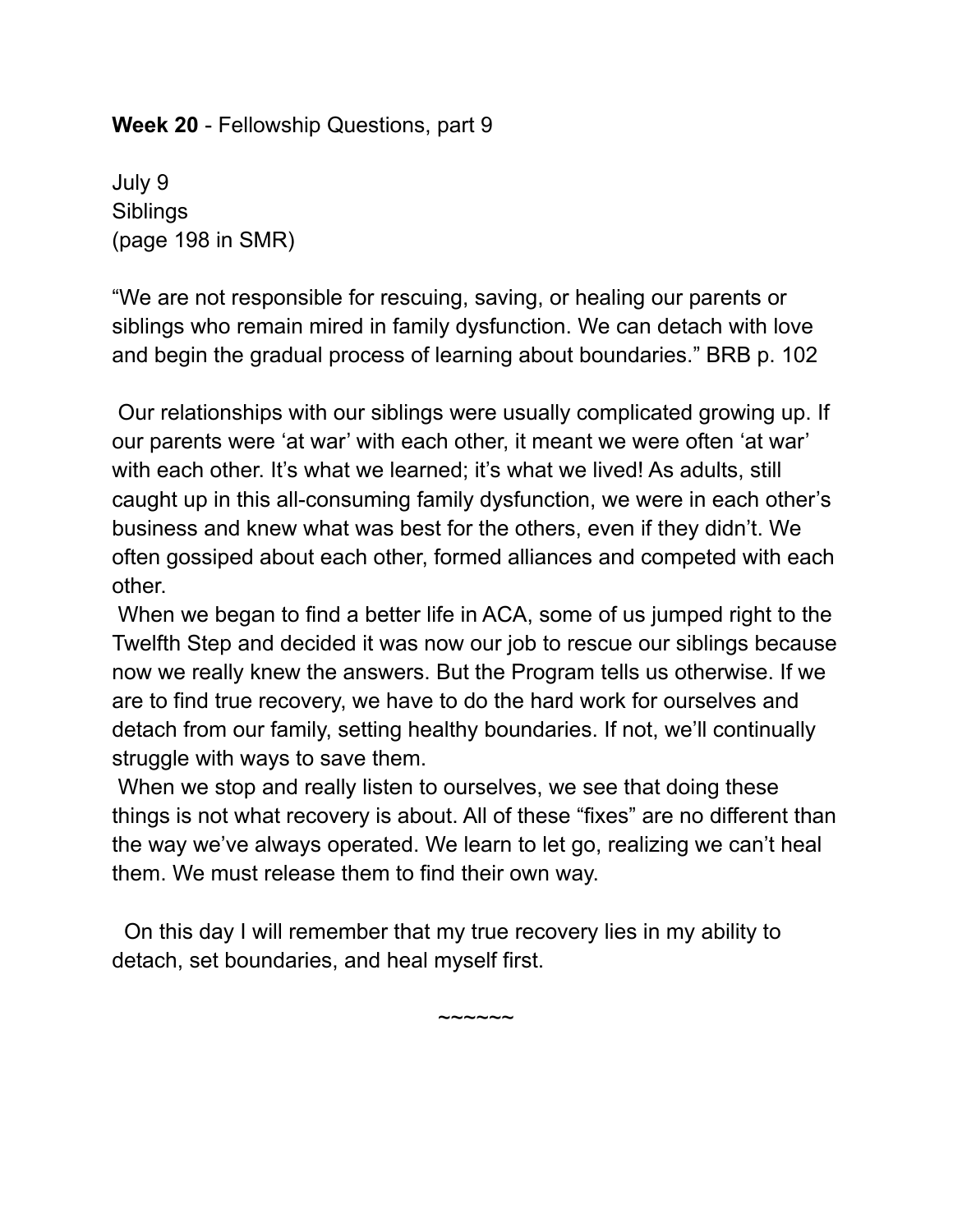Q: I set a boundary not to have contact with my siblings based on childhood abuse. I still feel angry and upset with them, so it seems the boundary is not working. Thoughts?

A: Anger makes me a victim. I'm addicted to excitement. How do I find peace and serenity? If I focus on having a happy life and reparenting my inner child, then what my siblings do and say will seem less important. I can ask for help from another ACA in recovery.

Discussion Questions:

1. How have I recognized when anger is really an addiction to excitement?

2. Have I been able to see when my anger is really from the past and not about the person in front of me?

3. What safe ways have I found to deal with anger?

4. Do I have a boundary success to share today?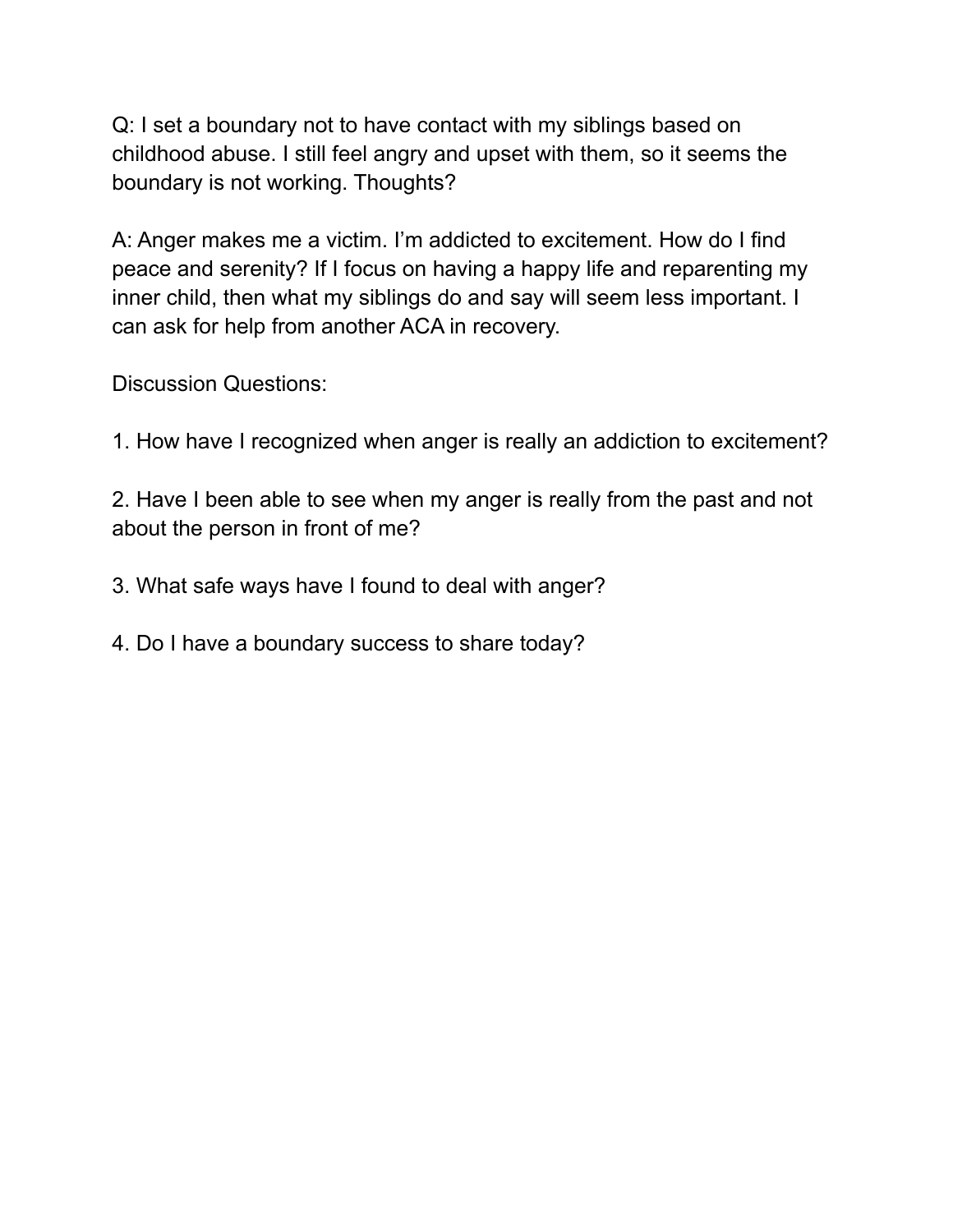**Week 21** - Fellowship Questions, part 10

June 13 Trait Seven (page 171 in SMR)

"We get guilt feelings when we stand up for ourselves instead of giving in to others." BRB p. 15

As children, many of us felt we were always wrong. Our parents/caretakers were quick to point out our mistakes, and seldom if ever pointed out what we did right.

As adults, we approach many problems, still with the assumption we are wrong. With that comes the assumption that others must be right. When asked our opinion, we often vacillate, attempting to read the face of the person we're speaking to so we can decide which response matches their opinion. Sound exhausting? It is!

In ACA, we learn about boundaries, that they need to be both communicated and upheld. So we start setting boundaries. But then comes the hard part: enforcing them. When we try to do so, we may immediately feel guilty, start second-guessing ourselves, and fear the other person will now think less of us.

That guilt can undermine our recovery. But with the help of our Higher Power and our fellow travelers, we learn to get past those feelings and stand up for ourselves. It's a process with some trial and error, but as we experience success, we start to feel empowered to be the person we were always meant to be.

On this day I know any guilt I feel for not giving in to others will pass, and my recovery will be strengthened by my ability to value myself.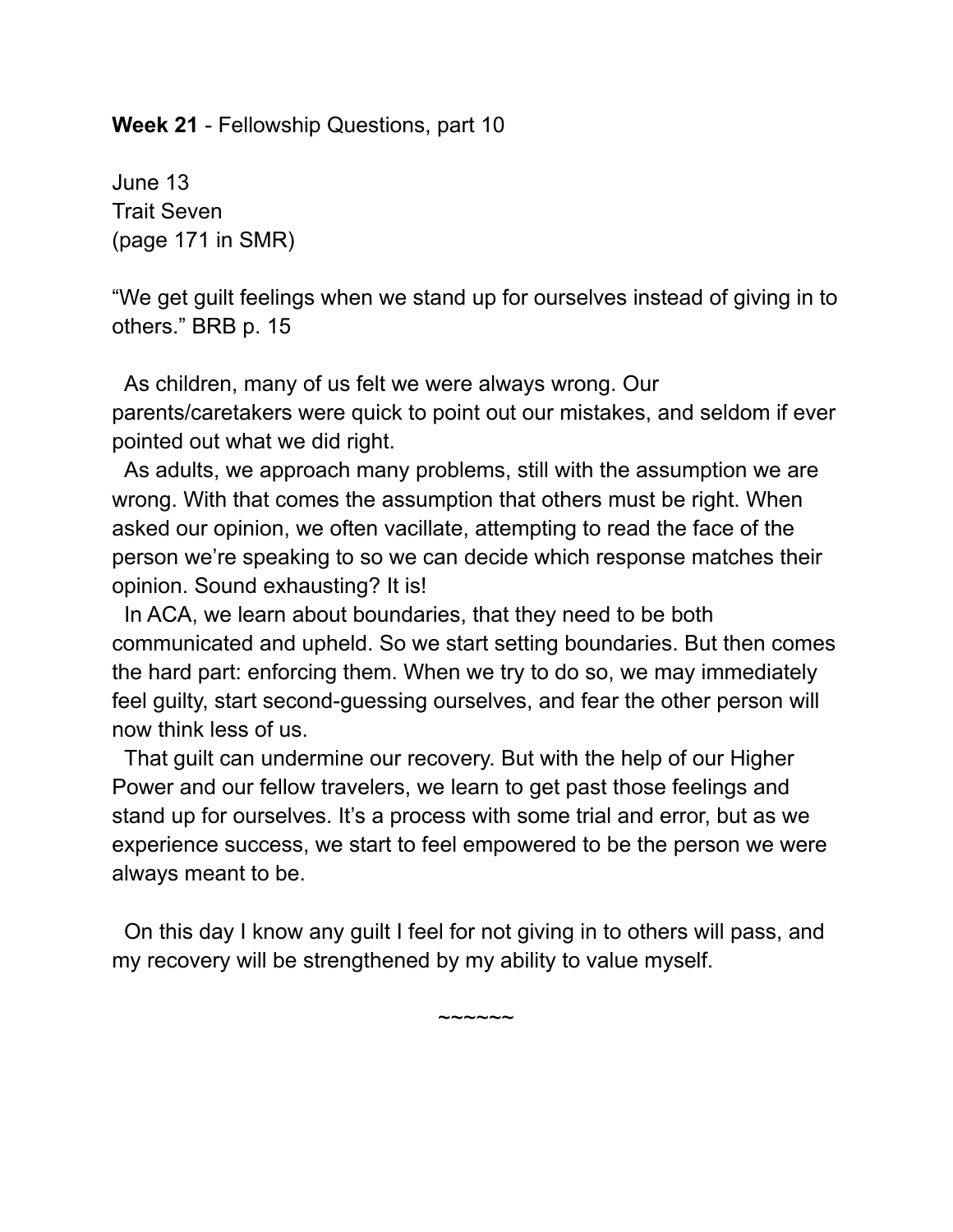Q: How do I deal with people in my daily life who remind me of family members I have set a boundary with? I feel triggered and upset even though I know they are not the ones who hurt me.

A: I am powerless over the effects of my childhood. When I get triggered, I revert to my Laundry List traits and flawed thinking. So I need to PAUSE. I can put my hand up and say "I need a time out." When I realize the issue is from my childhood, I can reparent my inner child. I can say, "I know [dad/mom] did not listen to you and you felt abandoned and unimportant. I am here today and I want to hear what you have to say. No matter what you say, I love you and am not going to leave you. You are safe with me."

Discussion Questions:

- 1. What are some boundary violations that occurred in my childhood?
- 2. How have those violations been triggered today?
- 3. When have I paused and how has that worked?

4. What would my loving parent say to my inner child who is triggered over a boundary issue?

5. Do I have a boundary success to share today?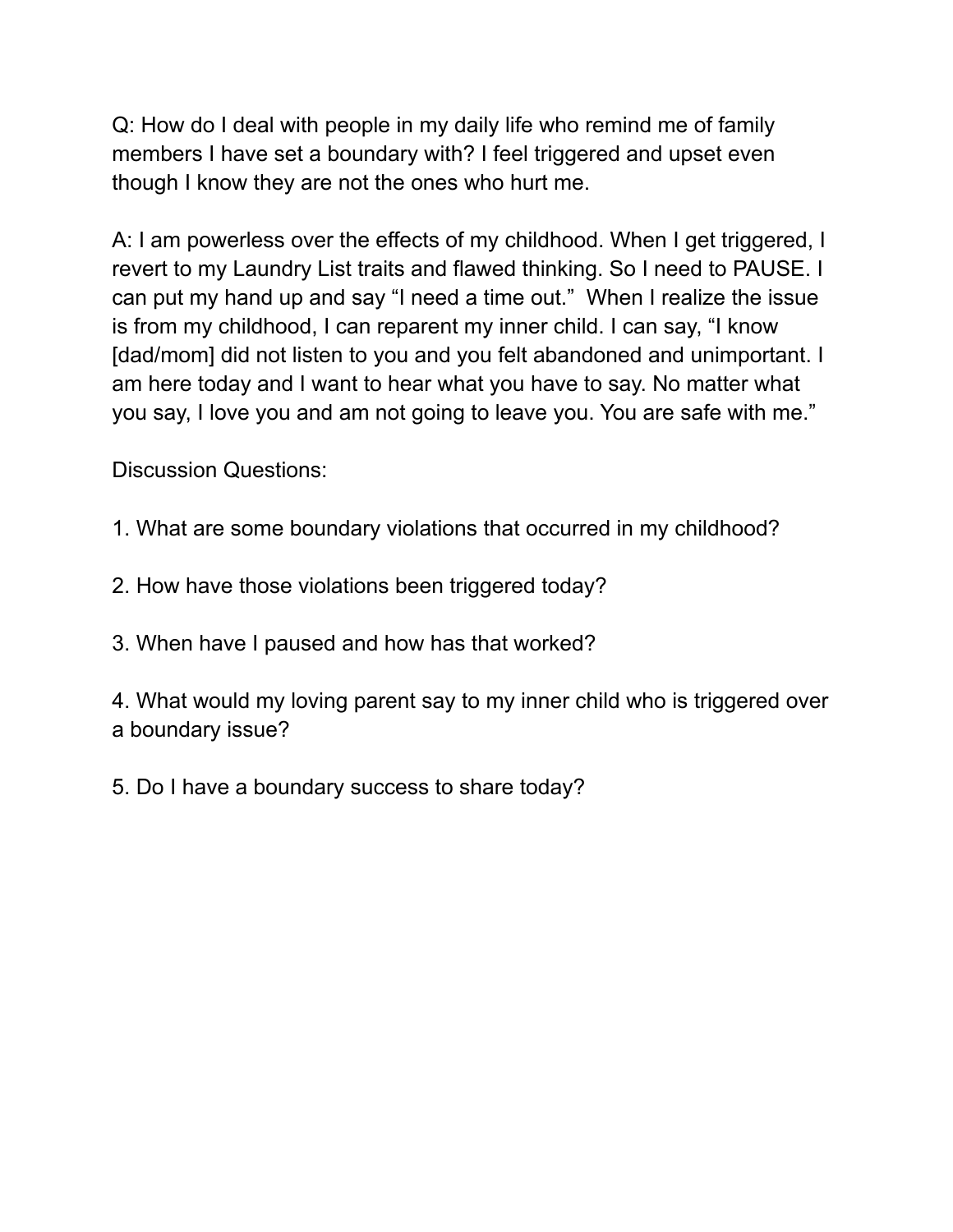#### **Week 22** - Fellowship Questions, part 11

August 28 **Boundaries** (page 249 in SMR)

"I am more aware of how I overstep my boundaries, and how I try to force things to work the way I want them to work." BRB p. 414

We were vulnerable as children in dysfunctional homes. We experienced no one who was able to set healthy boundaries and maintain them. In ACA we learn to see the importance of boundaries by practicing the Steps and by identifying and working on our character defects.

We learn to recognize boundaries that have been crossed, including when we do it to others. We feel free when we set new boundaries. Progress happens, one day at a time.

The ACA program also helps us recognize manipulative behaviors, which is usually a companion for those with boundary issues. If we're the manipulator, we begin to see that our attempts to change others will eventually fail; in the meantime, they'll only complicate things.

As we grow stronger, understanding boundaries places everything in perspective. To help us stay focused, we look to Step Ten, "Continued to take personal inventory and when we were wrong, promptly admitted it." It allows us to inventory our thoughts and actions on a regular basis. This keeps our impulsive natures in check so we recognize boundaries in everyday life.

On this day, as my identity and values become more clear, I will work to become consistent in setting my own boundaries and honoring the boundaries other people set.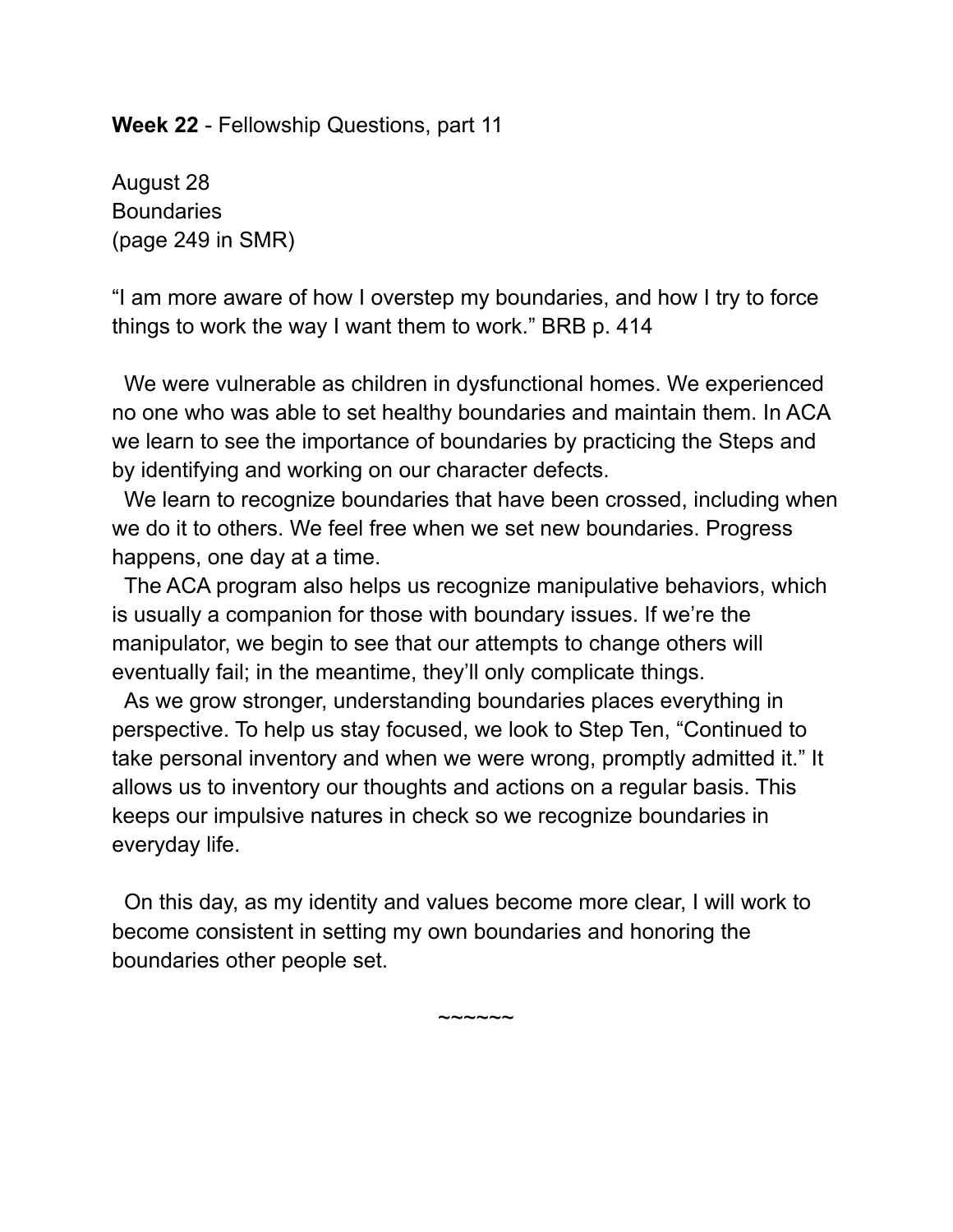Q: How can I set a boundary with myself to stop or lessen the voice of an inner critical parent, a self-doubting voice?

A: When I recognize the voice of my inner critical parent, I can take a breath and say "You may be trying to help me, but please have a seat. I have this. What you are saying isn't helpful."

I may be powerless over my first thought, but I am not powerless over my second thought. I am not powerless over what comes out of my mouth.

Discussion Questions:

- 1. Where do I hear the voice of your inner critical parent today?
- 2. How can I respond lovingly to the voice of the critical parent?
- 3. What are typical "first thoughts" I have when a boundary issue arises?
- 4. What "second thought" can help?
- 5. Do I have a boundary success to share today?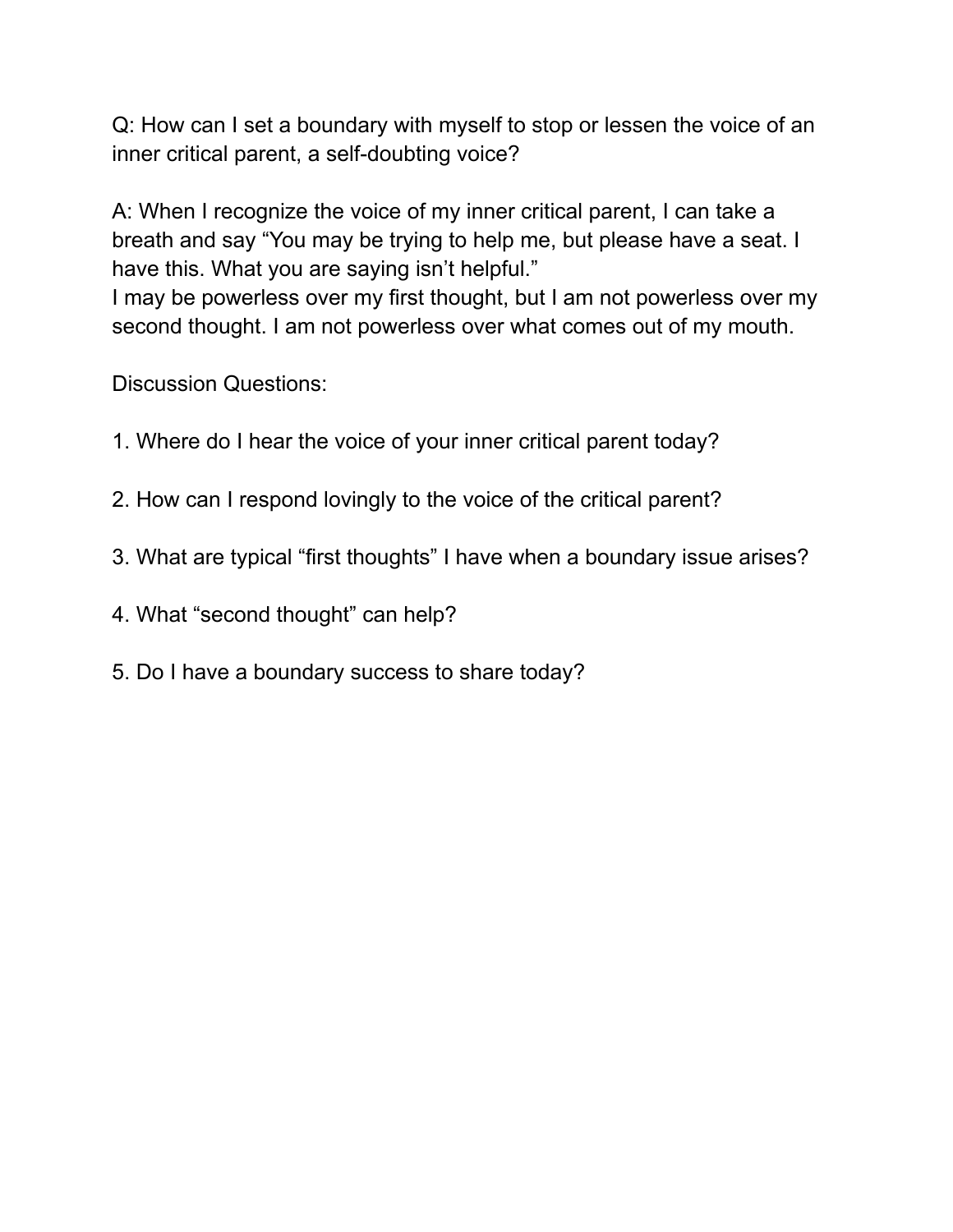Closing

**We've come to the end of our study for this week. Thank you all for your shares and those who gave service by listening.**

**Who would like to read the ACA Promises?** (pg. 591, Big Red Book):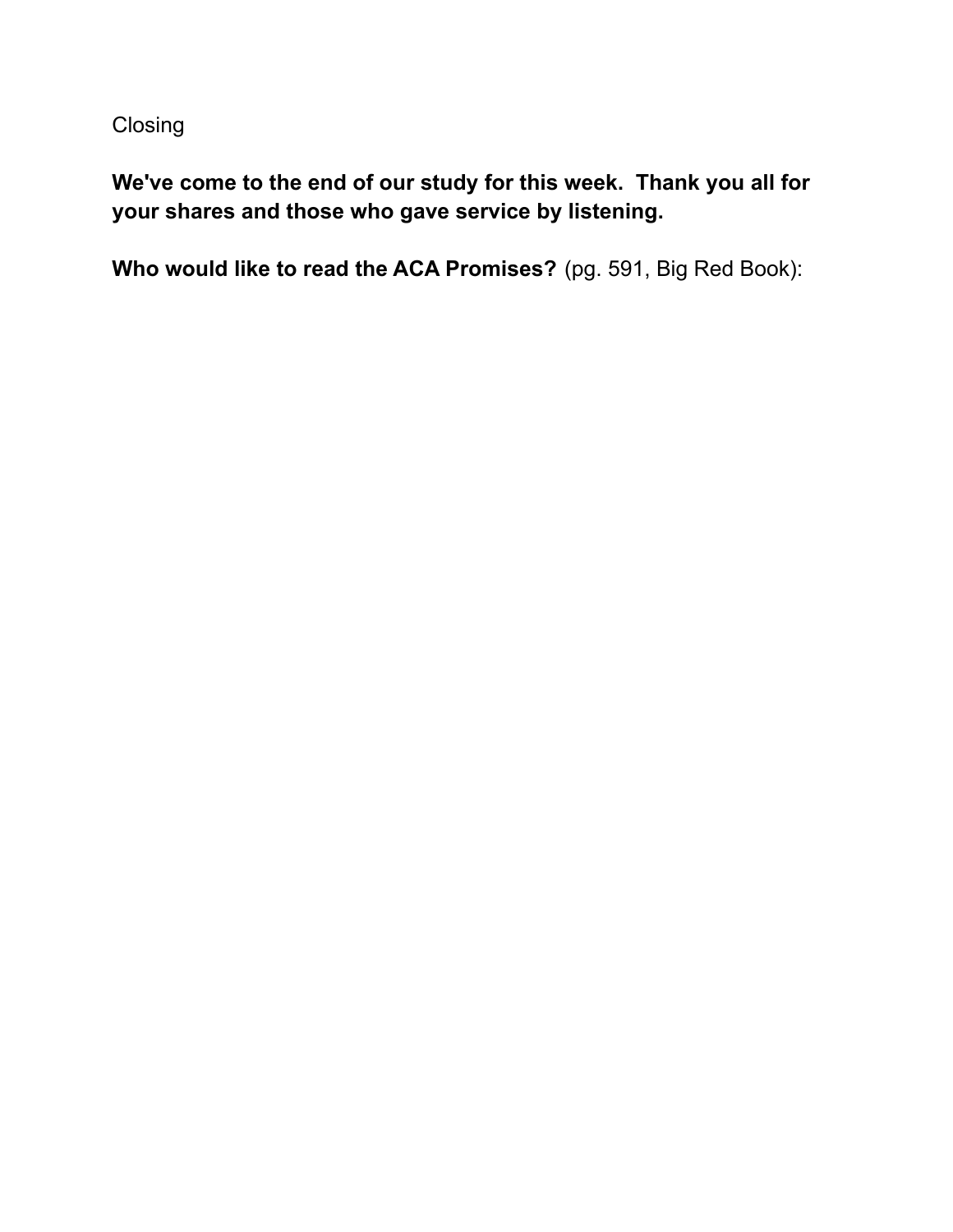The Promises (pg. 591, Big Red Book)

1. We will discover our real identities by loving and accepting ourselves.

2. Our self-esteem will increase as we give ourselves approval on a daily basis.

3. Fear of authority figures and the need to "people-please" will leave us.

4. Our ability to share intimacy will grow inside us.

5. As we face our abandonment issues, we will be attracted by strengths and become more tolerant of weaknesses.

6. We will enjoy feeling stable, peaceful, and financially secure.

7. We will learn how to play and have fun in our lives.

8. We will choose to love people who can love and be responsible for themselves.

9. Healthy boundaries and limits will become easier for us to set.

10. Fears of failure and success will leave us, as we intuitively make healthier choices.

11. With help from our ACA support group, we will slowly release our dysfunctional behaviors.

12. Gradually, with our Higher Power's help, we will learn to expect the best and get it.